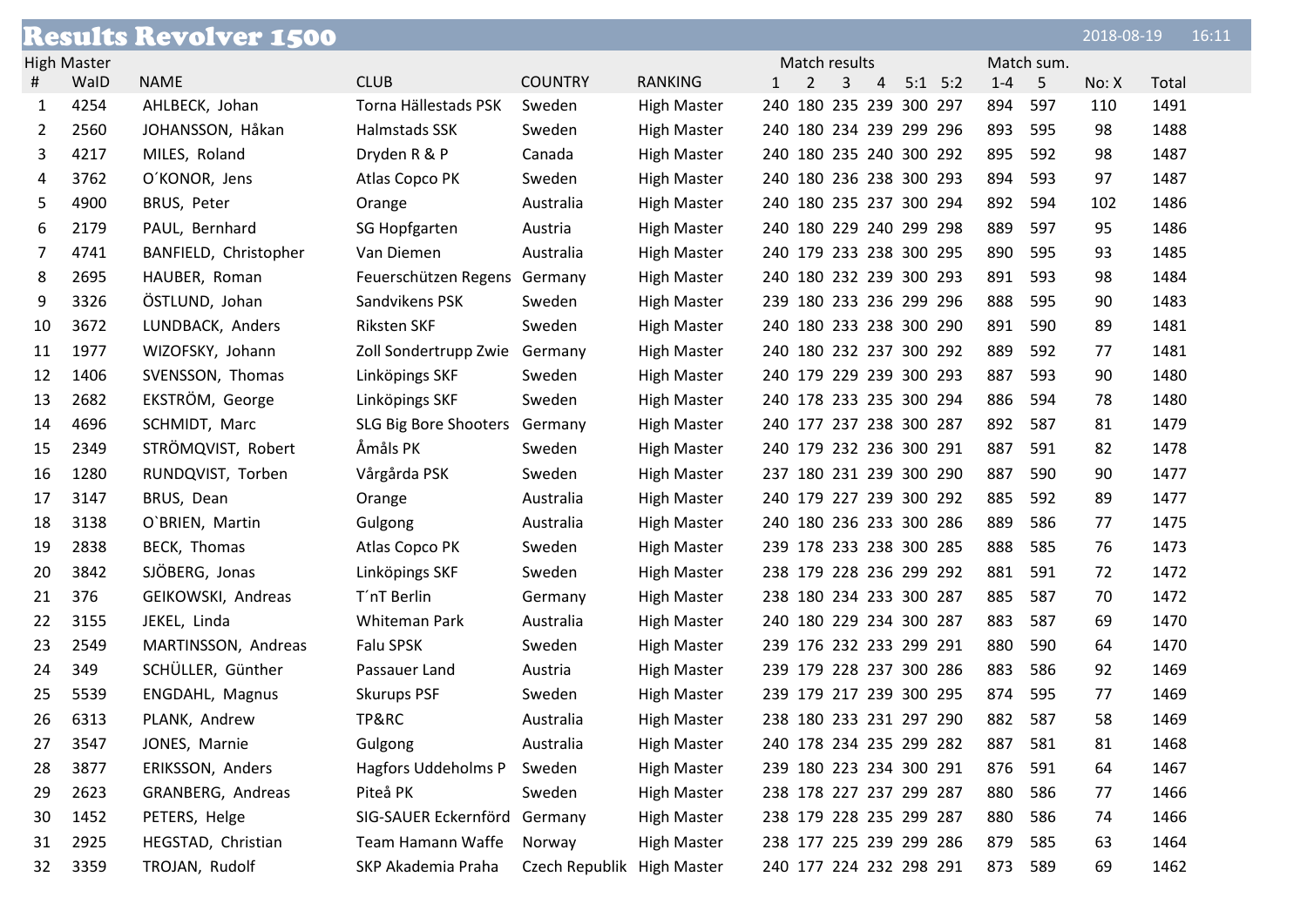|        |                    | <b>Results Revolver 1500</b> |                                    |                            |                    |           |                         |                |                |             |         |             | 2018-08-19 |       | 16:11 |
|--------|--------------------|------------------------------|------------------------------------|----------------------------|--------------------|-----------|-------------------------|----------------|----------------|-------------|---------|-------------|------------|-------|-------|
|        | <b>High Master</b> |                              |                                    |                            |                    |           | Match results           |                |                |             |         | Match sum.  |            |       |       |
| #      | WalD               | <b>NAME</b>                  | <b>CLUB</b>                        | <b>COUNTRY</b>             | <b>RANKING</b>     | $1 \quad$ | 2                       | 3              | $\overline{4}$ | $5:1$ $5:2$ | $1 - 4$ | $-5$        | No: X      | Total |       |
| 33     | 2669               | JANSSON, Jan-Ola             | Falu SPSK                          | Sweden                     | <b>High Master</b> |           | 238 178 224 233 299 289 |                |                |             | 873     | 588         | 66         | 1461  |       |
| 34     | 2047               | EVERBRINK, Erik              | Hagfors Uddeholms P                | Sweden                     | <b>High Master</b> |           | 240 177 222 232 296 291 |                |                |             | 871     | 587         | 62         | 1458  |       |
| 35     | 2926               | HEGSTAD, Haakon              | Team Hamann Waffe                  | Norway                     | <b>High Master</b> |           | 237 179 224 236 295 279 |                |                |             | 876     | 574         | 59         | 1450  |       |
| 36     | 1100               | JONES, Neil                  | Team Merkle Tuning B Great Britain |                            | <b>High Master</b> |           | 237 176 221 233 299 282 |                |                |             | 867     | 581         | 57         | 1448  |       |
| 37     | 525                | FEJER, Emil                  | <b>CA PPC 1500</b>                 | Czech Republik High Master |                    |           | 240 175 212 236 299 275 |                |                |             | 863     | 574         | 59         | 1437  |       |
| 38     | 692                | VANICEK, Ralf                | <b>SLG TnT Berlin</b>              | Germany                    | <b>High Master</b> |           | 240 180 0 240 300 297   |                |                |             | 660     | 597         | 96         | 1257  |       |
| Master |                    |                              |                                    |                            |                    |           | Match results           |                |                |             |         | Match sum.  |            |       |       |
| #      | WalD               | <b>NAME</b>                  | <b>CLUB</b>                        | <b>COUNTRY</b>             | <b>RANKING</b>     | $1 \quad$ | $\overline{2}$          | $\overline{3}$ | $\overline{4}$ | $5:1$ $5:2$ | $1 - 4$ | $5^{\circ}$ | No: X      | Total |       |
| 1      | 5835               | LARSSON, Peter               | Myresjö PSK                        | Sweden                     | Master             |           | 240 180 234 235 299 284 |                |                |             | 889     | 583         | 70         | 1472  |       |
| 2      | 4706               | KEMM, Frank                  | <b>SLG TnT Berlin</b>              | Germany                    | Master             |           | 239 180 235 234 294 288 |                |                |             | 888     | 582         | 64         | 1470  |       |
| 3      | 4169               | SELB, Walter                 | USG Bludenz-Bürs                   | Austria                    | Master             |           | 234 180 232 237 299 286 |                |                |             | 883     | 585         | 74         | 1468  |       |
| 4      | 6008               | BÅÅT, Stefan                 | Åmåls PK                           | Sweden                     | Master             |           | 238 177 231 235 300 287 |                |                |             | 881     | 587         | 73         | 1468  |       |
| 5      | 4994               | SANDGREN, Örjan              | Bromma PK                          | Sweden                     | Master             |           | 237 178 228 233 299 288 |                |                |             | 876     | 587         | 75         | 1463  |       |
| 6      | 5656               | LIEN, Arnth                  | Åsane PK                           | Norway                     | Master             |           | 239 178 231 230 297 288 |                |                |             | 878     | 585         | 68         | 1463  |       |
| 7      | 3487               | STODEREGGER, Andreas         | USG Bludenz-Bürs                   | Austria                    | Master             |           | 239 179 227 238 300 279 |                |                |             | 883     | 579         | 78         | 1462  |       |
| 8      | 4255               | JOHANNESSON, Conny           | Torna Hällestads PSK               | Sweden                     | Master             |           | 238 178 229 235 299 282 |                |                |             | 880     | 581         | 73         | 1461  |       |
| 9      | 5286               | TORGHELE, Walter             | USG Bludenz-Bürs                   | Austria                    | Master             |           | 234 179 224 236 299 289 |                |                |             | 873     | 588         | 61         | 1461  |       |
| 10     | 5464               | OLSSON, Daniel               | Umeå PK                            | Sweden                     | Master             |           | 240 177 226 235 298 283 |                |                |             | 878     | 581         | 64         | 1459  |       |
| 11     | 5232               | JOHANSEN, Morten A.          | Oscarsborg PK                      | Norway                     | Master             |           | 238 179 229 228 297 288 |                |                |             | 874     | 585         | 60         | 1459  |       |
| 12     | 4326               | ISAKSSON, Mattias            | Halmstads SSK                      | Sweden                     | Master             |           | 235 179 233 232 295 285 |                |                |             | 879     | 580         | 56         | 1459  |       |
| 13     | 5423               | GREAVES, Mick                | Cockburn-Fremantle                 | Australia                  | Master             |           | 237 178 220 234 299 289 |                |                |             | 869     | 588         | 61         | 1457  |       |
| 14     | 3868               | SJÖGREN, Niklas              | Bromma PK                          | Sweden                     | Master             |           | 239 177 228 231 297 284 |                |                |             | 875     | 581         | 68         | 1456  |       |
| 15     | 4697               | EHLERS, Manfred              | Coast Team Quickbor                | Germany                    | Master             |           | 240 179 226 231 298 280 |                |                |             | 876     | 578         | 69         | 1454  |       |
| 16     | 2592               | JOHANSSON, Leif              | Torna Hällestads PSK               | Sweden                     | Master             |           | 238 177 225 232 294 288 |                |                |             | 872     | 582         | 54         | 1454  |       |
| 17     | 4576               | TUOMINEN, Tuija              | Bromma PK                          | Sweden                     | Master             |           | 239 175 230 230 300 280 |                |                |             | 874     | 580         | 51         | 1454  |       |
| 18     | 4382               | LICHTMESS, Jörg              | Stade-Hagen                        | Germany                    | Master             |           | 240 176 224 232 300 281 |                |                |             | 872 581 |             | 66         | 1453  |       |
| 19     | 2927               | AUTHEN, Sjur                 | Oscarsborg PK                      | Norway                     | Master             |           | 238 179 225 233 296 282 |                |                |             | 875     | 578         | 65         | 1453  |       |
| 20     | 2995               | WÄNGELIN, Jan                | Uppsala SSK                        | Sweden                     | Master             |           | 236 176 228 231 297 283 |                |                |             | 871     | 580         | 48         | 1451  |       |
| 21     | 5704               | ZERLAUTH, Guntram            | USG Bludenz-Bürs                   | Austria                    | Master             |           | 233 178 227 226 297 290 |                |                |             | 864     | 587         | 44         | 1451  |       |
| 22     | 3450               | ANDERSSON, Sören             | Bromma PK                          | Sweden                     | Master             |           | 237 174 224 232 295 288 |                |                |             | 867     | 583         | 63         | 1450  |       |
| 23     | 2851               | LOUKOVA, Jana                | SSK Usti nad Labem                 | Czech Republik Master      |                    |           | 236 179 224 228 299 282 |                |                |             | 867     | 581         | 65         | 1448  |       |
| 24     | 5050               | HELLSTRÖM, Krister           | Lunds PK                           | Sweden                     | Master             |           | 237 180 225 235 299 271 |                |                |             | 877 570 |             | 61         | 1447  |       |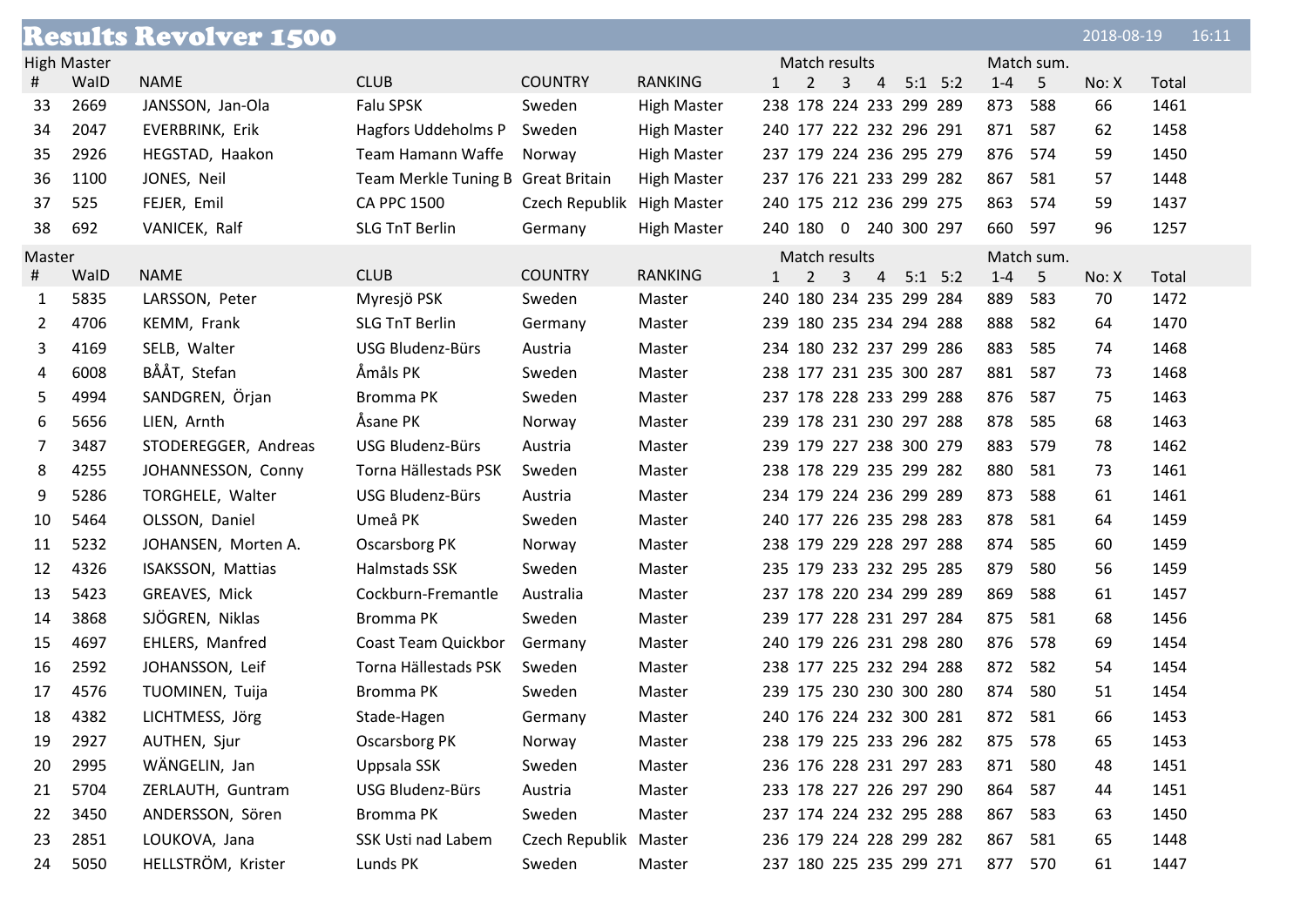|                |      | <b>Results Revolver 1500</b> |                      |                       |                |   |                |   |                |                         |                         |         |            | 2018-08-19 |       | 16:11 |
|----------------|------|------------------------------|----------------------|-----------------------|----------------|---|----------------|---|----------------|-------------------------|-------------------------|---------|------------|------------|-------|-------|
| Master         |      |                              |                      |                       |                |   | Match results  |   |                |                         |                         |         | Match sum. |            |       |       |
| #              | WalD | <b>NAME</b>                  | <b>CLUB</b>          | <b>COUNTRY</b>        | <b>RANKING</b> |   | $\overline{2}$ | 3 | $\overline{4}$ | $5:1$ $5:2$             |                         | $1 - 4$ | 5          | No: X      | Total |       |
| 25             | 5947 | REISINGER, Thomas            | <b>HSV Wien</b>      | Austria               | Master         |   |                |   |                | 240 175 221 233 299 279 |                         | 869     | 578        | 59         | 1447  |       |
| 26             | 4893 | LIEBEGOTT, Frank             | SLG T'nT Berlin      | Germany               | Master         |   |                |   |                | 240 178 218 236 295 280 |                         | 872     | 575        | 57         | 1447  |       |
| 27             | 4721 | LINDWALL, Robert             | Grödinge PSK         | Sweden                | Master         |   |                |   |                | 237 180 219 230 297 283 |                         | 866     | 580        | 50         | 1446  |       |
| 28             | 4324 | BENGTSSON, Andreas           | Halmstads SSK        | Sweden                | Master         |   |                |   |                | 236 177 215 230 300 286 |                         | 858     | 586        | 53         | 1444  |       |
| 29             | 2816 | FORSLUND, Tony               | Volvo Pk             | Sweden                | Master         |   |                |   |                | 238 178 221 230 296 279 |                         | 867     | 575        | 55         | 1442  |       |
| 30             | 2184 | ZABLOUDIL, Milan             | <b>BS-Target</b>     | Czech Republik Master |                |   |                |   |                | 239 176 219 233 297 278 |                         | 867     | 575        | 54         | 1442  |       |
| 31             | 4931 | KANGAS, Tor                  | Ljusdals PK          | Sweden                | Master         |   |                |   |                | 237 175 222 234 298 274 |                         | 868     | 572        | 57         | 1440  |       |
| 32             | 4363 | SANDAU, Rene                 | Coast Team Quickbor  | Germany               | Master         |   |                |   |                | 233 178 217 229 298 281 |                         | 857     | 579        | 54         | 1436  |       |
| 33             | 5300 | CARLSSON, Andreas            | Volvo PK             | Sweden                | Master         |   |                |   |                | 237 176 229 229 294 270 |                         | 871     | 564        | 59         | 1435  |       |
| 34             | 1837 | ROBERTS, Jack                | Sioux Lookout H&R    | Canada                | Master         |   |                |   |                | 238 177 222 233 298 265 |                         | 870     | 563        | 58         | 1433  |       |
| 35             | 5609 | LUNDBERG, Leif               | Piteå PK             | Sweden                | Master         |   |                |   |                | 237 169 217 233 299 276 |                         | 856     | 575        | 55         | 1431  |       |
| 36             | 5296 | HELLSTRÖM, Ronny             | Atlas Copco PK       | Sweden                | Master         |   |                |   |                | 237 175 221 227 296 275 |                         | 860     | 571        | 51         | 1431  |       |
| 37             | 4814 | INGVARSSON, Michael          | <b>NAPK</b>          | Sweden                | Master         |   |                |   |                | 232 172 220 228 295 280 |                         | 852     | 575        | 40         | 1427  |       |
| 38             | 5899 | SKOGLUND, Bengt-Eric         | Karlstads PSK        | Sweden                | Master         |   |                |   |                | 233 178 215 223 296 280 |                         | 849     | 576        | 52         | 1425  |       |
| 39             | 3196 | HEIM, Markus                 | PSV/HSV Wien         | Austria               | Master         |   |                |   |                | 226 176 219 225 292 277 |                         | 846     | 569        | 33         | 1415  |       |
| 40             | 5391 | GRANERUD, Thomas K.          | Oppegård SL          | Norway                | Master         |   |                |   |                | 232 175 208 231 292 271 |                         | 846     | 563        | 42         | 1409  |       |
| 41             | 5059 | STENMARK, Peter              | Linköpings SKF       | Sweden                | Unclassified   |   |                |   |                | 235 171 212 223 292 271 |                         | 841     | 563        | 45         | 1404  |       |
| 42             | 1730 | SANDAHL, Ulf                 | Mölndals SF          | Sweden                | Master         |   |                |   |                | 233 162 216 219 290 264 |                         | 830     | 554        | 34         | 1384  |       |
| 43             | 1731 | ANDERSSON, Lars              | Mölndals SF          | Sweden                | Master         |   |                |   |                | 234 113 210 226 300 274 |                         | 783     | 574        | 36         | 1357  |       |
| 44             | 6612 | PERSSON, Magnus              | Torna Hällestads Psk | Sweden                | Unclassified   |   |                |   |                | 229 168 177 203 286 249 |                         | 777     | 535        | 21         | 1312  |       |
| 45             | 4085 | LANKJAER, Reidar             | Åsane PK             | Norway                | Master         |   |                |   |                | 233 169 161 215 280 247 |                         | 778     | 527        | 32         | 1305  |       |
| 46             | 6606 | NILSSON, Mattias             | Limhamns Skf         | Sweden                | Unclassified   |   |                |   |                | 224 158 100 221 279 207 |                         | 703     | 486        | 20         | 1189  |       |
| Expert         |      |                              |                      |                       |                |   | Match results  |   |                |                         |                         |         | Match sum. |            |       |       |
| #              | WalD | <b>NAME</b>                  | <b>CLUB</b>          | <b>COUNTRY</b>        | <b>RANKING</b> | 1 | 2              | 3 | $\overline{4}$ | $5:1$ $5:2$             |                         | $1 - 4$ | $-5$       | No: X      | Total |       |
| 1              | 5822 | HAMILL, Turlough             | <b>NITSA</b>         | Northern Irela        | Expert         |   |                |   |                | 237 174 230 234 298 286 |                         | 875     | 584        | 50         | 1459  |       |
| $\overline{2}$ | 5852 | NORDVALL, Patrik             | Grödinge PSK         | Sweden                | Expert         |   |                |   |                |                         | 239 179 231 235 295 277 | 884 572 |            | 62         | 1456  |       |
| 3              | 5043 | HOCHEGGER, Georg             | <b>SG Blumenegg</b>  | Austria               | Expert         |   |                |   |                | 238 180 220 235 296 282 |                         | 873     | 578        | 60         | 1451  |       |
| 4              | 2681 | DAHLBOM, Kalle               | Karlstads PSK        | Sweden                | Expert         |   |                |   |                | 237 172 223 232 293 277 |                         | 864     | 570        | 52         | 1434  |       |
| 5              | 4869 | BJERKE, Linus                | Riksten SKF          | Sweden                | Expert         |   |                |   |                | 238 175 219 232 298 271 |                         | 864     | 569        | 47         | 1433  |       |
| 6              | 5709 | GRANUM, Erik                 | Oppegård SL          | Norway                | Expert         |   |                |   |                | 239 176 217 233 295 272 |                         | 865     | 567        | 54         | 1432  |       |
| 7              | 5676 | KOTZIAN, Stefan              | SLG Steinburg-Spreng | Germany               | Expert         |   |                |   |                | 237 178 220 233 292 271 |                         | 868     | 563        | 58         | 1431  |       |
| 8              | 4764 | PRELOG, Yvonne               | Vårgårda PSK         | Sweden                | Expert         |   |                |   |                | 233 172 218 229 294 280 |                         | 852 574 |            | 43         | 1426  |       |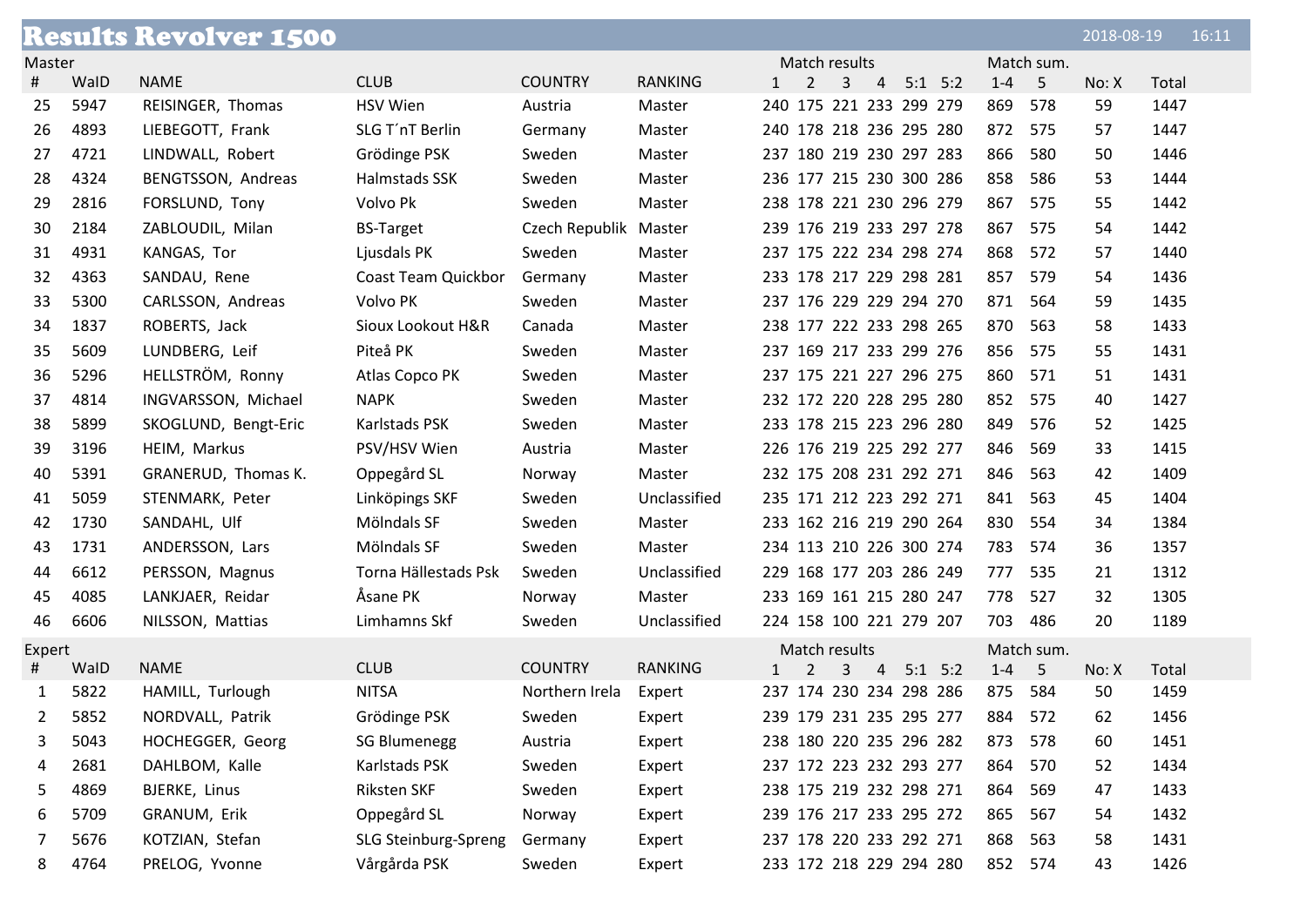|        |              | <b>Results Revolver 1500</b> |                                      |                      |                |           |                |              |                |                         |         |            | 2018-08-19 |       | 16:11 |
|--------|--------------|------------------------------|--------------------------------------|----------------------|----------------|-----------|----------------|--------------|----------------|-------------------------|---------|------------|------------|-------|-------|
| Expert |              |                              |                                      |                      |                |           | Match results  |              |                |                         |         | Match sum. |            |       |       |
| #      | WalD         | <b>NAME</b>                  | <b>CLUB</b>                          | <b>COUNTRY</b>       | <b>RANKING</b> | 1         | $\overline{2}$ | 3            | $\overline{4}$ | $5:1$ $5:2$             | $1 - 4$ | $-5$       | No: X      | Total |       |
| 9      | 4555         | ARVIDSSON, Fredrik           | Falu SPSK                            | Sweden               | Expert         |           |                |              |                | 221 175 228 229 296 276 | 853     | 572        | 44         | 1425  |       |
| 10     | 1405         | BORG, Björn                  | <b>Torups PK</b>                     | Sweden               | Expert         |           |                |              |                | 239 176 220 229 294 262 | 864     | 556        | 60         | 1420  |       |
| 11     | 3684         | MERKLE, Tim                  | Team Merkle Tuning B Germany         |                      | Expert         |           |                |              |                | 233 178 216 226 295 270 | 853     | 565        | 44         | 1418  |       |
| 12     | 6122         | SMONJAK, Marc                | Schützenrunde Hubert Austria         |                      | Expert         |           |                |              |                | 237 168 214 227 294 276 | 846     | 570        | 46         | 1416  |       |
| 13     | 6095         | PODEVIN, Alan Charles        | <b>SLG Bisley</b>                    | <b>Great Britain</b> | Expert         |           |                |              |                | 237 179 203 230 291 273 | 849     | 564        | 47         | 1413  |       |
| 14     | 3875         | DAHLBERG, Anders             | Karlstads PSK                        | Sweden               | Expert         |           |                |              |                | 214 177 227 218 296 278 | 836     | 574        | 46         | 1410  |       |
| 15     | 2597         | AXELL, Michael               | Grödinge PSK                         | Sweden               | Expert         |           |                |              |                | 236 174 206 224 293 276 | 840     | 569        | 44         | 1409  |       |
| 16     | 5612         | STRAND, Claes                | Landskrona PK                        | Sweden               | Expert         |           |                |              |                | 226 177 213 229 293 265 | 845     | 558        | 51         | 1403  |       |
| 17     | 6380         | HÖRNQVIST, Mikael            | Linköpings SKF                       | Sweden               | Expert         |           |                |              |                | 234 178 193 226 294 277 | 831     | 571        | 47         | 1402  |       |
| 18     | 6111         | NERN, Matthias               | TN T Berlin                          | Germany              | Expert         |           |                |              |                | 233 171 211 229 288 270 | 844     | 558        | 38         | 1402  |       |
| 19     | 4191         | GUSTAFSSON, Rune             | Malmö PK                             | Sweden               | Expert         |           |                |              |                | 239 168 206 229 294 264 | 842     | 558        | 43         | 1400  |       |
| 20     | 5528         | JAKOBSSON, Daniel            | Halmstads SSK                        | Sweden               | Expert         |           |                |              |                | 231 171 216 216 290 271 | 834     | 561        | 34         | 1395  |       |
| 21     | 5415         | <b>VERHOEVEN, Frits</b>      | SV Schuttersvrienden                 | Netherlands          | Expert         |           |                |              |                | 240 172 196 237 293 255 | 845     | 548        | 47         | 1393  |       |
| 22     | 4983         | JACOBSEN, Kaj                | <b>OKTS</b>                          | Norway               | Expert         |           |                |              |                | 233 173 208 211 291 269 | 825     | 560        | 37         | 1385  |       |
| 23     | 6074         | BRUNTVEIT, Jon-Christian     | NOP Bergen                           | Norway               | Expert         |           |                |              |                | 234 175 210 227 296 242 | 846     | 538        | 41         | 1384  |       |
| 24     | 2536         | LANGE, Frank                 | Emsborn                              | Germany              | Expert         |           |                |              |                | 236 172 211 218 282 261 | 837     | 543        | 41         | 1380  |       |
| 25     | 6096         | GREEN, Douglas               | <b>SLG Bisley</b>                    | <b>Great Britain</b> | Expert         |           |                |              |                | 231 175 208 219 295 249 | 833     | 544        | 39         | 1377  |       |
| 26     | 4662         | TROTTER, Rodger              | Precision Target Assoc Great Britain |                      | Expert         |           |                |              |                | 239 174 219 232 294 216 | 864     | 510        | 51         | 1374  |       |
| 27     | 4456         | LAMB, Stephen                | <b>Bisley</b>                        | <b>Great Britain</b> | Expert         |           |                |              |                | 232 166 184 224 290 271 | 806     | 561        | 41         | 1367  |       |
| 28     | 2312         | MEIJER, Ronny                | Volvo PK                             | Sweden               | Expert         |           |                |              |                | 231 167 189 221 282 274 | 808     | 556        | 37         | 1364  |       |
| 29     | 4286         | GUSTAVSSON, Leif             | Malmö PK                             | Sweden               | Expert         |           |                |              |                | 234 172 184 234 287 250 | 824     | 537        | 31         | 1361  |       |
| 30     | 5537         | STÅLRING, Rickard            | Österlens PK                         | Sweden               | Expert         |           |                |              |                | 233 175 181 212 283 275 | 801     | 558        | 37         | 1359  |       |
| 31     | 3789         | HARRIS, Dave                 | <b>Bisley</b>                        | <b>Great Britain</b> | Expert         |           |                |              |                | 236 174 216 217 285 228 | 843     | 513        | 36         | 1356  |       |
| 32     | 4569         | LANGENBACH, Jürgen           | Åmåls PK                             | Sweden               | Expert         |           |                |              |                | 232 171 182 208 295 263 | 793     | 558        | 22         | 1351  |       |
| 33     | 477          | STORRER, Friedrich           | SLG Team Merkle Tuni Germany         |                      | Expert         |           |                |              |                | 232 169 186 208 287 257 | 795     | 544        | 24         | 1339  |       |
| 34     | 4567         | HEGAN, Jim                   | Precision Target Assoc Great Britain |                      | Expert         |           |                |              |                | 232 169 209 204 247 261 | 814     | 508        | 32         | 1322  |       |
| 35     | 4642         | CONNOR, James                | Precision Target Assoc Great Britain |                      | Expert         |           |                |              |                | 226 168 172 222 290 211 | 788     | 501        | 22         | 1289  |       |
| 36     | 4507         | NYBOM, Christer              | Bromma PK                            | Sweden               | Expert         |           |                |              |                | 234 174 211 207 293 165 | 826     | 458        | 34         | 1284  |       |
| 37     | 4767         | PRELOG, Albin                | Vårgårda PSK                         | Sweden               | Expert         |           |                |              |                | 237 175 15 216 294 274  | 643 568 |            | 28         | 1211  |       |
|        | Sharpshooter |                              |                                      |                      |                |           | Match results  |              |                |                         |         | Match sum. |            |       |       |
| #      | WalD         | <b>NAME</b>                  | <b>CLUB</b>                          | <b>COUNTRY</b>       | <b>RANKING</b> | $1 \quad$ | $\overline{2}$ | $\mathbf{3}$ |                | $4$ 5:1 5:2             | $1-4$ 5 |            | No: X      | Total |       |
| 1      | 6582         | GUTIU, Sebastian             | CTS Tunari                           | Romania              | Sharpshooter   |           |                |              |                | 229 174 224 229 294 282 | 856 576 |            | 53         | 1432  |       |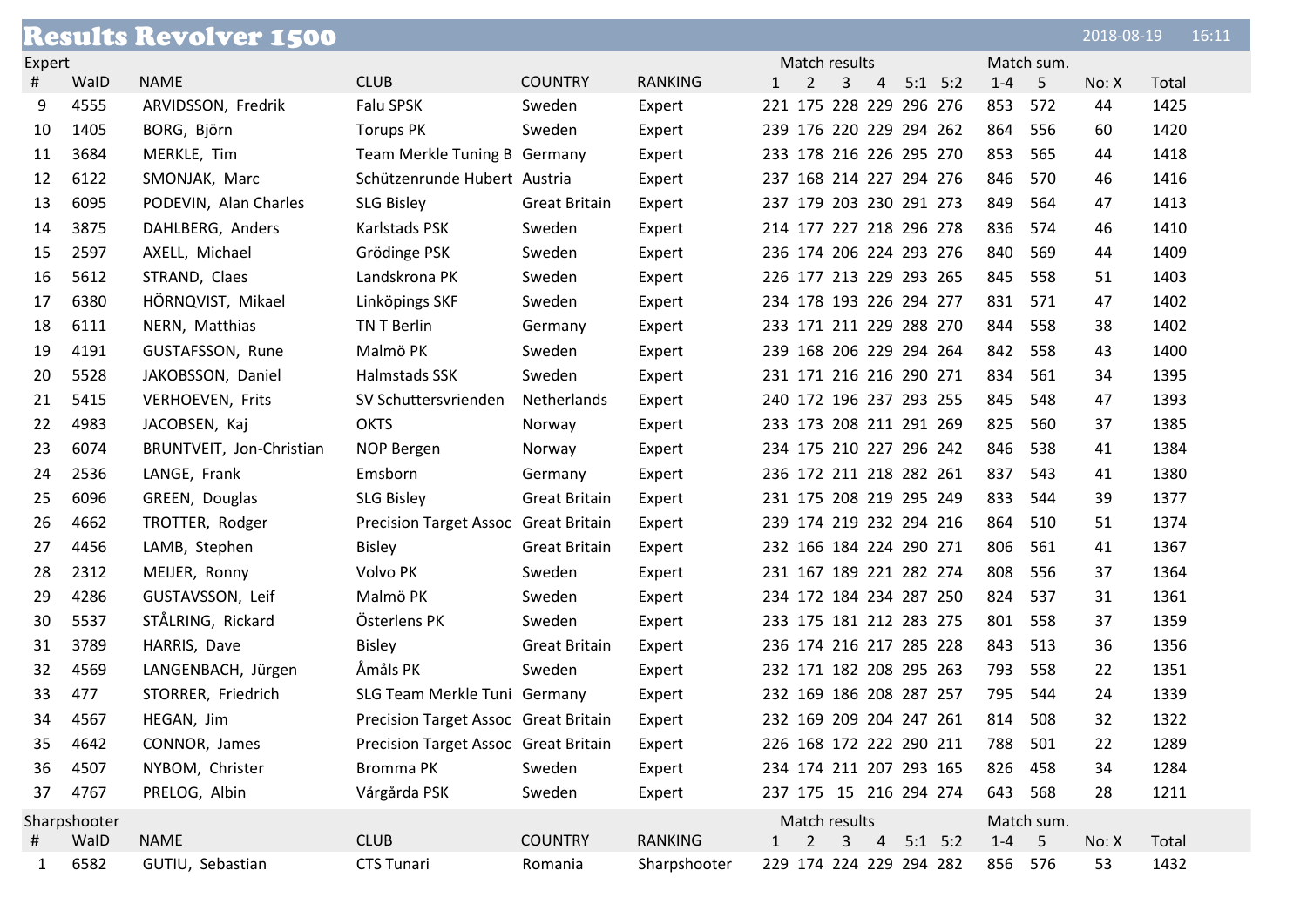|          |              | <b>Results Revolver 1500</b> |                                    |                      |                |                                            |                 | 2018-08-19 | 16:11  |
|----------|--------------|------------------------------|------------------------------------|----------------------|----------------|--------------------------------------------|-----------------|------------|--------|
|          | Sharpshooter |                              |                                    |                      |                | Match results                              | Match sum.      |            |        |
|          | WalD         | <b>NAME</b>                  | <b>CLUB</b>                        | <b>COUNTRY</b>       | <b>RANKING</b> | 2<br>3<br>$5:1$ $5:2$<br>$\mathbf{1}$<br>4 | $1 - 4$<br>5    | No: X      | Total  |
| 2        | 6259         | BAGGEN, Raymond              | SV Schuttersvrienden               | Netherlands          | Sharpshooter   | 239 176 214 225 297 281                    | 854<br>578      | 51         | 1432   |
| 3        | 6320         | PEPPITT, Matthew             | <b>SLG Bisley</b>                  | <b>Great Britain</b> | Sharpshooter   | 235 171 211 231 292 272                    | 848<br>564      | 48         | 1412   |
| 4        | 6152         | RIEDHART, Hermann            | SLG Hopfgarten                     | Austria              | Sharpshooter   | 228 172 209 226 290 286                    | 835<br>576      | 36         | 1411   |
| 5        | 5382         | AUSTIN, Mark                 | <b>Precision Target Assoc</b>      | <b>Great Britain</b> | Sharpshooter   | 237 168 222 224 289 264                    | 851<br>553      | 43         | 1404   |
| 6        | 5313         | GRANERUD, Leif Einar         | Oppegård SL                        | Norway               | Sharpshooter   | 236 165 215 226 290 264                    | 842<br>554      | 31         | 1396   |
| 7        | 6339         | VOGEL, Antie                 | SLG Team Merkle Tuni Germany       |                      | Sharpshooter   | 231 172 211 219 295 261                    | 833<br>556      | 40         | 1389   |
| 8        | 6196         | DAMBERGER, Karin             | <b>HSV Stadl-Paura</b>             | Austria              | Sharpshooter   | 227 175 215 222 293 252                    | 839<br>545      | 30         | 1384   |
| 9        | 6204         | ÅKESSON, Thomas              | Lunds Pk                           | Sweden               | Sharpshooter   | 231 171 215 226 295 237                    | 843<br>532      | 38         | 1375   |
| 10       | 6388         | WALLGREN, Jonas              | Lunds Pk                           | Sweden               | Sharpshooter   | 229 167 214 222 296 245                    | 832<br>541      | 36         | 1373   |
| 11       | 6492         | SCHALLERT, Bianca            | <b>SG Blumenegg</b>                | Austria              | Sharpshooter   | 212 174 217 229 276 264                    | 832<br>540      | 32         | 1372   |
| 12       | 6036         | HÖRL, Manfred                | SGi Hopfgarten                     | Austria              | Sharpshooter   | 235 173 220 198 289 246                    | 826<br>535      | 26         | 1361   |
| 13       | 4858         | MCMICHAEL, Colin             | Team Merkle Tuning B Great Britain |                      | Sharpshooter   | 230 168 191 219 292 252                    | 808<br>544      | 29         | 1352   |
| 14       | 6448         | ACHLEITNER, Dieter           | SG Hopfgarten                      | Austria              | Sharpshooter   | 227 172 221 186 291 255                    | 806<br>546      | 28         | 1352   |
| 15       | 4875         | VENNEMAN, Theodorus          | SLG Sportschützen Sto Germany      |                      | Sharpshooter   | 235 159 196 225 279 247                    | 815<br>526      | 32         | 1341   |
| 16       | 6065         | LECHNER, Michael             | <b>HSV Wien</b>                    | Austria              | Sharpshooter   | 229 162 181 209 294 258                    | 781<br>552      | 32         | 1333   |
| 17       | 6517         | MAJEWSKI, Kai-Michael        | SLG TN T Berlin                    | Germany              | Sharpshooter   | 227 165 164 224 288 263                    | 780<br>551      | 32         | 1331   |
| 18       | 5122         | BRÅTEN, Espen                | Lillestrøm og Omegn                | Norway               | Sharpshooter   | 233 171 175 222 284 233                    | 801<br>517      | 25         | 1318   |
| 19       | 6094         | KÖHLER, Steffen              | <b>SLG TN T Berlin</b>             | Germany              | Sharpshooter   | 226 166 174 214 285 252                    | 780<br>537      | 24         | 1317   |
| 20       | 6503         | GÖRTZ, Jörgen                | Lövsta SKF                         | Sweden               | Sharpshooter   | 226 166 162 190 294 266                    | 744<br>560      | 35         | 1304   |
| 21       | 5986         | EUGEN, Dima                  | <b>CTS Tunari</b>                  | Romania              | Sharpshooter   | 219 164 164 214 280 253                    | 761<br>533      | 18         | 1294   |
| 22       | 6385         | STÄDHAMMAR, Jenns            | Österlens PK                       | Sweden               | Sharpshooter   | 228 155 170 218 276 240                    | 771<br>516      | 28         | 1287   |
| 23       | 3869         | NEHL, Björn                  | Lövsta SKF                         | Sweden               | Sharpshooter   | 231 166 169 204 291 218                    | 770<br>509      | 29         | 1279   |
| 24       | 3795         | PAIN, Andrew                 | <b>Bisley</b>                      | <b>Great Britain</b> | Sharpshooter   | 233 150 142 212 274 181                    | 737<br>455      | 16         | 1192   |
| 25       | 6386         | OLSSON, Mikael               | <b>Ystads Pk</b>                   | Sweden               | Sharpshooter   | 161 162 172 208 275 205                    | 703<br>480      | 21         | 1183   |
| 26       | 5298         | LUNDGREN, Ove                | Atlas Copco PK                     | Sweden               | Sharpshooter   | $\Omega$<br>0<br>0<br>0<br>0<br>0          | $\Omega$<br>0   | 0          | $0$ DQ |
| Marksman |              |                              |                                    |                      |                | Match results                              | Match sum.      |            |        |
| #        | WalD         | <b>NAME</b>                  | <b>CLUB</b>                        | <b>COUNTRY</b>       | <b>RANKING</b> | 2<br>$5:1$ $5:2$<br>3<br>$\overline{4}$    | $1 - 4$<br>$-5$ | No: X      | Total  |
| 1        | 6593         | DANIELSSON, Erik             | Linköpings SKF                     | Sweden               | Marksman       | 239 171 183 230 294 214                    | 823<br>508      | 45         | 1331   |
| 2        | 3066         | FREUDE, Dirk                 | Werl 04                            | Germany              | Marksman       | 225 155 206 200 279 226                    | 786<br>505      | 22         | 1291   |
| 3        | 5517         | INGVARSSON, Pontus           | <b>NAPK</b>                        | Sweden               | Marksman       | 234 154 177 220 278 224                    | 785<br>502      | 34         | 1287   |
| 4        | 5890         | SAMUELSSON, Jerry            | LJoSSF                             | Sweden               | Marksman       | 217 167 163 205 288 237                    | 752<br>525      | 17         | 1277   |
| 5.       | 5527         | DJUPLIN, Stellan             | Halmstads SSK                      | Sweden               | Marksman       | 222 164 189 200 287 214                    | 775 501         | 27         | 1276   |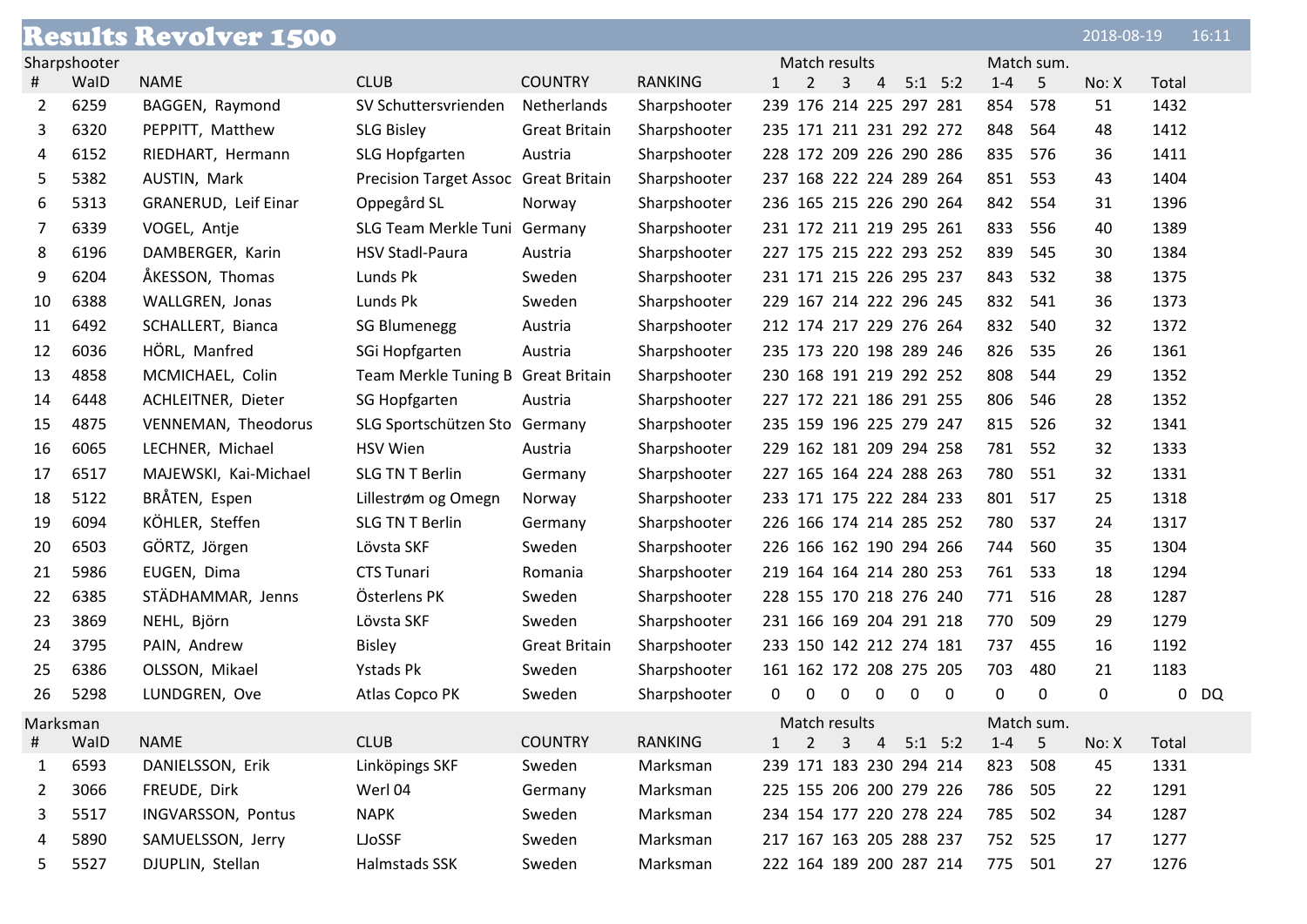|    |          | <b>Results Revolver 1500</b> |                      |                |                |  |         |               |                         |                         |         |            | 2018-08-19 |       | 16:11 |
|----|----------|------------------------------|----------------------|----------------|----------------|--|---------|---------------|-------------------------|-------------------------|---------|------------|------------|-------|-------|
|    | Marksman |                              |                      |                |                |  |         | Match results |                         |                         |         | Match sum. |            |       |       |
| #  | WalD     | <b>NAME</b>                  | <b>CLUB</b>          | <b>COUNTRY</b> | <b>RANKING</b> |  |         | 3             | 4                       | $5:1$ 5:2               | $1 - 4$ |            | No: X      | Total |       |
| 6  | 6500     | LILJEGREN, Arne              | Grödinge PSK         | Sweden         | Marksman       |  |         |               |                         | 204 163 163 203 281 185 | 733     | 466        | 12         | 1199  |       |
|    | 6028     | MÅRTENSSON, Bengt            | Ystads PK            | Sweden         | Marksman       |  |         |               |                         | 199 161 151 209 272 188 | 720     | 460        | 20         | 1180  |       |
| 8  | 5484     | KARLSTRÖM, Fredrik           | <b>Riksten SKF</b>   | Sweden         | Marksman       |  |         |               |                         | 229 150 141 209 272 179 | 729     | 451        | 15         | 1180  |       |
| 9. | 6501     | LILJEGREN, Kjell             | Grödinge PSK         | Sweden         | Marksman       |  |         |               | 215 152 146 197 263 191 |                         | 710     | 454        | 13         | 1164  |       |
| 10 | 5837     | RIESEL, Henrik               | SLG Steinburg-Spreng | Germany        | Marksman       |  | 235 166 | 29            | 234 288 197             |                         | 664     | 485        | 35         | 1149  |       |
|    | 5699     | KRICKL, Sonja                | <b>HSV</b> Wien      | Austria        | Marksman       |  |         |               |                         | 220 139 105 207 153 228 | 671     | 381        | 13         | 1052  |       |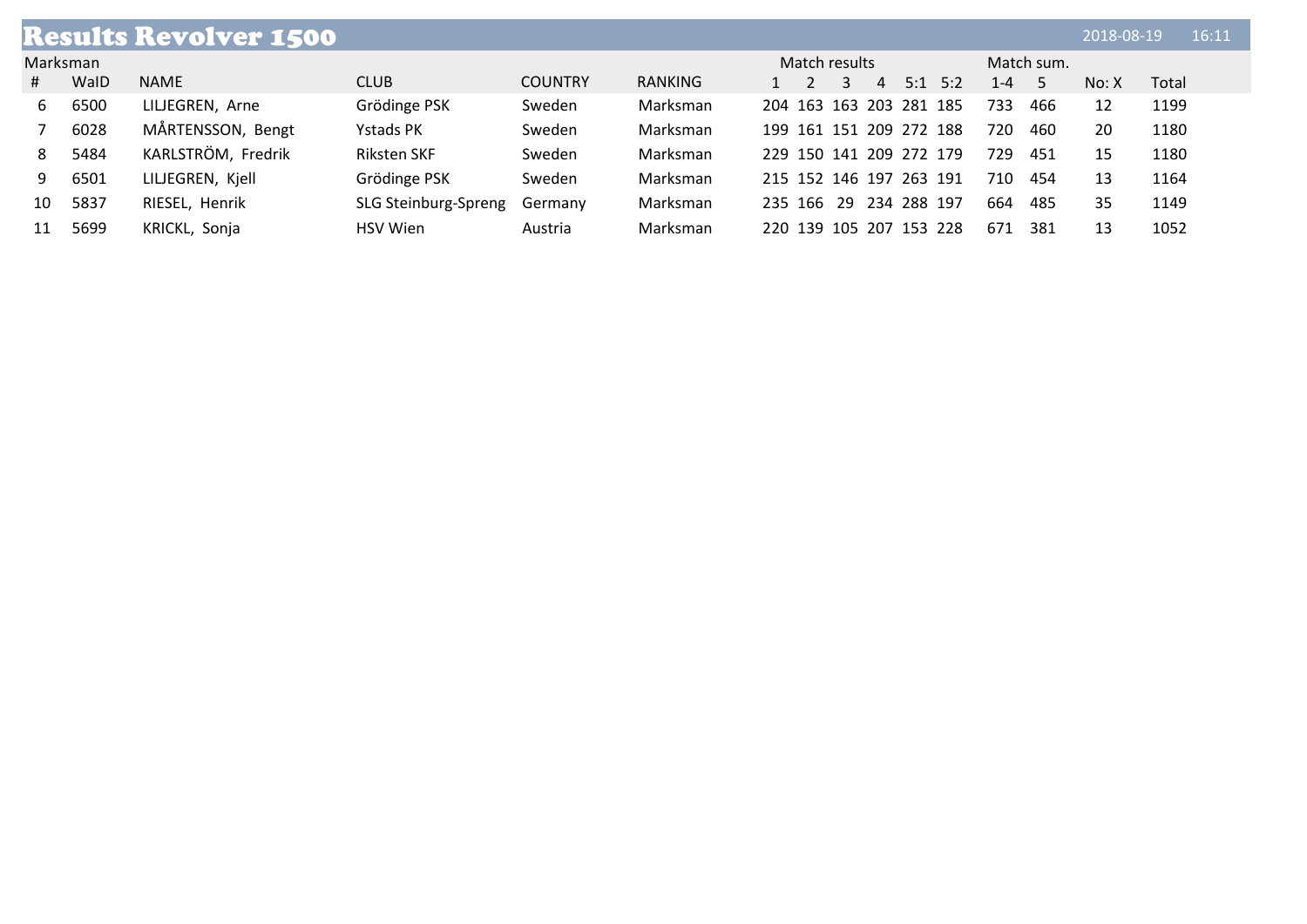## Revolver Teams by Clas

#### High Master

| #             | <b>Team Name</b>                            | club                                             | country   | WalD | Shooters            |    | X5 M5  | Sum x | Sum  |
|---------------|---------------------------------------------|--------------------------------------------------|-----------|------|---------------------|----|--------|-------|------|
| $\mathbf{1}$  | <b>RPC Orange</b>                           | Orange                                           | Australia | 3147 | BRUS, Dean          | 43 | 596    | 84    | 1195 |
|               |                                             |                                                  |           | 4900 | BRUS, Peter         | 41 | 599    |       |      |
| $2^{\circ}$   |                                             | SIG-SAUER Eckernförd SIG-SAUER Eckernförde       | Germany   | 1452 | PETERS, Helge       | 34 | 594    | 63    | 1183 |
|               |                                             |                                                  |           | 1977 | WIZOFSKY, Johann    | 29 | 589    |       |      |
| 3             | Torna Hällestads Psk 1 Torna Hällestads PSK |                                                  | Sweden    | 4255 | JOHANNESSON, Conny  | 29 | 587    | 74    | 1181 |
|               |                                             |                                                  |           | 4254 | AHLBECK, Johan      | 45 | 594    |       |      |
| 4             | TnT <sub>1</sub>                            | T'nT Berlin                                      | Germany   | 692  | VANICEK, Ralf       | 39 | 596    | 68    | 1181 |
|               |                                             |                                                  |           | 376  | GEIKOWSKI, Andreas  | 29 | 585    |       |      |
| 5             | Falu SPSK                                   | Falu SPSK                                        | Sweden    | 2549 | MARTINSSON, Andreas |    | 37 592 | 59    | 1178 |
|               |                                             |                                                  |           | 2669 | JANSSON, Jan-Ola    |    | 22 586 |       |      |
| 6             | Gulgong                                     | Gulgong                                          | Australia | 3547 | JONES, Marnie       |    | 27 585 | 59    | 1173 |
|               |                                             |                                                  |           | 3138 | O'BRIEN, Martin     | 32 | 588    |       |      |
| $\mathcal{I}$ |                                             | Team Hamann Waffen Team Hamann Waffentech Norway |           | 2925 | HEGSTAD, Christian  | 19 | 584    | 51    | 1170 |
|               |                                             |                                                  |           | 2926 | HEGSTAD, Haakon     | 32 | 586    |       |      |
| 8             |                                             | Hagfors Uddeholms PK Hagfors Uddeholms PK        | Sweden    | 2047 | EVERBRINK, Erik     | 23 | 578    | 54    | 1168 |
|               |                                             |                                                  |           | 3877 | ERIKSSON, Anders    |    | 31 590 |       |      |
| 9             | The Hillbilly                               | Halmstads SSK                                    | Sweden    | 2560 | JOHANSSON, Håkan    | 32 | 590    | 53    | 1167 |
|               |                                             |                                                  |           | 4324 | BENGTSSON, Andreas  |    | 21 577 |       |      |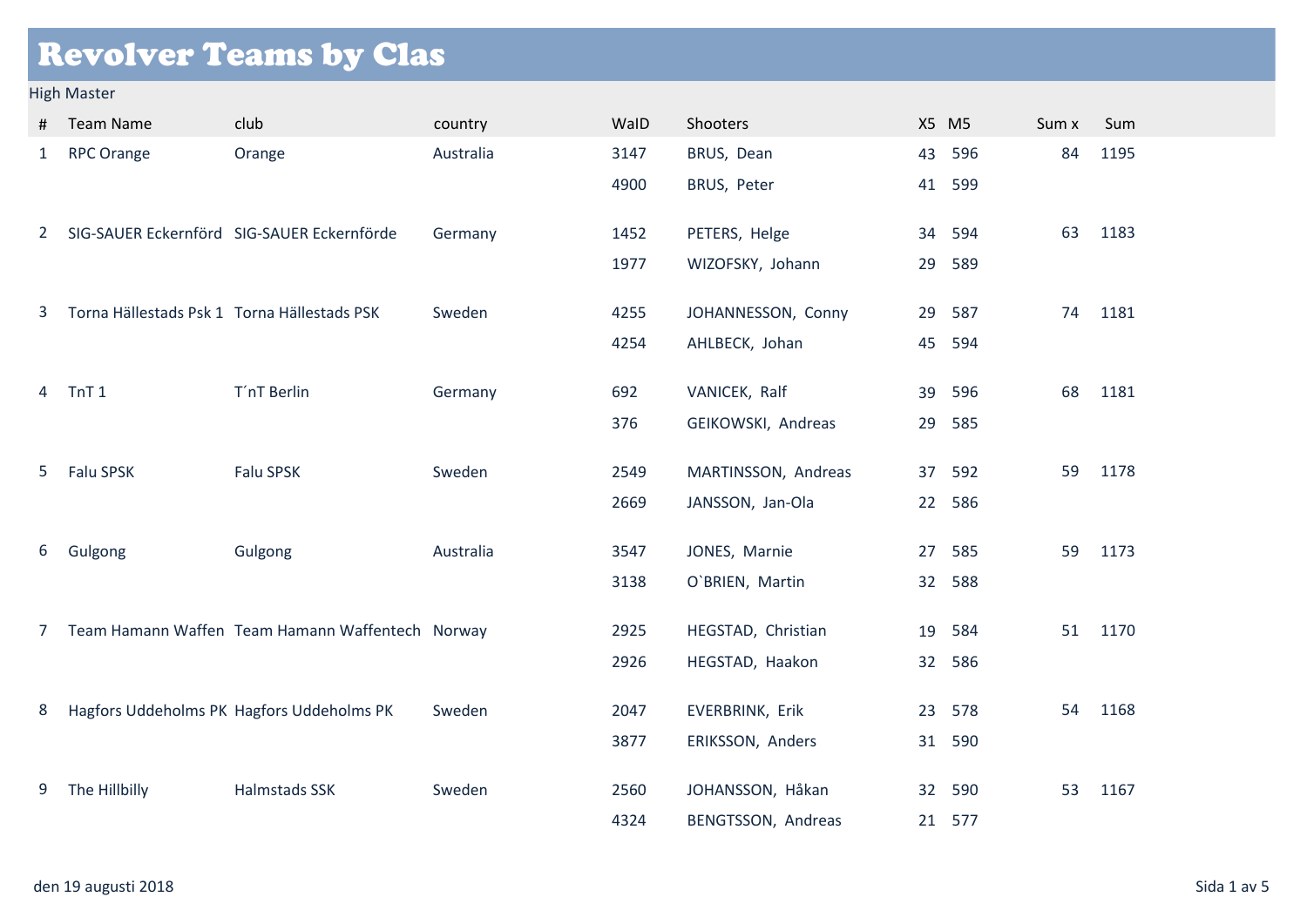|              | 10 Team Canada         | Sioux Lookout H&R  | Canada         | 1837 | ROBERTS, Jack        | 22    | 570    | 61    | 1163 |
|--------------|------------------------|--------------------|----------------|------|----------------------|-------|--------|-------|------|
|              |                        |                    |                | 4217 | MILES, Roland        | 39    | 593    |       |      |
|              | 11 Linköpings SKF      | Linköpings SKF     | Sweden         | 2682 | EKSTRÖM, George      | 27    | 570    | 63    | 1162 |
|              |                        |                    |                | 3842 | SJÖBERG, Jonas       | 36    | 592    |       |      |
|              | 12 Team TraktorCity    | Piteå PK           | Sweden         | 2623 | GRANBERG, Andreas    | 29    | 581    | 52    | 1161 |
|              |                        |                    |                | 5609 | LUNDBERG, Leif       | 23    | 580    |       |      |
|              |                        |                    |                |      |                      |       |        |       |      |
|              | 13 S.T.O.M.B Tuning    | Åmåls PK           | Sweden         | 2349 | STRÖMQVIST, Robert   | 30    | 583    | 56    | 1151 |
|              |                        |                    |                | 6008 | BÅÅT, Stefan         | 26    | 568    |       |      |
|              | 14 CA PPC 1500 2       | SKP Akademia Praha | Czech Republik | 3359 | TROJAN, Rudolf       |       | 28 591 | 51    | 1041 |
|              |                        |                    |                | 525  | FEJER, Emil          |       | 23 450 |       |      |
| Master       |                        |                    |                |      |                      |       |        |       |      |
| #            | <b>Team Name</b>       | club               | country        | WalD | Shooters             | X5 M5 |        | Sum x | Sum  |
| $\mathbf{1}$ | USG Bludenz-Bürs 2     | USG Bludenz-Bürs   | Austria        | 4169 | SELB, Walter         |       | 32 593 | 56    | 1181 |
|              |                        |                    |                | 5704 | ZERLAUTH, Guntram    | 24    | 588    |       |      |
| $2^{\circ}$  | USG Bludenz-Bürs 1     | USG Bludenz-Bürs   | Austria        | 3487 | STODEREGGER, Andreas | 34    | 584    | 59    | 1176 |
|              |                        |                    |                | 5286 | TORGHELE, Walter     | 25    | 592    |       |      |
|              |                        |                    |                |      |                      |       |        |       |      |
| 3            | <b>PPC Webbmasters</b> | <b>Bromma PK</b>   | Sweden         | 3868 | SJÖGREN, Niklas      | 25    | 585    | 52    | 1170 |
|              |                        |                    |                | 4994 | SANDGREN, Örjan      | 27    | 585    |       |      |
| 4            | TnT <sub>2</sub>       | SLG T'nT Berlin    | Germany        | 4706 | KEMM, Frank          | 27    | 588    | 60    | 1169 |
|              |                        |                    |                | 4893 | LIEBEGOTT, Frank     | 33    | 581    |       |      |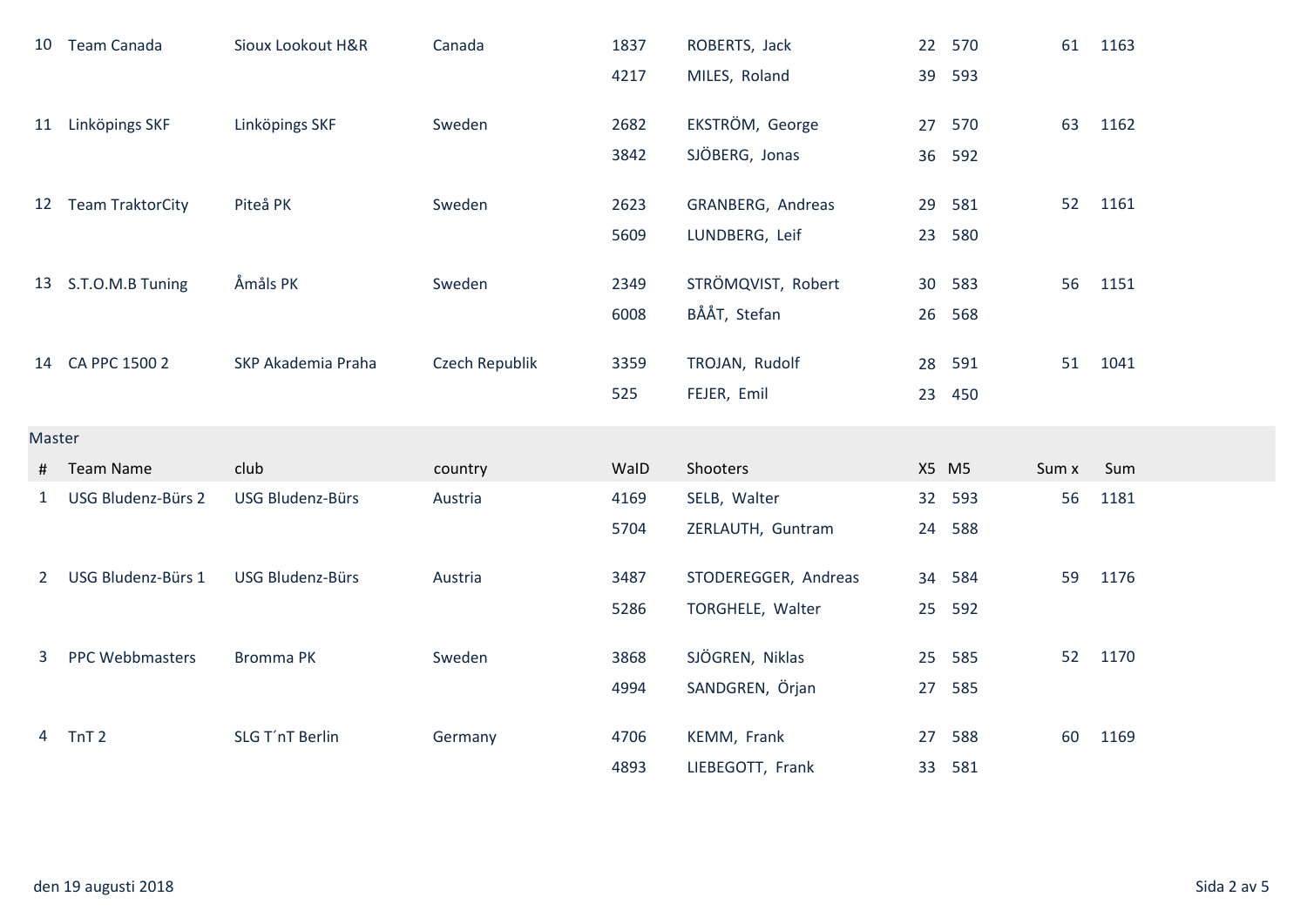| 5 | Team Bomkam                       | <b>Oscarsborg PK</b>                                          | Norway         | 5232 | JOHANSEN, Morten A.  |    | 30 589 | 56 | 1168 |
|---|-----------------------------------|---------------------------------------------------------------|----------------|------|----------------------|----|--------|----|------|
|   |                                   |                                                               |                | 2927 | AUTHEN, Sjur         |    | 26 579 |    |      |
| 6 | Coast Team Quickborn Stade-Hagen  |                                                               | Germany        | 4382 | LICHTMESS, Jörg      | 27 | 582    | 49 | 1165 |
|   |                                   |                                                               |                | 4363 | SANDAU, Rene         |    | 22 583 |    |      |
|   |                                   |                                                               |                |      |                      |    |        |    |      |
| 7 | Bromma Pk 1                       | <b>Bromma PK</b>                                              | Sweden         | 3450 | ANDERSSON, Sören     | 26 | 580    | 52 | 1164 |
|   |                                   |                                                               |                | 4576 | TUOMINEN, Tuija      | 26 | 584    |    |      |
| 8 | LHA - Linz                        | Passauer Land                                                 | Austria        | 349  | SCHÜLLER, Günther    |    | 30 585 | 46 | 1150 |
|   |                                   |                                                               |                | 6196 | DAMBERGER, Karin     |    | 16 565 |    |      |
| 9 | <b>SG Hopfgarten</b>              | SGi Hopfgarten                                                | Austria        | 6036 | HÖRL, Manfred        |    | 16 552 | 53 | 1143 |
|   |                                   |                                                               |                |      |                      |    |        |    |      |
|   |                                   |                                                               |                | 2179 | PAUL, Bernhard       |    | 37 591 |    |      |
|   | 10 The Flintstones                | Karlstads PSK                                                 | Sweden         | 3875 | DAHLBERG, Anders     |    | 21 558 | 48 | 1141 |
|   |                                   |                                                               |                | 5899 | SKOGLUND, Bengt-Eric |    | 27 583 |    |      |
|   | 11 Tom&Mark HSV Wien PSV/HSV Wien |                                                               | Austria        | 3196 | HEIM, Markus         |    | 16 561 | 34 | 1136 |
|   |                                   |                                                               |                | 5947 |                      |    |        |    |      |
|   |                                   |                                                               |                |      | REISINGER, Thomas    | 18 | 575    |    |      |
|   |                                   | 12 Team Merkle Tuning B Team Merkle Tuning Back Great Britain |                | 4858 | MCMICHAEL, Colin     |    | 14 553 | 40 | 1131 |
|   |                                   |                                                               |                | 1100 | JONES, Neil          |    | 26 578 |    |      |
|   | 13 CA PPC 1500 1                  | <b>BS-Target</b>                                              | Czech Republik | 2851 | LOUKOVA, Jana        |    | 24 526 | 49 | 1107 |
|   |                                   |                                                               |                |      |                      |    |        |    |      |
|   |                                   |                                                               |                | 2184 | ZABLOUDIL, Milan     | 25 | 581    |    |      |
|   | 14 LSKF Exp 1                     | Linköpings SKF                                                | Sweden         | 6380 | HÖRNQVIST, Mikael    |    | 11 444 | 23 | 988  |
|   |                                   |                                                               |                | 5059 | STENMARK, Peter      |    | 12 544 |    |      |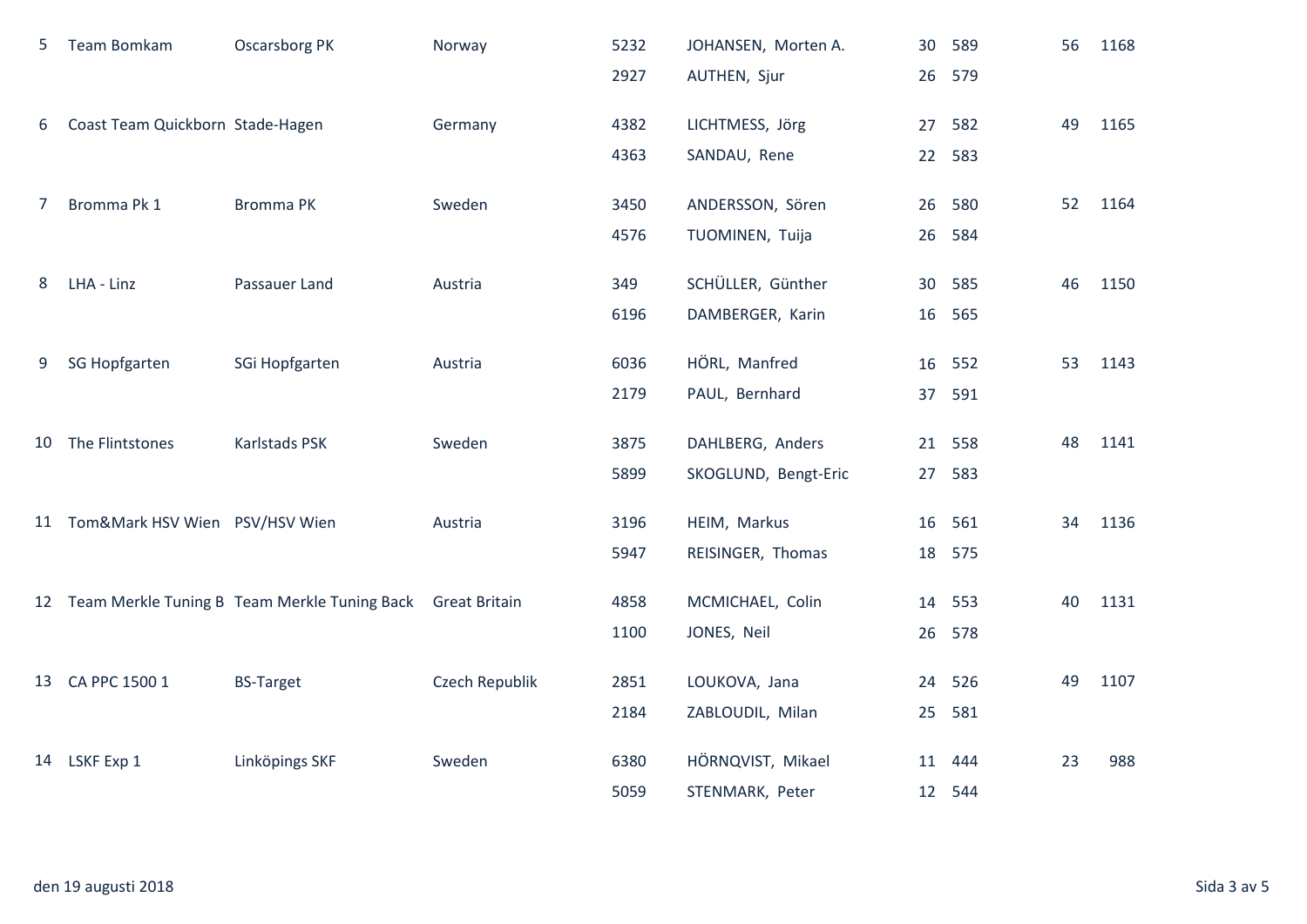#### Expert

| #              | <b>Team Name</b>    | club                                                              | country              | WalD | Shooters              | X5 M5 |     | Sum x | Sum  |
|----------------|---------------------|-------------------------------------------------------------------|----------------------|------|-----------------------|-------|-----|-------|------|
| 1              | <b>SG Blumenegg</b> | <b>SG Blumenegg</b>                                               | Austria              | 6492 | SCHALLERT, Bianca     | 16    | 571 | 40    | 1153 |
|                |                     |                                                                   |                      | 5043 | HOCHEGGER, Georg      | 24    | 582 |       |      |
| $2^{\circ}$    | The A-Team          | Precision Target Associatio Great Britain                         |                      | 5382 | AUSTIN, Mark          | 19    | 560 | 47    | 1147 |
|                |                     |                                                                   |                      | 5822 | HAMILL, Turlough      | 28    | 587 |       |      |
| 3              | SV Schuttervrienden | SV Schuttersvrienden                                              | Netherlands          | 5415 | VERHOEVEN, Frits      | 23    | 566 | 48    | 1146 |
|                |                     |                                                                   |                      | 6259 | BAGGEN, Raymond       | 25    | 580 |       |      |
| 4              |                     | Team Merkle Tuning B Team Merkle Tuning Back                      | Germany              | 6339 | VOGEL, Antje          | 15    | 552 | 35    | 1126 |
|                |                     |                                                                   |                      | 3684 | MERKLE, Tim           | 20    | 574 |       |      |
| 5              | Team Kilt           | <b>NAPK</b>                                                       | Sweden               | 4814 | INGVARSSON, Michael   | 19    | 569 | 39    | 1125 |
|                |                     |                                                                   |                      | 5517 | INGVARSSON, Pontus    | 20    | 556 |       |      |
| 6              |                     | Precision Target Associ Precision Target Associatio Great Britain |                      | 4642 | CONNOR, James         | 15    | 541 | 37    | 1111 |
|                |                     |                                                                   |                      | 4662 | TROTTER, Rodger       | 22    | 570 |       |      |
| 7 <sup>7</sup> | SLG Bisley A        | <b>SLG Bisley</b>                                                 | <b>Great Britain</b> | 3789 | HARRIS, Dave          | 17    | 532 | 40    | 1110 |
|                |                     |                                                                   |                      | 6095 | PODEVIN, Alan Charles | 23    | 578 |       |      |
| 8              | TnT <sub>3</sub>    | <b>SLG TN T Berlin</b>                                            | Germany              | 6111 | NERN, Matthias        | 15    | 563 | 28    | 1101 |
|                |                     |                                                                   |                      | 6094 | KÖHLER, Steffen       | 13    | 538 |       |      |
| 9              | <b>SLG Bisley B</b> | <b>SLG Bisley</b>                                                 | <b>Great Britain</b> | 6320 | PEPPITT, Matthew      | 17    | 529 | 36    | 1077 |
|                |                     |                                                                   |                      | 4456 | LAMB, Stephen         | 19    | 548 |       |      |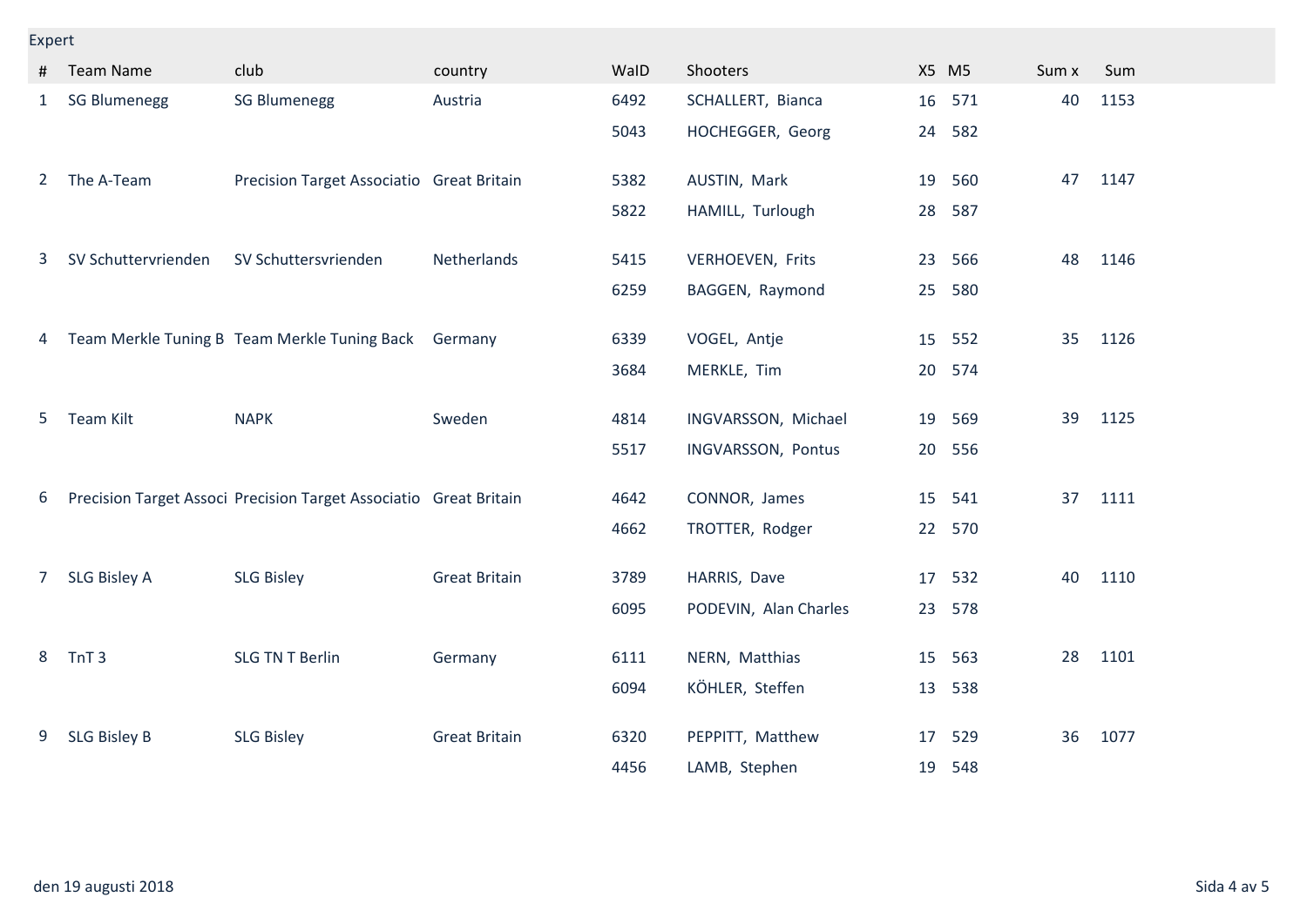|           | 10 SLG Bisley C | <b>SLG Bisley</b>                              | <b>Great Britain</b> | 3795 | PAIN, Andrew     | 14    | 445    | 32    | 1002 |
|-----------|-----------------|------------------------------------------------|----------------------|------|------------------|-------|--------|-------|------|
|           |                 |                                                |                      | 6096 | GREEN, Douglas   |       | 18 557 |       |      |
|           | Sharpshooter    |                                                |                      |      |                  |       |        |       |      |
| #         | Team Name       | club                                           | country              | WalD | Shooters         | X5 M5 |        | Sum x | Sum  |
| $1 \quad$ |                 | SLG Steinburg-Sprenge SLG Sportschützen Spreng | Germany              | 5837 | RIESEL, Henrik   | 17    | 531    | 45    | 1117 |
|           |                 |                                                |                      | 5676 | KOTZIAN, Stefan  | 28    | 586    |       |      |
| 2         | Mike&Sonja      | <b>HSV Wien</b>                                | Austria              | 6065 | LECHNER, Michael |       | 14 556 | 26    | 1103 |
|           |                 |                                                |                      | 5699 | KRICKL, Sonja    | 12    | 547    |       |      |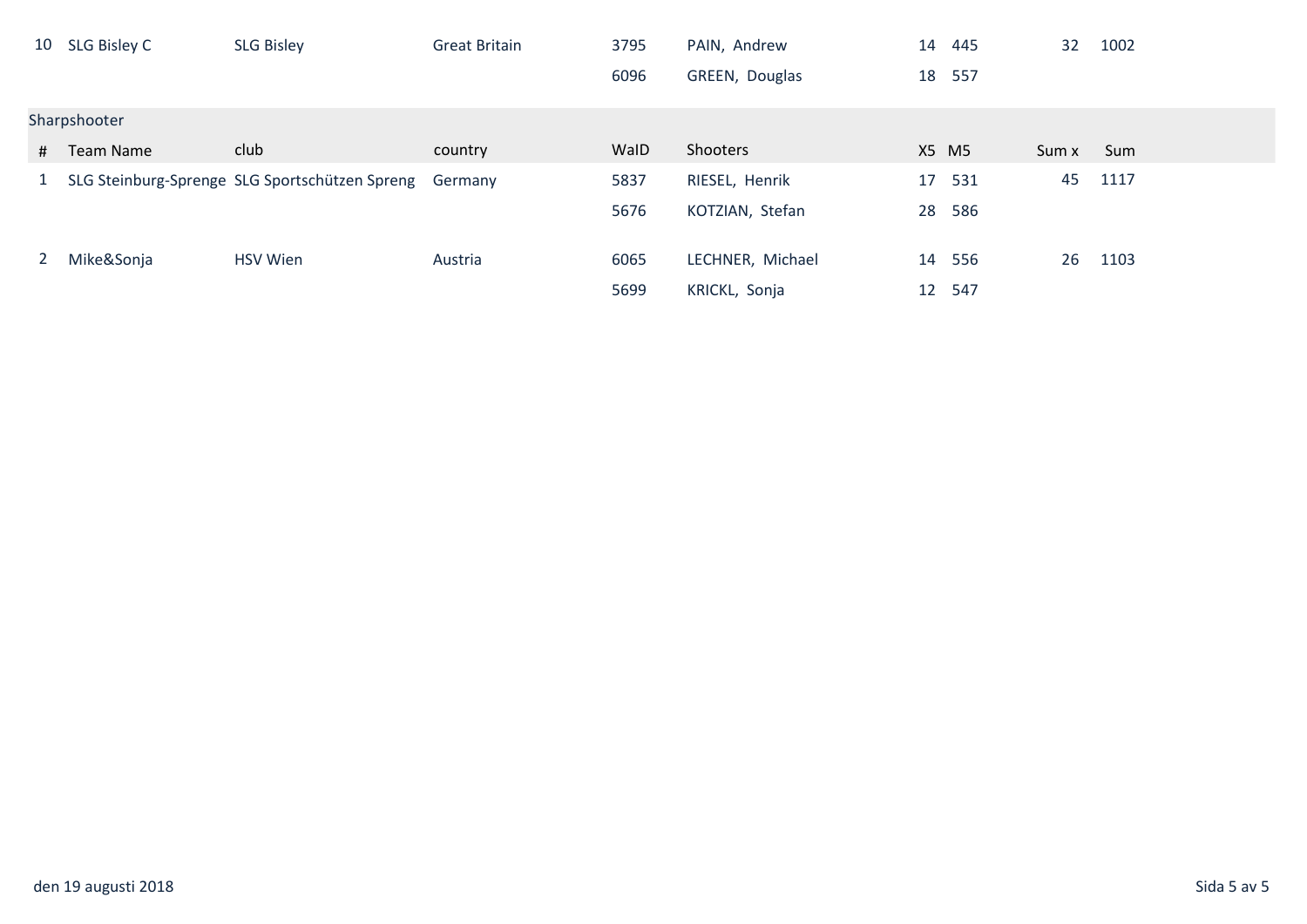|        |                    | <b>Results Pistol 1500</b> |                               |                |                    |              |                |   |               |                         |         |            | 2018-08-19 |       | 16:11 |
|--------|--------------------|----------------------------|-------------------------------|----------------|--------------------|--------------|----------------|---|---------------|-------------------------|---------|------------|------------|-------|-------|
|        | <b>High Master</b> |                            |                               |                |                    |              |                |   | Match results |                         |         | Match sum. |            |       |       |
| #      | WalD               | <b>NAME</b>                | <b>CLUB</b>                   | <b>COUNTRY</b> | <b>RANKING</b>     | $\mathbf{1}$ | $\overline{2}$ | 3 | 4             | $5:1$ $5:2$             | $1 - 4$ | 5          | No: X      | Total |       |
| 1      | 1977               | WIZOFSKY, Johann           | Zoll Sondertrupp Zwie Germany |                | <b>High Master</b> |              |                |   |               | 238 180 237 238 299 295 | 893     | 594        | 82         | 1487  |       |
| 2      | 4254               | AHLBECK, Johan             | Torna Hällestads PSK          | Sweden         | <b>High Master</b> |              |                |   |               | 239 178 237 237 300 295 | 891     | 595        | 99         | 1486  |       |
| 3      | 1406               | SVENSSON, Thomas           | Linköpings SKF                | Sweden         | <b>High Master</b> |              |                |   |               | 239 180 233 239 299 294 | 891     | 593        | 81         | 1484  |       |
| 4      | 4741               | BANFIELD, Christopher      | Van Diemen                    | Australia      | <b>High Master</b> |              |                |   |               | 239 180 233 236 300 294 | 888     | 594        | 96         | 1482  |       |
| 5      | 692                | VANICEK, Ralf              | <b>SLG TnT Berlin</b>         | Germany        | <b>High Master</b> |              |                |   |               | 240 180 231 239 299 292 | 890     | 591        | 84         | 1481  |       |
| 6      | 2925               | HEGSTAD, Christian         | Team Hamann Waffe             | Norway         | High Master        |              |                |   |               | 240 178 234 235 298 296 | 887     | 594        | 84         | 1481  |       |
| 7      | 4217               | MILES, Roland              | Dryden R & P                  | Canada         | <b>High Master</b> |              |                |   |               | 240 180 233 239 299 290 | 892     | 589        | 75         | 1481  |       |
| 8      | 4169               | SELB, Walter               | USG Bludenz-Bürs              | Austria        | <b>High Master</b> |              |                |   |               | 239 179 234 231 300 297 | 883     | 597        | 72         | 1480  |       |
| 9      | 4900               | BRUS, Peter                | Orange                        | Australia      | High Master        |              |                |   |               | 240 179 228 240 300 291 | 887     | 591        | 94         | 1478  |       |
| 10     | 2560               | JOHANSSON, Håkan           | Halmstads SSK                 | Sweden         | <b>High Master</b> |              |                |   |               | 238 180 231 238 299 291 | 887     | 590        | 83         | 1477  |       |
| 11     | 525                | FEJER, Emil                | <b>CA PPC 1500</b>            | Czech Republik | <b>High Master</b> |              |                |   |               | 238 179 234 238 299 289 | 889     | 588        | 75         | 1477  |       |
| 12     | 2179               | PAUL, Bernhard             | <b>SG Hopfgarten</b>          | Austria        | <b>High Master</b> |              |                |   |               | 240 180 228 240 298 291 | 888     | 589        | 73         | 1477  |       |
| 13     | 2926               | HEGSTAD, Haakon            | Team Hamann Waffe             | Norway         | <b>High Master</b> |              |                |   |               | 238 180 236 233 298 292 | 887     | 590        | 68         | 1477  |       |
| 14     | 2682               | EKSTRÖM, George            | Linköpings SKF                | Sweden         | <b>High Master</b> |              |                |   |               | 240 180 230 235 299 291 | 885     | 590        | 83         | 1475  |       |
| 15     | 3147               | BRUS, Dean                 | Orange                        | Australia      | <b>High Master</b> |              |                |   |               | 240 179 231 232 299 293 | 882     | 592        | 69         | 1474  |       |
| 16     | 1452               | PETERS, Helge              | SIG-SAUER Eckernförd Germany  |                | <b>High Master</b> |              |                |   |               | 240 178 234 236 300 284 | 888     | 584        | 83         | 1472  |       |
| 17     | 3762               | O'KONOR, Jens              | Atlas Copco PK                | Sweden         | High Master        |              |                |   |               | 239 179 231 236 298 289 | 885     | 587        | 79         | 1472  |       |
| 18     | 1280               | RUNDQVIST, Torben          | Vårgårda PSK                  | Sweden         | <b>High Master</b> |              |                |   |               | 240 180 230 236 299 287 | 886     | 586        | 78         | 1472  |       |
| 19     | 3326               | ÖSTLUND, Johan             | Sandvikens PSK                | Sweden         | <b>High Master</b> |              |                |   |               | 240 180 228 233 299 291 | 881     | 590        | 83         | 1471  |       |
| 20     | 3359               | TROJAN, Rudolf             | SKP Akademia Praha            | Czech Republik | <b>High Master</b> |              |                |   |               | 239 179 227 236 299 291 | 881     | 590        | 71         | 1471  |       |
| 21     | 2838               | BECK, Thomas               | Atlas Copco PK                | Sweden         | <b>High Master</b> |              |                |   |               | 239 179 228 235 300 287 | 881     | 587        | 68         | 1468  |       |
| 22     | 3672               | LUNDBACK, Anders           | Riksten SKF                   | Sweden         | <b>High Master</b> |              |                |   |               | 239 180 227 233 300 285 | 879     | 585        | 74         | 1464  |       |
| 23     | 2623               | GRANBERG, Andreas          | Piteå PK                      | Sweden         | High Master        |              |                |   |               | 240 180 215 240 300 286 | 875     | 586        | 79         | 1461  |       |
| 24     | 349                | SCHÜLLER, Günther          | Passauer Land                 | Austria        | <b>High Master</b> |              |                |   |               | 238 178 229 225 298 288 | 870     | 586        | 62         | 1456  |       |
| 25     | 3155               | JEKEL, Linda               | Whiteman Park                 | Australia      | <b>High Master</b> |              |                |   |               | 238 180 228 228 296 284 | 874     | 580        | 70         | 1454  |       |
| 26     | 3842               | SJÖBERG, Jonas             | Linköpings SKF                | Sweden         | <b>High Master</b> |              |                |   |               | 235 179 227 228 297 288 | 869     | 585        | 69         | 1454  |       |
| 27     | 2669               | JANSSON, Jan-Ola           | Falu SPSK                     | Sweden         | <b>High Master</b> |              |                |   |               | 239 172 231 231 299 276 | 873     | 575        | 58         | 1448  |       |
| 28     | 2695               | HAUBER, Roman              | Feuerschützen Regens Germany  |                | <b>High Master</b> |              |                |   |               | 180 180 236 239 300 289 | 835     | 589        | 86         | 1424  |       |
| 29     | 3877               | ERIKSSON, Anders           | Hagfors Uddeholms P           | Sweden         | <b>High Master</b> |              |                |   |               | 229 174 221 225 287 253 | 849     | 540        | 35         | 1389  |       |
| Master |                    |                            |                               |                |                    |              |                |   | Match results |                         |         | Match sum. |            |       |       |
| #      | WalD               | <b>NAME</b>                | <b>CLUB</b>                   | <b>COUNTRY</b> | <b>RANKING</b>     | $\mathbf{1}$ | 2              | 3 |               | $4 \quad 5:1 \quad 5:2$ | $1 - 4$ | 5          | No: X      | Total |       |
| 1      | 5539               | ENGDAHL, Magnus            | <b>Skurups PSF</b>            | Sweden         | Master             |              |                |   |               | 240 180 227 237 299 290 | 884 589 |            | 79         | 1473  |       |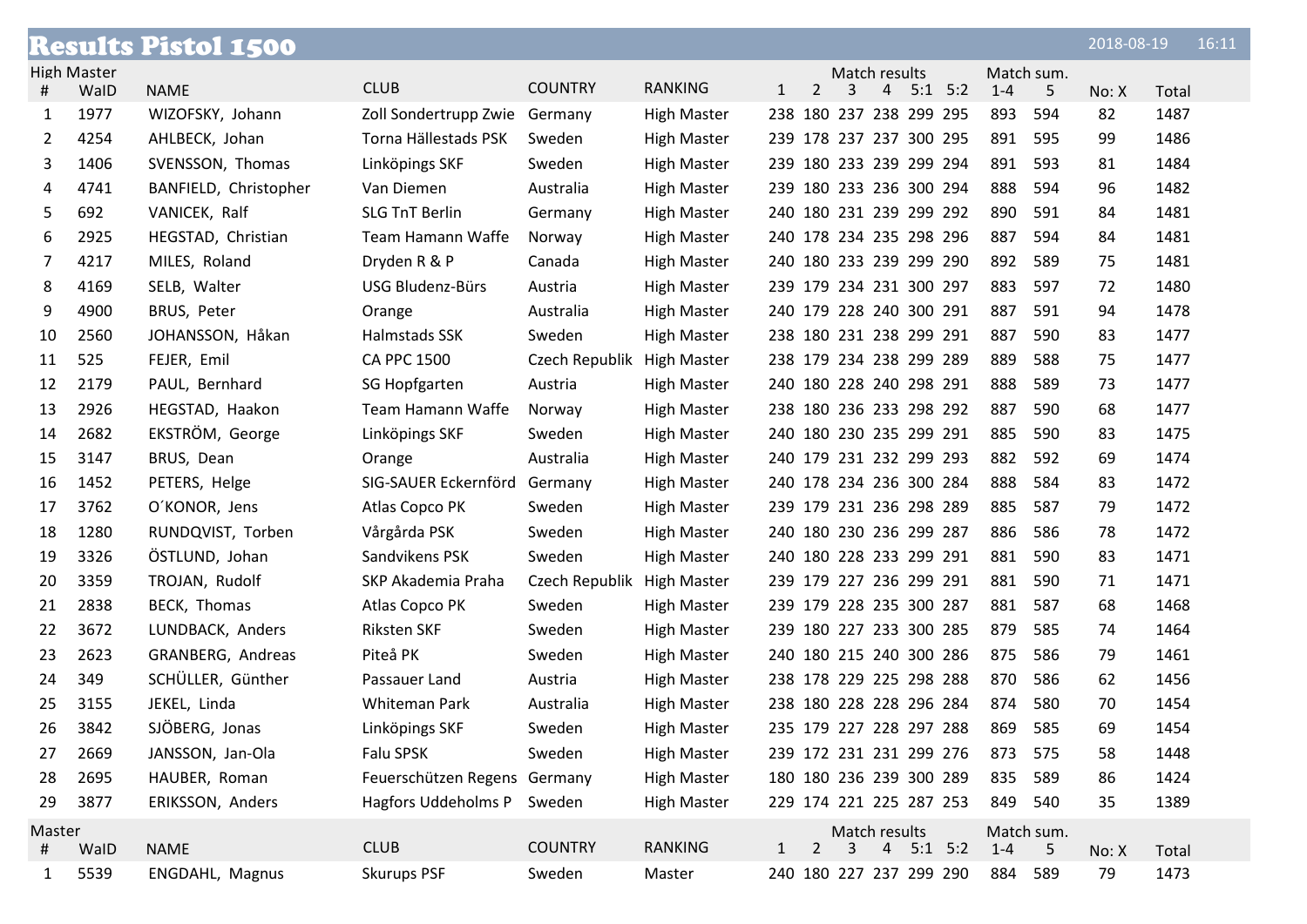|        |      | <b>Results Pistol 1500</b> |                               |                       |                |              |                |   |                         |             |         |            | 2018-08-19 |       | 16:11 |
|--------|------|----------------------------|-------------------------------|-----------------------|----------------|--------------|----------------|---|-------------------------|-------------|---------|------------|------------|-------|-------|
| Master |      |                            |                               |                       |                |              |                |   | Match results           |             |         | Match sum. |            |       |       |
| #      | WalD | <b>NAME</b>                | <b>CLUB</b>                   | <b>COUNTRY</b>        | <b>RANKING</b> | $\mathbf{1}$ | $\overline{2}$ | 3 | $\overline{4}$          | $5:1$ $5:2$ | $1 - 4$ | 5          | No: X      | Total |       |
| 2      | 4696 | SCHMIDT, Marc              | SLG Big Bore Shooters Germany |                       | Master         |              |                |   | 239 180 226 238 298 284 |             | 883     | 582        | 65         | 1465  |       |
| 3      | 2047 | EVERBRINK, Erik            | Hagfors Uddeholms P           | Sweden                | Master         |              |                |   | 239 180 228 233 300 283 |             | 880     | 583        | 73         | 1463  |       |
| 4      | 4191 | GUSTAFSSON, Rune           | Malmö PK                      | Sweden                | Master         |              |                |   | 240 178 227 237 297 284 |             | 882     | 581        | 65         | 1463  |       |
| 5      | 4706 | KEMM, Frank                | <b>SLG TnT Berlin</b>         | Germany               | Master         |              |                |   | 239 179 226 230 297 291 |             | 874     | 588        | 67         | 1462  |       |
| 6      | 5050 | HELLSTRÖM, Krister         | Lunds PK                      | Sweden                | Master         |              |                |   | 239 178 228 233 300 283 |             | 878     | 583        | 72         | 1461  |       |
| 7      | 4994 | SANDGREN, Örjan            | Bromma PK                     | Sweden                | Master         |              |                |   | 239 180 229 226 299 287 |             | 874     | 586        | 67         | 1460  |       |
| 8      | 5704 | ZERLAUTH, Guntram          | USG Bludenz-Bürs              | Austria               | Master         |              |                |   | 237 179 223 233 299 288 |             | 872     | 587        | 63         | 1459  |       |
| 9      | 3487 | STODEREGGER, Andreas       | USG Bludenz-Bürs              | Austria               | Master         |              |                |   | 239 180 225 235 299 280 |             | 879     | 579        | 66         | 1458  |       |
| 10     | 5232 | JOHANSEN, Morten A.        | Oscarsborg PK                 | Norway                | Master         |              |                |   | 236 175 229 233 298 286 |             | 873     | 584        | 54         | 1457  |       |
| 11     | 3450 | ANDERSSON, Sören           | Bromma PK                     | Sweden                | Master         |              |                |   | 238 177 228 233 297 283 |             | 876     | 580        | 70         | 1456  |       |
| 12     | 5464 | OLSSON, Daniel             | Umeå PK                       | Sweden                | Master         |              |                |   | 240 179 227 234 298 278 |             | 880     | 576        | 64         | 1456  |       |
| 13     | 4255 | JOHANNESSON, Conny         | Torna Hällestads PSK          | Sweden                | Master         |              |                |   | 238 177 229 234 298 280 |             | 878     | 578        | 61         | 1456  |       |
| 14     | 5286 | TORGHELE, Walter           | USG Bludenz-Bürs              | Austria               | Master         |              |                |   | 240 179 223 233 296 284 |             | 875     | 580        | 68         | 1455  |       |
| 15     | 3138 | O'BRIEN, Martin            | Gulgong                       | Australia             | Master         |              |                |   | 239 180 230 222 298 285 |             | 871     | 583        | 73         | 1454  |       |
| 16     | 4555 | ARVIDSSON, Fredrik         | Falu SPSK                     | Sweden                | Master         |              |                |   | 236 178 228 230 298 284 |             | 872     | 582        | 52         | 1454  |       |
| 17     | 6582 | GUTIU, Sebastian           | <b>CTS Tunari</b>             | Romania               | Master         |              |                |   | 239 179 230 224 296 285 |             | 872     | 581        | 74         | 1453  |       |
| 18     | 6008 | BÅÅT, Stefan               | Åmåls PK                      | Sweden                | Master         |              |                |   | 238 178 230 232 297 276 |             | 878     | 573        | 60         | 1451  |       |
| 19     | 2184 | ZABLOUDIL, Milan           | <b>BS-Target</b>              | Czech Republik Master |                |              |                |   | 238 179 229 229 295 277 |             | 875     | 572        | 59         | 1447  |       |
| 20     | 4697 | EHLERS, Manfred            | Coast Team Quickbor           | Germany               | Master         |              |                |   | 239 177 220 235 296 280 |             | 871     | 576        | 46         | 1447  |       |
| 21     | 5529 | WEG, Roy                   | Lunds PK                      | Sweden                | Master         |              |                |   | 237 177 222 229 296 285 |             | 865     | 581        | 61         | 1446  |       |
| 22     | 1108 | ANDERSSON, Tord            | <b>Torups PK</b>              | Sweden                | Master         |              |                |   | 239 177 220 233 299 278 |             | 869     | 577        | 59         | 1446  |       |
| 23     | 2349 | STRÖMQVIST, Robert         | Åmåls PK                      | Sweden                | Master         |              |                |   | 235 178 225 231 297 280 |             | 869     | 577        | 55         | 1446  |       |
| 24     | 4764 | PRELOG, Yvonne             | Vårgårda PSK                  | Sweden                | Master         |              |                |   | 234 177 229 233 295 277 |             | 873     | 572        | 48         | 1445  |       |
| 25     | 2549 | MARTINSSON, Andreas        | Falu SPSK                     | Sweden                | Master         |              |                |   | 235 176 229 224 296 282 |             | 864     | 578        | 60         | 1442  |       |
| 26     | 5656 | LIEN, Arnth                | Åsane PK                      | Norway                | Master         |              |                |   | 235 178 225 231 299 274 |             | 869     | 573        | 59         | 1442  |       |
| 27     | 3547 | JONES, Marnie              | Gulgong                       | Australia             | Master         |              |                |   | 239 174 221 233 294 281 |             | 867 575 |            | 58         | 1442  |       |
| 28     | 5052 | JOHANSSON, Anders          | Halmstads SSK                 | Sweden                | Master         |              |                |   | 238 177 216 225 297 285 |             | 856     | 582        | 50         | 1438  |       |
| 29     | 4382 | LICHTMESS, Jörg            | Stade-Hagen                   | Germany               | Master         |              |                |   | 236 176 222 230 295 277 |             | 864     | 572        | 52         | 1436  |       |
| 30     | 4576 | TUOMINEN, Tuija            | Bromma PK                     | Sweden                | Master         |              |                |   | 237 174 228 223 295 279 |             | 862 574 |            | 38         | 1436  |       |
| 31     | 5609 | LUNDBERG, Leif             | Piteå PK                      | Sweden                | Master         |              |                |   | 238 172 228 224 299 273 |             | 862     | 572        | 59         | 1434  |       |
| 32     | 6707 | JAUNSPROGIS, Uldis         | Walters                       | Latvia                | Unclassified   |              |                |   | 238 177 223 221 296 277 |             | 859     | 573        | 50         | 1432  |       |
| 33     | 2927 | AUTHEN, Sjur               | Oscarsborg PK                 | Norway                | Master         |              |                |   | 238 175 217 235 296 270 |             | 865 566 |            | 55         | 1431  |       |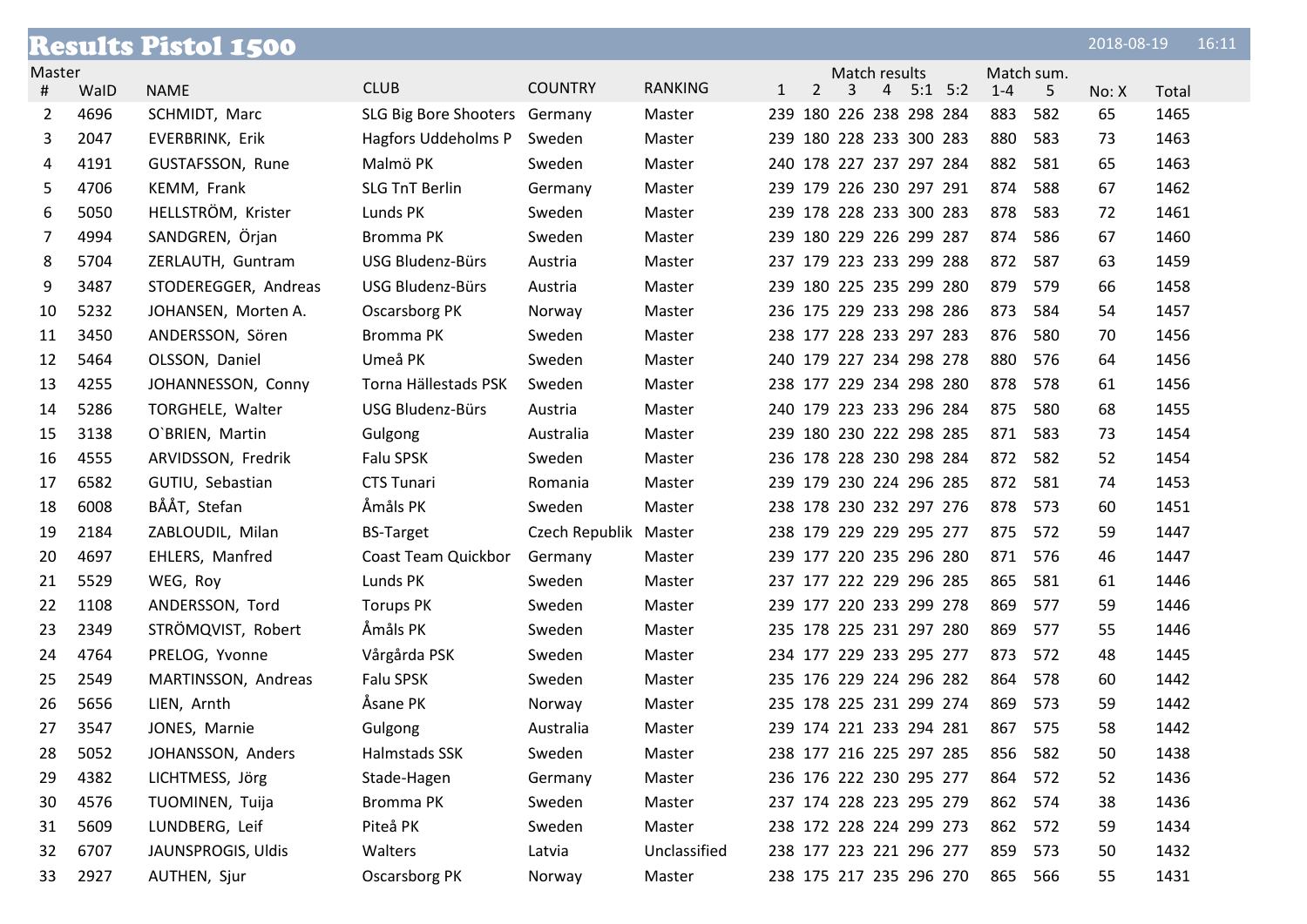|                |      | <b>Results Pistol 1500</b> |                                      |                       |                |              |                |   |                |                         |         |            | 2018-08-19 |       | 16:11 |
|----------------|------|----------------------------|--------------------------------------|-----------------------|----------------|--------------|----------------|---|----------------|-------------------------|---------|------------|------------|-------|-------|
| Master         |      |                            |                                      |                       |                |              |                |   | Match results  |                         |         | Match sum. |            |       |       |
| #              | WalD | <b>NAME</b>                | <b>CLUB</b>                          | <b>COUNTRY</b>        | <b>RANKING</b> | 1            | $\overline{2}$ | 3 | $\overline{4}$ | $5:1$ $5:2$             | $1 - 4$ | 5          | No: X      | Total |       |
| 34             | 2851 | LOUKOVA, Jana              | <b>SSK Usti nad Labem</b>            | Czech Republik Master |                |              |                |   |                | 235 177 224 227 298 266 | 863     | 564        | 48         | 1427  |       |
| 35             | 3868 | SJÖGREN, Niklas            | Bromma PK                            | Sweden                | Master         |              |                |   |                | 236 176 210 226 296 280 | 848     | 576        | 48         | 1424  |       |
| 36             | 5852 | NORDVALL, Patrik           | Grödinge PSK                         | Sweden                | Master         |              |                |   |                | 238 176 205 229 293 281 | 848     | 574        | 46         | 1422  |       |
| 37             | 6313 | PLANK, Andrew              | TP&RC                                | Australia             | Master         |              |                |   |                | 197 180 218 233 297 291 | 828     | 588        | 69         | 1416  |       |
| 38             | 1837 | ROBERTS, Jack              | Sioux Lookout H&R                    | Canada                | Master         |              |                |   |                | 227 175 208 231 296 278 | 841     | 574        | 41         | 1415  |       |
| 39             | 5899 | SKOGLUND, Bengt-Eric       | Karlstads PSK                        | Sweden                | Master         |              |                |   |                | 235 174 228 215 295 268 | 852     | 563        | 36         | 1415  |       |
| 40             | 5391 | GRANERUD, Thomas K.        | Oppegård SL                          | Norway                | Master         |              |                |   |                | 237 172 216 224 296 269 | 849     | 565        | 49         | 1414  |       |
| 41             | 4721 | LINDWALL, Robert           | Grödinge PSK                         | Sweden                | Master         |              |                |   |                | 237 172 206 227 297 275 | 842     | 572        | 44         | 1414  |       |
| 42             | 4931 | KANGAS, Tor                | Ljusdals PK                          | Sweden                | Master         |              |                |   |                | 230 173 223 218 294 266 | 844     | 560        | 53         | 1404  |       |
| 43             | 4767 | PRELOG, Albin              | Vårgårda PSK                         | Sweden                | Master         |              |                |   |                | 235 173 217 220 297 260 | 845     | 557        | 46         | 1402  |       |
| 44             | 1100 | JONES, Neil                | Team Merkle Tuning B Great Britain   |                       | Master         |              |                |   |                | 236 173 215 216 290 270 | 840     | 560        | 43         | 1400  |       |
| 45             | 2816 | FORSLUND, Tony             | Volvo Pk                             | Sweden                | Master         |              |                |   |                | 239 177 225 114 300 282 | 755     | 582        | 54         | 1337  |       |
| 46             | 6706 | SISLOV, Arkadijs           | Walters                              | Latvia                | Unclassified   |              |                |   |                | 231 170 174 221 293 246 | 796     | 539        | 38         | 1335  |       |
| 47             | 1731 | ANDERSSON, Lars            | Mölndals SF                          | Sweden                | Master         |              |                |   |                | 237 154 209 160 156 220 | 760     | 376        | 24         | 1136  |       |
| Expert         |      |                            |                                      |                       |                |              |                |   | Match results  |                         |         | Match sum. |            |       |       |
| #              | WalD | <b>NAME</b>                | <b>CLUB</b>                          | <b>COUNTRY</b>        | <b>RANKING</b> | $\mathbf{1}$ | $\overline{2}$ | 3 | $\overline{4}$ | $5:1$ $5:2$             | $1 - 4$ | 5          | No: X      | Total |       |
| $\mathbf{1}$   | 2592 | JOHANSSON, Leif            | Torna Hällestads PSK                 | Sweden                | Expert         |              |                |   |                | 236 177 217 233 297 282 | 863     | 579        | 50         | 1442  |       |
| $\overline{2}$ | 4846 | ROHDE, Uwe                 | SLG Leinfelden-Echter                | Germany               | Expert         |              |                |   |                | 240 179 223 234 296 269 | 876     | 565        | 60         | 1441  |       |
| 3              | 6196 | DAMBERGER, Karin           | <b>HSV Stadl-Paura</b>               | Austria               | Expert         |              |                |   |                | 233 177 223 231 294 280 | 864     | 574        | 51         | 1438  |       |
| 4              | 5043 | HOCHEGGER, Georg           | <b>SG Blumenegg</b>                  | Austria               | Expert         |              |                |   |                | 240 179 207 235 299 276 | 861     | 575        | 61         | 1436  |       |
| 5              | 6040 | SIXTEN, Kristoffer         | Halmstads SSK                        | Sweden                | Expert         |              |                |   |                | 236 178 219 232 296 274 | 865     | 570        | 54         | 1435  |       |
| 6              | 6259 | BAGGEN, Raymond            | SV Schuttersvrienden                 | Netherlands           | Expert         |              |                |   |                | 237 176 220 222 292 284 | 855     | 576        | 43         | 1431  |       |
| 7              | 5059 | STENMARK, Peter            | Linköpings SKF                       | Sweden                | Expert         |              |                |   |                | 232 175 224 225 295 277 | 856     | 572        | 47         | 1428  |       |
| 8              | 5558 | HOVANG, Dan                | Torna Hällestads PSK                 | Sweden                | Expert         |              |                |   |                | 238 176 218 230 289 277 | 862     | 566        | 43         | 1428  |       |
| 9              | 6380 | HÖRNQVIST, Mikael          | Linköpings SKF                       | Sweden                | Expert         |              |                |   |                | 233 176 224 217 292 285 | 850     | 577        | 43         | 1427  |       |
| 10             | 5676 | KOTZIAN, Stefan            | SLG Steinburg-Spreng                 | Germany               | Expert         |              |                |   |                | 235 175 218 228 297 272 | 856     | 569        | 47         | 1425  |       |
| 11             | 4983 | JACOBSEN, Kaj              | <b>OKTS</b>                          | Norway                | Expert         |              |                |   |                | 236 174 222 211 291 280 | 843     | 571        | 47         | 1414  |       |
| 12             | 3684 | MERKLE, Tim                | Team Merkle Tuning B Germany         |                       | Expert         |              |                |   |                | 237 177 217 224 295 263 | 855     | 558        | 43         | 1413  |       |
| 13             | 6678 | <b>BRATUSKINS, Arturs</b>  | <b>Bratuskins</b>                    | Latvia                | Expert         |              |                |   |                | 239 173 213 222 295 270 | 847     | 565        | 46         | 1412  |       |
| 14             | 6390 | RÖDFALK, Albert            | Torna Hällestads Psk                 | Sweden                | Expert         |              |                |   |                | 233 171 216 224 297 271 | 844     | 568        | 39         | 1412  |       |
| 15             | 6337 | HAGAN, Dean                | Precision Target Assoc Great Britain |                       | Expert         |              |                |   |                | 235 171 211 228 294 272 | 845     | 566        | 34         | 1411  |       |
| 16             | 5947 | REISINGER, Thomas          | HSV Wien                             | Austria               | Expert         |              |                |   |                | 236 176 214 230 294 260 |         | 856 554    | 49         | 1410  |       |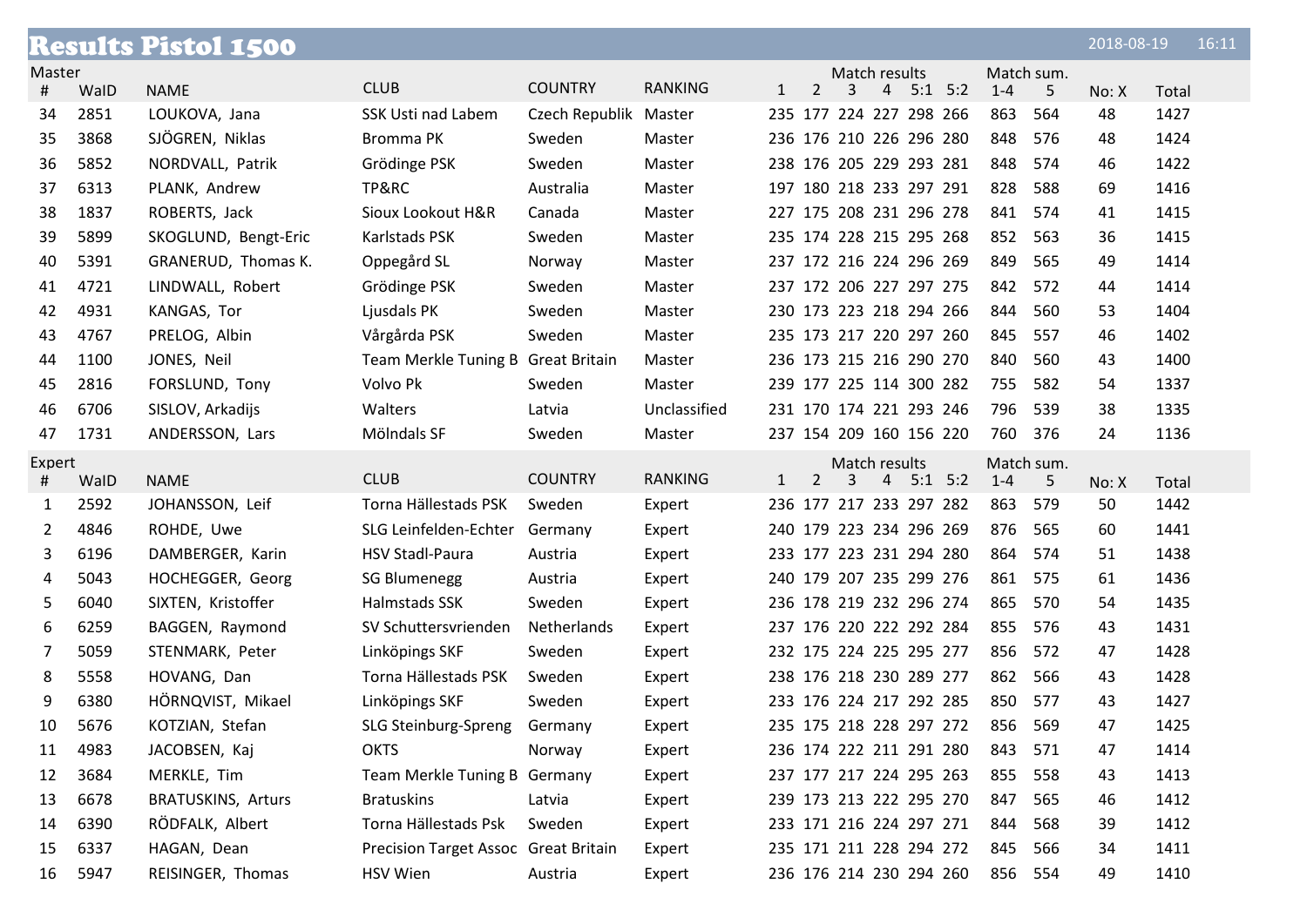|              | <b>Results Pistol 1500</b><br>16:11<br>2018-08-19 |                          |                                      |                |                |              |                |   |                |                         |         |            |       |       |  |
|--------------|---------------------------------------------------|--------------------------|--------------------------------------|----------------|----------------|--------------|----------------|---|----------------|-------------------------|---------|------------|-------|-------|--|
| Expert       |                                                   |                          |                                      |                |                |              |                |   | Match results  |                         |         | Match sum. |       |       |  |
| #            | WalD                                              | <b>NAME</b>              | <b>CLUB</b>                          | <b>COUNTRY</b> | <b>RANKING</b> | 1            | $\overline{2}$ | 3 | $\overline{4}$ | $5:1$ $5:2$             | $1 - 4$ | 5          | No: X | Total |  |
| 17           | 6388                                              | WALLGREN, Jonas          | Lunds Pk                             | Sweden         | Expert         |              |                |   |                | 240 175 204 225 289 276 | 844     | 565        | 44    | 1409  |  |
| 18           | 6122                                              | SMONJAK, Marc            | Schützenrunde Hubert Austria         |                | Expert         |              |                |   |                | 237 172 224 216 289 270 | 849     | 559        | 35    | 1408  |  |
| 19           | 5313                                              | GRANERUD, Leif Einar     | Oppegård SL                          | Norway         | Expert         |              |                |   |                | 236 166 199 233 294 276 | 834     | 570        | 48    | 1404  |  |
| 20           | 4869                                              | BJERKE, Linus            | <b>Riksten SKF</b>                   | Sweden         | Expert         |              |                |   |                | 237 174 210 235 292 255 | 856     | 547        | 48    | 1403  |  |
| 21           | 4662                                              | TROTTER, Rodger          | Precision Target Assoc Great Britain |                | Expert         |              |                |   |                | 235 173 225 223 288 255 | 856     | 543        | 44    | 1399  |  |
| 22           | 2824                                              | JENNERHOLM, Jesper       | P4 IF                                | Sweden         | Expert         |              |                |   |                | 236 170 193 231 295 265 | 830     | 560        | 42    | 1390  |  |
| 23           | 4507                                              | NYBOM, Christer          | Bromma PK                            | Sweden         | Expert         |              |                |   |                | 237 173 204 233 293 248 | 847     | 541        | 36    | 1388  |  |
| 24           | 5537                                              | STÅLRING, Rickard        | Österlens PK                         | Sweden         | Expert         |              |                |   |                | 234 172 209 224 289 259 | 839     | 548        | 35    | 1387  |  |
| 25           | 6237                                              | PAGELS, Håkan            | Eslövs PK                            | Sweden         | Expert         |              |                |   |                | 239 169 213 229 290 246 | 850     | 536        | 45    | 1386  |  |
| 26           | 3196                                              | HEIM, Markus             | PSV/HSV Wien                         | Austria        | Expert         |              |                |   |                | 229 176 223 194 297 267 | 822     | 564        | 39    | 1386  |  |
| 27           | 5530                                              | DAVIDSSON, Anders        | PK Elbogen                           | Sweden         | Expert         |              |                |   |                | 235 169 205 226 288 263 | 835     | 551        | 34    | 1386  |  |
| 28           | 6593                                              | DANIELSSON, Erik         | Linköpings SKF                       | Sweden         | Expert         |              |                |   |                | 236 172 203 228 290 252 | 839     | 542        | 43    | 1381  |  |
| 29           | 2597                                              | AXELL, Michael           | Grödinge PSK                         | Sweden         | Expert         |              |                |   |                | 236 170 189 216 295 272 | 811     | 567        | 33    | 1378  |  |
| 30           | 3875                                              | DAHLBERG, Anders         | Karlstads PSK                        | Sweden         | Expert         |              |                |   |                | 235 176 190 215 295 261 | 816     | 556        | 34    | 1372  |  |
| 31           | 6074                                              | BRUNTVEIT, Jon-Christian | NOP Bergen                           | Norway         | Expert         |              |                |   |                | 237 176 192 213 295 258 | 818     | 553        | 35    | 1371  |  |
| 32           | 5874                                              | JOHNSSON, Arne           | SJ PK Malmö                          | Sweden         | Expert         |              |                |   |                | 239 178 195 221 292 245 | 833     | 537        | 37    | 1370  |  |
| 33           | 4510                                              | ANDERSSON, Jörgen        | Lunds PK                             | Sweden         | Expert         |              |                |   |                | 239 157 195 222 287 269 | 813     | 556        | 43    | 1369  |  |
| 34           | 5709                                              | GRANUM, Erik             | Oppegård SL                          | Norway         | Expert         |              |                |   |                | 235 176 188 229 285 256 | 828     | 541        | 40    | 1369  |  |
| 35           | 5528                                              | JAKOBSSON, Daniel        | Halmstads SSK                        | Sweden         | Expert         |              |                |   |                | 235 173 200 215 287 256 | 823     | 543        | 34    | 1366  |  |
| 36           | 2681                                              | DAHLBOM, Kalle           | Karlstads PSK                        | Sweden         | Expert         |              |                |   |                | 238 166 187 228 286 252 | 819     | 538        | 43    | 1357  |  |
| 37           | 3869                                              | NEHL, Björn              | Lövsta SKF                           | Sweden         | Expert         |              |                |   |                | 237 169 188 226 292 242 | 820     | 534        | 39    | 1354  |  |
| 38           | 4569                                              | LANGENBACH, Jürgen       | Åmåls PK                             | Sweden         | Expert         |              |                |   |                | 231 162 197 217 293 251 | 807     | 544        | 31    | 1351  |  |
| 39           | 5849                                              | ALBIN, Björn             | <b>Riksten SKF</b>                   | Sweden         | Expert         |              |                |   |                | 235 173 212 217 291 222 | 837     | 513        | 32    | 1350  |  |
| 40           | 4575                                              | JINDRISEK, Vlastimil     | Bromma PK                            | Sweden         | Expert         |              |                |   |                | 236 154 191 225 283 244 | 806     | 527        | 37    | 1333  |  |
| 41           | 2995                                              | WÄNGELIN, Jan            | Uppsala SSK                          | Sweden         | Expert         |              |                |   |                | 236 174 141 215 295 267 | 766     | 562        | 41    | 1328  |  |
| 42           | 4642                                              | CONNOR, James            | Precision Target Assoc Great Britain |                | Expert         |              |                |   |                | 222 164 179 200 282 207 | 765     | 489        | 20    | 1254  |  |
| 43           | 4363                                              | SANDAU, Rene             | Coast Team Quickbor Germany          |                | Expert         |              |                |   |                | 234 171 174 224 295 45  | 803     | 340        | 35    | 1143  |  |
|              | Sharpshooter                                      |                          |                                      |                |                |              |                |   | Match results  |                         |         | Match sum. |       |       |  |
| #            | WalD                                              | <b>NAME</b>              | <b>CLUB</b>                          | <b>COUNTRY</b> | <b>RANKING</b> | $\mathbf{1}$ | $\overline{2}$ | 3 |                | $4$ 5:1 5:2             | $1 - 4$ | 5          | No: X | Total |  |
| $\mathbf{1}$ | 5822                                              | HAMILL, Turlough         | <b>NITSA</b>                         | Northern Irela | Sharpshooter   |              |                |   |                | 237 177 210 225 295 278 | 849     | 573        | 48    | 1422  |  |
| 2            | 5382                                              | AUSTIN, Mark             | Precision Target Assoc Great Britain |                | Sharpshooter   |              |                |   |                | 239 172 205 228 291 266 | 844     | 557        | 43    | 1401  |  |
| 3            | 6599                                              | ZUHER, Enwia             | Katarina Psf                         | Sweden         | Sharpshooter   |              |                |   |                | 237 174 212 230 284 258 |         | 853 542    | 43    | 1395  |  |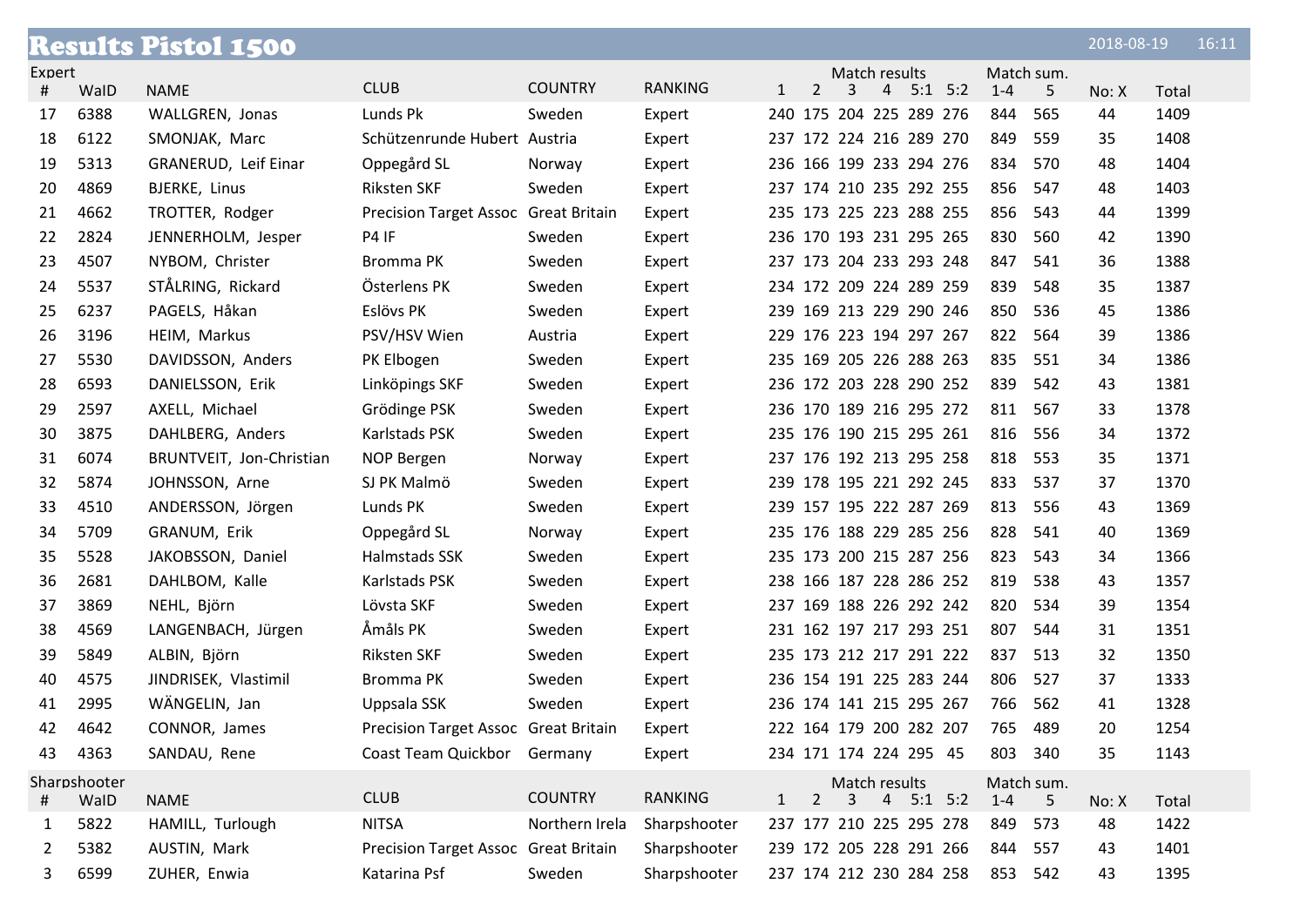|    |              | <b>Results Pistol 1500</b> |                                    |                      |                |                         |                |               |                |                         |         |            | 2018-08-19 |       | 16:11 |
|----|--------------|----------------------------|------------------------------------|----------------------|----------------|-------------------------|----------------|---------------|----------------|-------------------------|---------|------------|------------|-------|-------|
|    | Sharpshooter |                            |                                    |                      |                |                         |                | Match results |                |                         |         | Match sum. |            |       |       |
| #  | WalD         | <b>NAME</b>                | <b>CLUB</b>                        | <b>COUNTRY</b>       | <b>RANKING</b> | $\mathbf{1}$            | $\overline{2}$ | 3             | $\overline{4}$ | $5:1$ $5:2$             | $1 - 4$ | 5          | No: X      | Total |       |
| 4  | 6604         | ÖSTLUND, Karl              | Torna Hällestads Psk               | Sweden               | Sharpshooter   |                         |                |               |                | 232 169 220 225 289 257 | 846     | 546        | 30         | 1392  |       |
| 5  | 5714         | KERSTING, Thomas           | SLG Werl 04                        | Germany              | Sharpshooter   | 234 172 194 221 291 261 |                |               |                |                         | 821     | 552        | 34         | 1373  |       |
| 6  | 5122         | BRÅTEN, Espen              | Lillestrøm og Omegn                | Norway               | Sharpshooter   | 234 167 193 227 288 260 |                |               |                |                         | 821     | 548        | 33         | 1369  |       |
| 7  | 5837         | RIESEL, Henrik             | SLG Steinburg-Spreng               | Germany              | Sharpshooter   |                         |                |               |                | 240 175 197 232 294 227 | 844     | 521        | 51         | 1365  |       |
| 8  | 6492         | SCHALLERT, Bianca          | <b>SG Blumenegg</b>                | Austria              | Sharpshooter   | 236 176 194 228 292 220 |                |               |                |                         | 834     | 512        | 45         | 1346  |       |
| 9  | 6385         | STÄDHAMMAR, Jenns          | Österlens PK                       | Sweden               | Sharpshooter   | 229 157 198 220 285 254 |                |               |                |                         | 804     | 539        | 32         | 1343  |       |
| 10 | 6065         | LECHNER, Michael           | <b>HSV Wien</b>                    | Austria              | Sharpshooter   | 231 167 211 203 287 244 |                |               |                |                         | 812     | 531        | 31         | 1343  |       |
| 11 | 4192         | KASPRZYK, Martin           | SJ PK Malmö                        | Sweden               | Sharpshooter   | 227 171 200 201 286 241 |                |               |                |                         | 799     | 527        | 30         | 1326  |       |
| 12 | 477          | STORRER, Friedrich         | SLG Team Merkle Tuni Germany       |                      | Sharpshooter   | 232 164 191 219 288 228 |                |               |                |                         | 806     | 516        | 28         | 1322  |       |
| 13 | 4875         | VENNEMAN, Theodorus        | SLG Sportschützen Sto Germany      |                      | Sharpshooter   | 237 163 172 219 292 235 |                |               |                |                         | 791     | 527        | 34         | 1318  |       |
| 14 | 6036         | HÖRL, Manfred              | SGi Hopfgarten                     | Austria              | Sharpshooter   | 229 162 201 179 279 254 |                |               |                |                         | 771     | 533        | 28         | 1304  |       |
| 15 | 6606         | NILSSON, Mattias           | Limhamns Skf                       | Sweden               | Sharpshooter   | 230 153 200 221 279 214 |                |               |                |                         | 804     | 493        | 23         | 1297  |       |
| 16 | 6503         | GÖRTZ, Jörgen              | Lövsta SKF                         | Sweden               | Sharpshooter   | 229 159 145 212 290 258 |                |               |                |                         | 745     | 548        | 17         | 1293  |       |
| 17 | 5890         | SAMUELSSON, Jerry          | LJoSSF                             | Sweden               | Sharpshooter   | 231 166 201 187 278 228 |                |               |                |                         | 785     | 506        | 23         | 1291  |       |
| 18 | 3795         | PAIN, Andrew               | <b>Bisley</b>                      | <b>Great Britain</b> | Sharpshooter   |                         |                |               |                | 236 154 186 228 285 200 | 804     | 485        | 34         | 1289  |       |
| 19 | 6111         | NERN, Matthias             | TN T Berlin                        | Germany              | Sharpshooter   | 232 169 152 222 283 221 |                |               |                |                         | 775     | 504        | 27         | 1279  |       |
| 20 | 5296         | HELLSTRÖM, Ronny           | Atlas Copco PK                     | Sweden               | Sharpshooter   | 233 168 181 218 266 212 |                |               |                |                         | 800     | 478        | 13         | 1278  |       |
| 21 | 4858         | MCMICHAEL, Colin           | Team Merkle Tuning B Great Britain |                      | Sharpshooter   | 231 164 157 219 288 216 |                |               |                |                         | 771     | 504        | 21         | 1275  |       |
| 22 | 4456         | LAMB, Stephen              | <b>Bisley</b>                      | <b>Great Britain</b> | Sharpshooter   | 199 148 205 212 291 198 |                |               |                |                         | 764     | 489        | 22         | 1253  |       |
| 23 | 6096         | GREEN, Douglas             | <b>SLG Bisley</b>                  | <b>Great Britain</b> | Sharpshooter   | 232 164 152 220 271 213 |                |               |                |                         | 768     | 484        | 18         | 1252  |       |
| 24 | 6386         | OLSSON, Mikael             | Ystads Pk                          | Sweden               | Sharpshooter   | 235 164 94 208 288 240  |                |               |                |                         | 701     | 528        | 26         | 1229  |       |
| 25 | 5847         | CELAN, Toni                | Halmstads SSK                      | Sweden               | Sharpshooter   | 232 151 167 220 293 158 |                |               |                |                         | 770     | 451        | 28         | 1221  |       |
| 26 | 5485         | TÖRNGREN, Gert             | <b>Riksten SKF</b>                 | Sweden               | Sharpshooter   |                         |                |               |                | 233 158 135 204 253 200 | 730     | 453        | 28         | 1183  |       |
|    | Marksman     |                            |                                    |                      |                |                         |                | Match results |                |                         |         | Match sum. |            |       |       |
| #  | WalD         | <b>NAME</b>                | <b>CLUB</b>                        | <b>COUNTRY</b>       | <b>RANKING</b> | 1                       | 2              | 3             |                | 4 5:1 5:2               | $1 - 4$ | 5          | No: X      | Total |       |
| 1  | 5423         | GREAVES, Mick              | Cockburn-Fremantle                 | Australia            | Marksman       |                         |                |               |                | 234 175 219 231 297 291 | 859     | 588        | 55         | 1447  |       |
| 2  | 3066         | FREUDE, Dirk               | Werl 04                            | Germany              | Marksman       |                         |                |               |                | 235 165 192 222 287 265 | 814     | 552        | 37         | 1366  |       |
| 3  | 6391         | DEHLIN, Gustav             | Hammenhög PK                       | Sweden               | Marksman       | 224 168 187 220 292 273 |                |               |                |                         | 799     | 565        | 31         | 1364  |       |
| 4  | 5685         | AHLFELD, Marko             | SLG Team Möringen e                | Germany              | Marksman       |                         |                |               |                | 231 159 198 200 281 254 | 788     | 535        | 37         | 1323  |       |
| 5  | 6625         | BRINK, Linda               | Linköpings SKF                     | Sweden               | Marksman       | 216 170 206 213 286 231 |                |               |                |                         | 805     | 517        | 24         | 1322  |       |
| 6  | 6501         | LILJEGREN, Kjell           | Grödinge PSK                       | Sweden               | Marksman       | 232 171 199 213 283 222 |                |               |                |                         | 815     | 505        | 28         | 1320  |       |
| 7  | 6394         | SNÄCKMARK, Anders          | Österlens PK                       | Sweden               | Marksman       | 231 166 180 224 277 237 |                |               |                |                         | 801 514 |            | 31         | 1315  |       |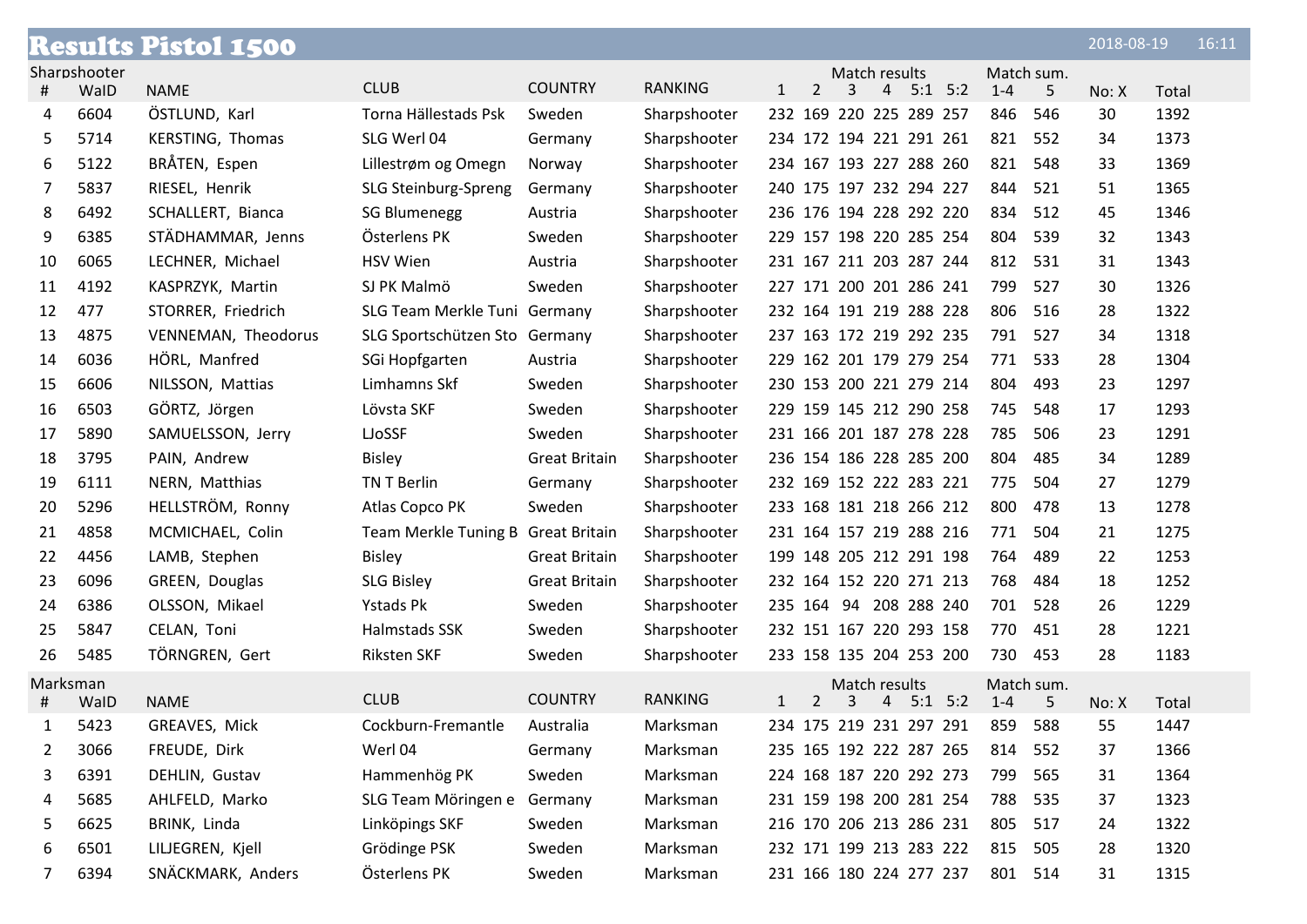|          |      | <b>Results Pistol 1500</b> |                       |                      |                |                         |   |               |             |         |            | 2018-08-19 |       | 16:11 |
|----------|------|----------------------------|-----------------------|----------------------|----------------|-------------------------|---|---------------|-------------|---------|------------|------------|-------|-------|
| Marksman |      |                            |                       |                      |                |                         |   | Match results |             |         | Match sum. |            |       |       |
| #        | WalD | <b>NAME</b>                | <b>CLUB</b>           | <b>COUNTRY</b>       | <b>RANKING</b> | $\mathfrak{D}$          | 3 | $-4$          | $5:1$ $5:2$ | $1 - 4$ | 5          | No: X      | Total |       |
| 8        | 6250 | SMONJAK, Bianca            | PSV Klagenfurt        | Austria              | Marksman       | 227 170 172 219 288 233 |   |               |             | 788     | 521        | 29         | 1309  |       |
| 9        | 6608 | JOHANSSON, Martin          | Malmö Skyttegille     | Sweden               | Marksman       | 231 150 155 226 288 244 |   |               |             | 762     | 532        | 28         | 1294  |       |
| 10       | 6278 | BECKER, Marita             | SLG Steinburg-Spreng  | Germany              | Marksman       | 233 153 156 220 288 239 |   |               |             | 762     | 527        | 25         | 1289  |       |
| 11       | 5484 | KARLSTRÖM, Fredrik         | <b>Riksten SKF</b>    | Sweden               | Marksman       | 233 164 181 212 287 210 |   |               |             | 790     | 497        | 30         | 1287  |       |
| 12       | 6320 | PEPPITT, Matthew           | <b>SLG Bisley</b>     | <b>Great Britain</b> | Marksman       | 221 157 192 170 289 255 |   |               |             | 740     | 544        | 17         | 1284  |       |
| 13       | 6601 | ÖMAN, Joakim               | Tomelilla PK          | Sweden               | Marksman       | 230 162 145 210 290 229 |   |               |             | 747     | 519        | 29         | 1266  |       |
| 14       | 6152 | RIEDHART, Hermann          | SLG Hopfgarten        | Austria              | Marksman       | 230 140 154 223 284 225 |   |               |             | 747     | 509        | 25         | 1256  |       |
| 15       | 4961 | MACK, Angelika             | SLG Leinfelden-Echter | Germany              | Marksman       | 220 156 165 203 283 221 |   |               |             | 744     | 504        | 16         | 1248  |       |
| 16       | 5699 | KRICKL, Sonja              | <b>HSV Wien</b>       | Austria              | Marksman       | 228 149 155 201 279 221 |   |               |             | 733     | 500        | 22         | 1233  |       |
| 17       | 6592 | LUNDBLOM, Long-John        | Roasjö skf            | Sweden               | Marksman       | 231 148 180 221 284 167 |   |               |             | 780     | 451        | 34         | 1231  |       |
| 18       | 6611 | MÅRTENSSON, Niclas         | MÅRTENSSON            | Sweden               | Marksman       | 235 168 186 144 287 208 |   |               |             | 733     | 495        | 33         | 1228  |       |
| 19       | 6637 | SVENSSON, Fredrik          | Malmö Skyttegille     | Sweden               | Marksman       | 231 176 141 214 280 186 |   |               |             | 762     | 466        | 20         | 1228  |       |
| 20       | 6205 | TUMPACH, Mikael            | Malmö Skyttegille     | Sweden               | Marksman       | 228 154 165 219 264 168 |   |               |             | 766     | 432        | 19         | 1198  |       |
| 21       | 3789 | HARRIS, Dave               | <b>Bisley</b>         | <b>Great Britain</b> | Marksman       | 236 163 166 207 266 158 |   |               |             | 772     | 424        | 31         | 1196  |       |
| 22       | 6500 | LILJEGREN, Arne            | Grödinge PSK          | Sweden               | Marksman       | 219 165 180 156 277 190 |   |               |             | 720     | 467        | 19         | 1187  |       |
| 23       | 6095 | PODEVIN, Alan Charles      | <b>SLG Bisley</b>     | <b>Great Britain</b> | Marksman       | 204 160 91 205 235 177  |   |               |             | 660     | 412        | 16         | 1072  |       |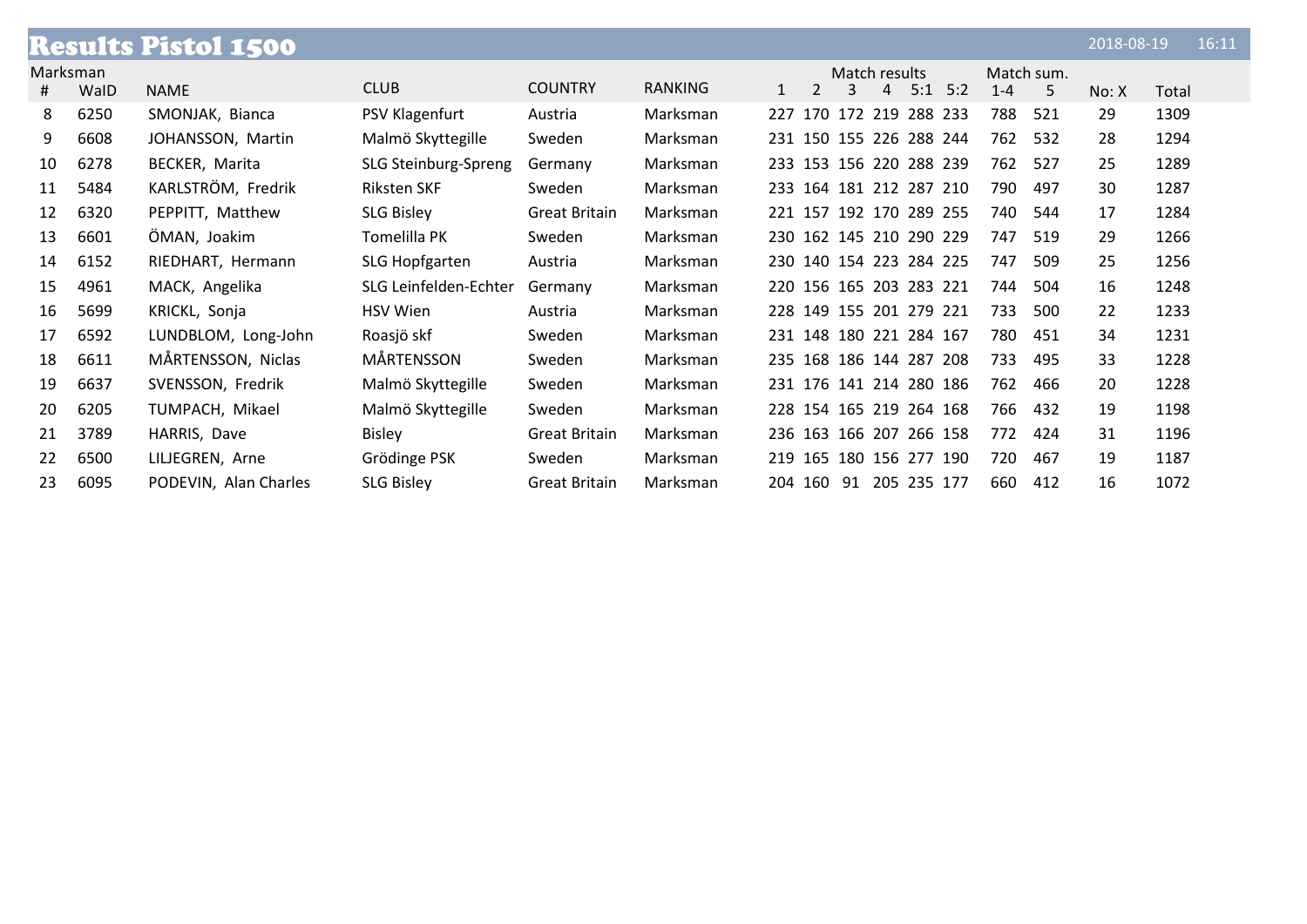# Pistol Teams by Class

### High Master

| #              | <b>Team Name</b>                            | club                                             | country   | WalD | Shooters             | X5 M5 |        | Sum x | Sum  |
|----------------|---------------------------------------------|--------------------------------------------------|-----------|------|----------------------|-------|--------|-------|------|
| 1              | Torna Hällestads Psk 1 Torna Hällestads PSK |                                                  | Sweden    | 4255 | JOHANNESSON, Conny   | 28    | 592    | 67    | 1187 |
|                |                                             |                                                  |           | 4254 | AHLBECK, Johan       | 39    | 595    |       |      |
| $\overline{2}$ | <b>RPC Orange</b>                           | Orange                                           | Australia | 3147 | BRUS, Dean           | 33    | 590    | 75    | 1182 |
|                |                                             |                                                  |           | 4900 | BRUS, Peter          |       | 42 592 |       |      |
|                |                                             |                                                  |           |      |                      |       |        |       |      |
| 3              | Linköpings SKF                              | Linköpings SKF                                   | Sweden    | 2682 | EKSTRÖM, George      | 37    | 593    | 67    | 1182 |
|                |                                             |                                                  |           | 3842 | SJÖBERG, Jonas       | 30    | 589    |       |      |
|                |                                             |                                                  |           |      |                      |       |        |       |      |
| 4              |                                             | Team Hamann Waffen Team Hamann Waffentech Norway |           | 2925 | HEGSTAD, Christian   | 33    | 594    | 61    | 1181 |
|                |                                             |                                                  |           | 2926 | HEGSTAD, Haakon      | 28    | 587    |       |      |
| $5 -$          | TnT <sub>1</sub>                            | SLG T'nT Berlin                                  | Germany   | 4706 | KEMM, Frank          | 28    | 583    | 67    | 1177 |
|                |                                             |                                                  |           | 692  | VANICEK, Ralf        | 39    | 594    |       |      |
|                |                                             |                                                  |           |      |                      |       |        |       |      |
| 6              | USG Bludenz-Bürs 1                          | USG Bludenz-Bürs                                 | Austria   | 3487 | STODEREGGER, Andreas | 28    | 583    | 56    | 1172 |
|                |                                             |                                                  |           | 4169 | SELB, Walter         | 28    | 589    |       |      |
| 7              |                                             | SIG-SAUER Eckernförd SIG-SAUER Eckernförde       | Germany   | 1452 | PETERS, Helge        | 30    | 584    | 55    | 1172 |
|                |                                             |                                                  |           | 1977 | WIZOFSKY, Johann     | 25    | 588    |       |      |
|                |                                             |                                                  |           |      |                      |       |        |       |      |
| 8              | <b>Team TraktorCity</b>                     | Piteå PK                                         | Sweden    | 2623 | GRANBERG, Andreas    | 32    | 589    | 56    | 1169 |
|                |                                             |                                                  |           | 5609 | LUNDBERG, Leif       |       | 24 580 |       |      |
|                |                                             |                                                  |           |      |                      |       |        |       |      |
| 9              |                                             | Hagfors Uddeholms PK Hagfors Uddeholms PK        | Sweden    | 2047 | EVERBRINK, Erik      | 26    | 583    | 49    | 1163 |
|                |                                             |                                                  |           | 3877 | ERIKSSON, Anders     | 23    | 580    |       |      |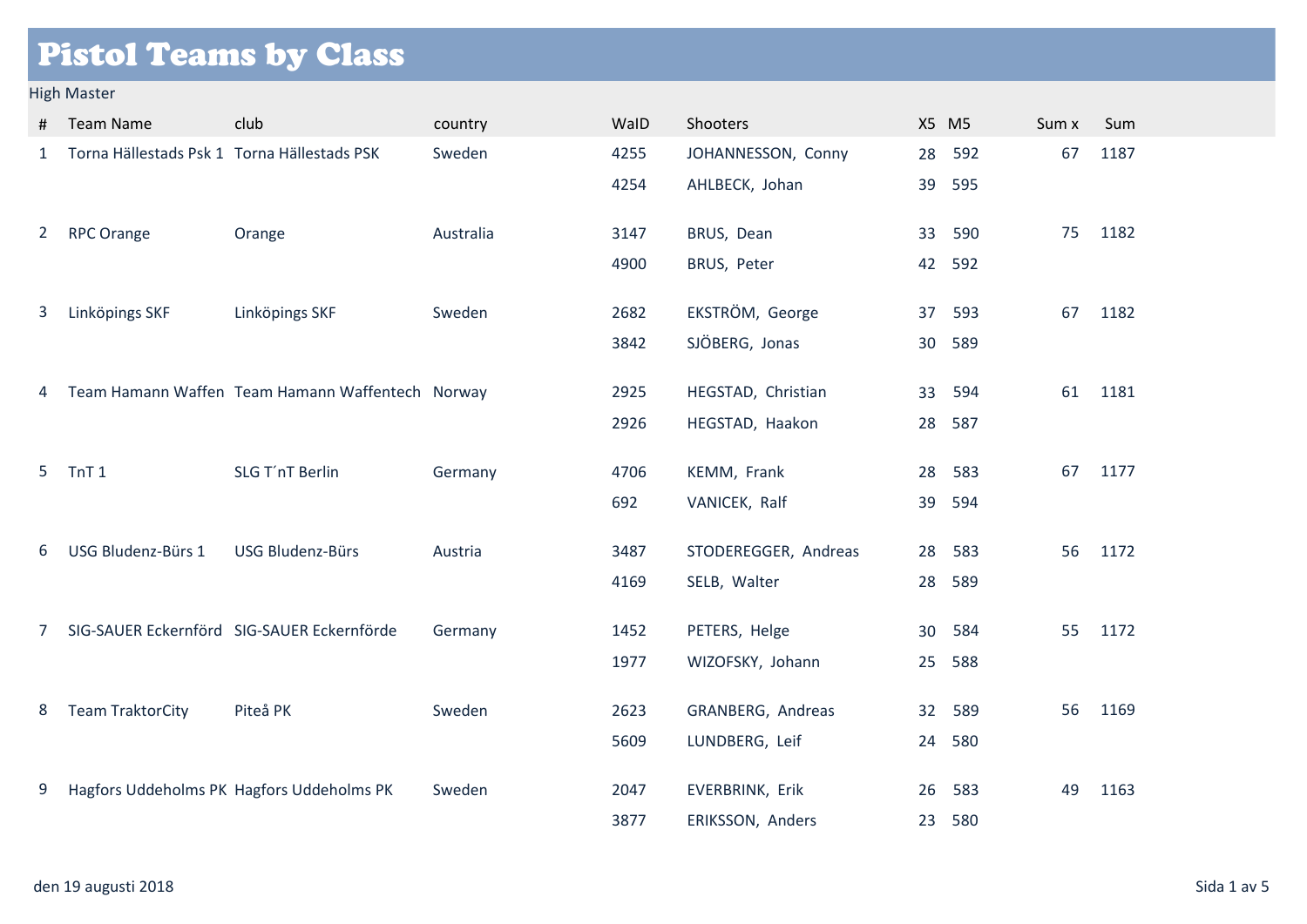|                | 10 Gulgong         | Gulgong              | Australia      | 3547 | JONES, Marnie       | 26              | 580    | 52    | 1160 |
|----------------|--------------------|----------------------|----------------|------|---------------------|-----------------|--------|-------|------|
|                |                    |                      |                | 3138 | O'BRIEN, Martin     | 26              | 580    |       |      |
|                | 11 Falu SPSK       | Falu SPSK            | Sweden         | 2549 | MARTINSSON, Andreas | 26              | 569    | 45    | 1151 |
|                |                    |                      |                | 2669 | JANSSON, Jan-Ola    | 19              | 582    |       |      |
|                | 12 Team Canada     | Sioux Lookout H&R    | Canada         | 1837 | ROBERTS, Jack       | 13              | 551    | 48    | 1145 |
|                |                    |                      |                | 4217 | MILES, Roland       | 35              | 594    |       |      |
|                | 13 CA PPC 1500 2   | SKP Akademia Praha   | Czech Republik | 3359 | TROJAN, Rudolf      | 32              | 590    | 47    | 925  |
|                |                    |                      |                | 525  | FEJER, Emil         | 15              | 335    |       |      |
| Master         |                    |                      |                |      |                     |                 |        |       |      |
| #              | <b>Team Name</b>   | club                 | country        | WalD | Shooters            | X5 M5           |        | Sum x | Sum  |
| $\mathbf{1}$   | S.T.O.M.B Tuning   | Åmåls PK             | Sweden         | 2349 | STRÖMQVIST, Robert  | 25              | 579    | 56    | 1167 |
|                |                    |                      |                | 6008 | BÅÅT, Stefan        | 31              | 588    |       |      |
| $\overline{2}$ | Team Bomkam        | <b>Oscarsborg PK</b> | Norway         | 5232 | JOHANSEN, Morten A. | 32 <sup>2</sup> | 589    | 54    | 1166 |
|                |                    |                      |                | 2927 | AUTHEN, Sjur        | 22              | 577    |       |      |
| 3              | USG Bludenz-Bürs 2 | USG Bludenz-Bürs     | Austria        | 5704 | ZERLAUTH, Guntram   | 28              | 586    | 54    | 1165 |
|                |                    |                      |                | 5286 | TORGHELE, Walter    | 26              | 579    |       |      |
| 4              | PPC Webbmasters    | <b>Bromma PK</b>     | Sweden         | 3868 | SJÖGREN, Niklas     | 21              | 577    | 53    | 1164 |
|                |                    |                      |                | 4994 | SANDGREN, Örjan     | 32              | 587    |       |      |
| 5              | Bromma Pk 1        | <b>Bromma PK</b>     | Sweden         | 3450 | ANDERSSON, Sören    | 22              | 581    | 42    | 1161 |
|                |                    |                      |                | 4576 | TUOMINEN, Tuija     |                 | 20 580 |       |      |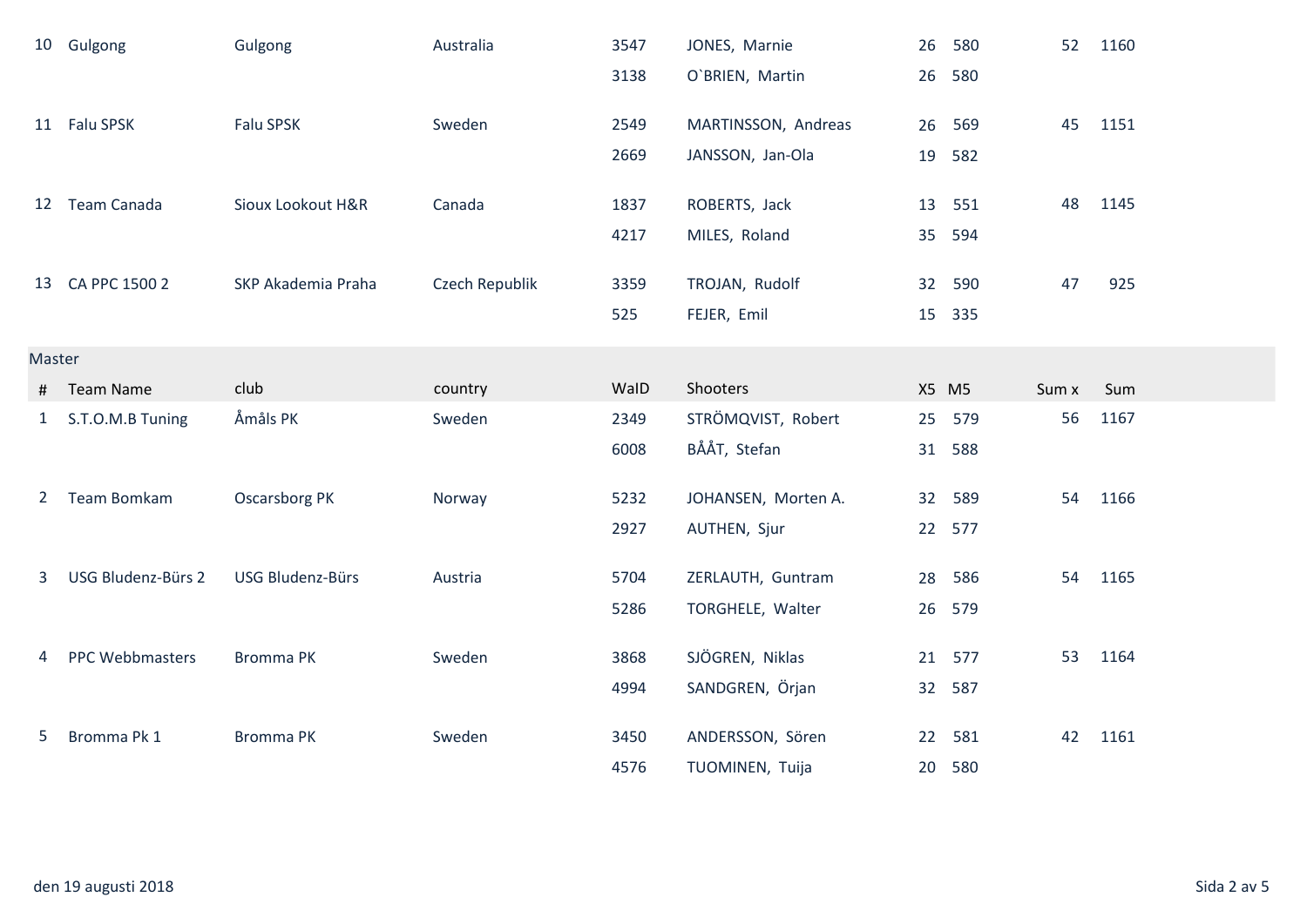| 6            | The Flintstones                             | Karlstads PSK        | Sweden         | 3875 | DAHLBERG, Anders     | 19    | 571    | 43    | 1160 |
|--------------|---------------------------------------------|----------------------|----------------|------|----------------------|-------|--------|-------|------|
|              |                                             |                      |                | 5899 | SKOGLUND, Bengt-Eric | 24    | 589    |       |      |
|              | 7 LHA - Linz                                | Passauer Land        | Austria        | 349  | SCHÜLLER, Günther    | 29    | 579    | 55    | 1159 |
|              |                                             |                      |                | 6196 | DAMBERGER, Karin     | 26    | 580    |       |      |
| 8            | The Usual Suspects                          | Lunds PK             | Sweden         | 5050 | HELLSTRÖM, Krister   | 24    | 581    | 47    | 1153 |
|              |                                             |                      |                | 6388 | WALLGREN, Jonas      | 23    | 572    |       |      |
| 9            | Coast Team Quickborn Stade-Hagen            |                      | Germany        | 4382 | LICHTMESS, Jörg      | 25    | 576    | 42    | 1146 |
|              |                                             |                      |                | 4363 | SANDAU, Rene         | 17    | 570    |       |      |
|              | 10 SV Schuttervrienden                      | SV Schuttersvrienden | Netherlands    | 5415 | VERHOEVEN, Frits     | 20    | 532    | 39    | 1098 |
|              |                                             |                      |                | 6259 | BAGGEN, Raymond      | 19    | 566    |       |      |
|              | 11 CA PPC 1500 1                            | <b>BS-Target</b>     | Czech Republik | 2851 | LOUKOVA, Jana        | 14    | 509    | 38    | 1088 |
|              |                                             |                      |                | 2184 | ZABLOUDIL, Milan     | 24    | 579    |       |      |
| Expert       |                                             |                      |                |      |                      |       |        |       |      |
| #            | <b>Team Name</b>                            | club                 | country        | WalD | Shooters             | X5 M5 |        | Sum x | Sum  |
| $\mathbf{1}$ | LSKF Exp 1                                  | Linköpings SKF       | Sweden         | 6380 | HÖRNQVIST, Mikael    | 19    | 581    | 31    | 1158 |
|              |                                             |                      |                | 5059 | STENMARK, Peter      | 12    | 577    |       |      |
| $2^{\circ}$  | <b>SG Blumenegg</b>                         | <b>SG Blumenegg</b>  | Austria        | 6492 | SCHALLERT, Bianca    | 23    | 572    | 45    | 1149 |
|              |                                             |                      |                | 5043 | HOCHEGGER, Georg     | 22    | 577    |       |      |
| 3            | Torna Hällestads Psk 2 Torna Hällestads PSK |                      | Sweden         | 5558 | HOVANG, Dan          | 19    | 577    | 35    | 1139 |
|              |                                             |                      |                | 2592 | JOHANSSON, Leif      |       | 16 562 |       |      |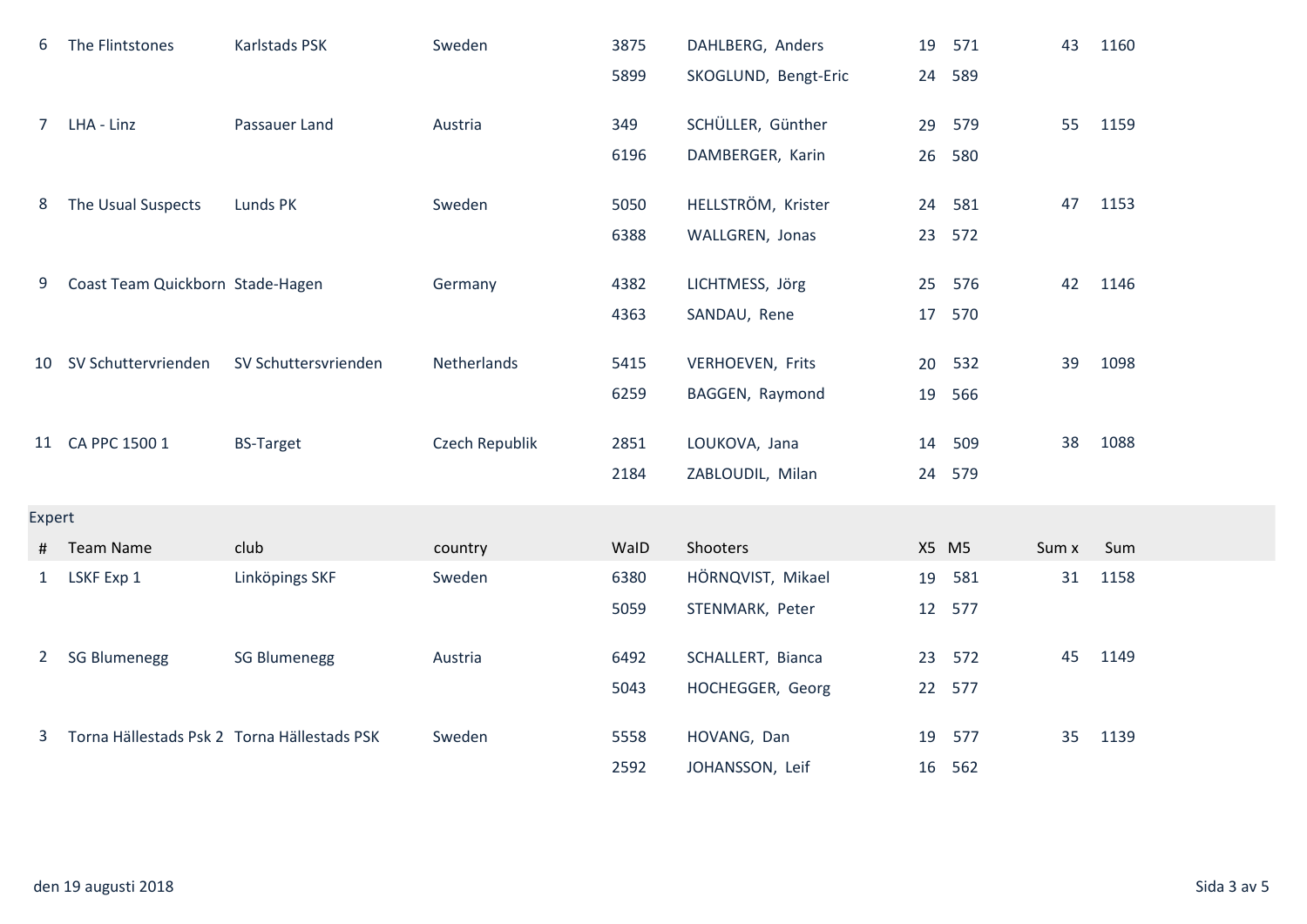| 4              | Tom&Mark HSV Wien PSV/HSV Wien              |                                                            | Austria              | 3196 | HEIM, Markus      | 9           | 551    | 28    | 1105 |
|----------------|---------------------------------------------|------------------------------------------------------------|----------------------|------|-------------------|-------------|--------|-------|------|
|                |                                             |                                                            |                      | 5947 | REISINGER, Thomas | 19          | 554    |       |      |
| 5              | Torna Hällestads Psk 3 Torna Hällestads Psk |                                                            | Sweden               | 6390 | RÖDFALK, Albert   | 15          | 546    | 28    | 1089 |
|                |                                             |                                                            |                      | 6604 | ÖSTLUND, Karl     | 13          | 543    |       |      |
| 6              | TnT <sub>2</sub>                            | SLG T'nT Berlin                                            | Germany              | 4893 | LIEBEGOTT, Frank  |             | 24 571 | 31    | 1062 |
|                |                                             |                                                            |                      | 6111 | NERN, Matthias    | $7^{\circ}$ | 491    |       |      |
| 7 <sup>7</sup> |                                             | Team Merkle Tuning B Team Merkle Tuning Back Great Britain |                      | 4858 | MCMICHAEL, Colin  | 9           | 480    | 25    | 1038 |
|                |                                             |                                                            |                      | 1100 | JONES, Neil       | 16          | 558    |       |      |
|                | Sharpshooter                                |                                                            |                      |      |                   |             |        |       |      |
| #              | <b>Team Name</b>                            | club                                                       | country              | WalD | Shooters          | X5 M5       |        | Sum x | Sum  |
| 1              | The A-Team                                  | Precision Target Associatio Great Britain                  |                      | 5382 | AUSTIN, Mark      | 14          | 561    | 30    | 1123 |
|                |                                             |                                                            |                      | 5822 | HAMILL, Turlough  | 16          | 562    |       |      |
| 2              | <b>SLG Bisley B</b>                         | <b>SLG Bisley</b>                                          | <b>Great Britain</b> | 6320 | PEPPITT, Matthew  | 15          | 529    | 27    | 1078 |
|                |                                             |                                                            |                      | 4456 | LAMB, Stephen     | 12          | 549    |       |      |
| 3              | Mike&Sonja                                  | <b>HSV Wien</b>                                            | Austria              | 6065 | LECHNER, Michael  | 11          | 557    | 19    | 1069 |
|                |                                             |                                                            |                      | 5699 | KRICKL, Sonja     | 8           | 512    |       |      |
| 4              | Werl 04                                     | Werl 04                                                    | Germany              | 3066 | FREUDE, Dirk      | 14          | 517    | 24    | 1060 |
|                |                                             |                                                            |                      | 5714 | KERSTING, Thomas  | 10          | 543    |       |      |
| $5^{\circ}$    |                                             | SLG Steinburg-Sprenge SLG Sportschützen Spreng             | Germany              | 5837 | RIESEL, Henrik    | 18          | 524    | 30    | 1048 |
|                |                                             |                                                            |                      | 6278 | BECKER, Marita    | 12          | 524    |       |      |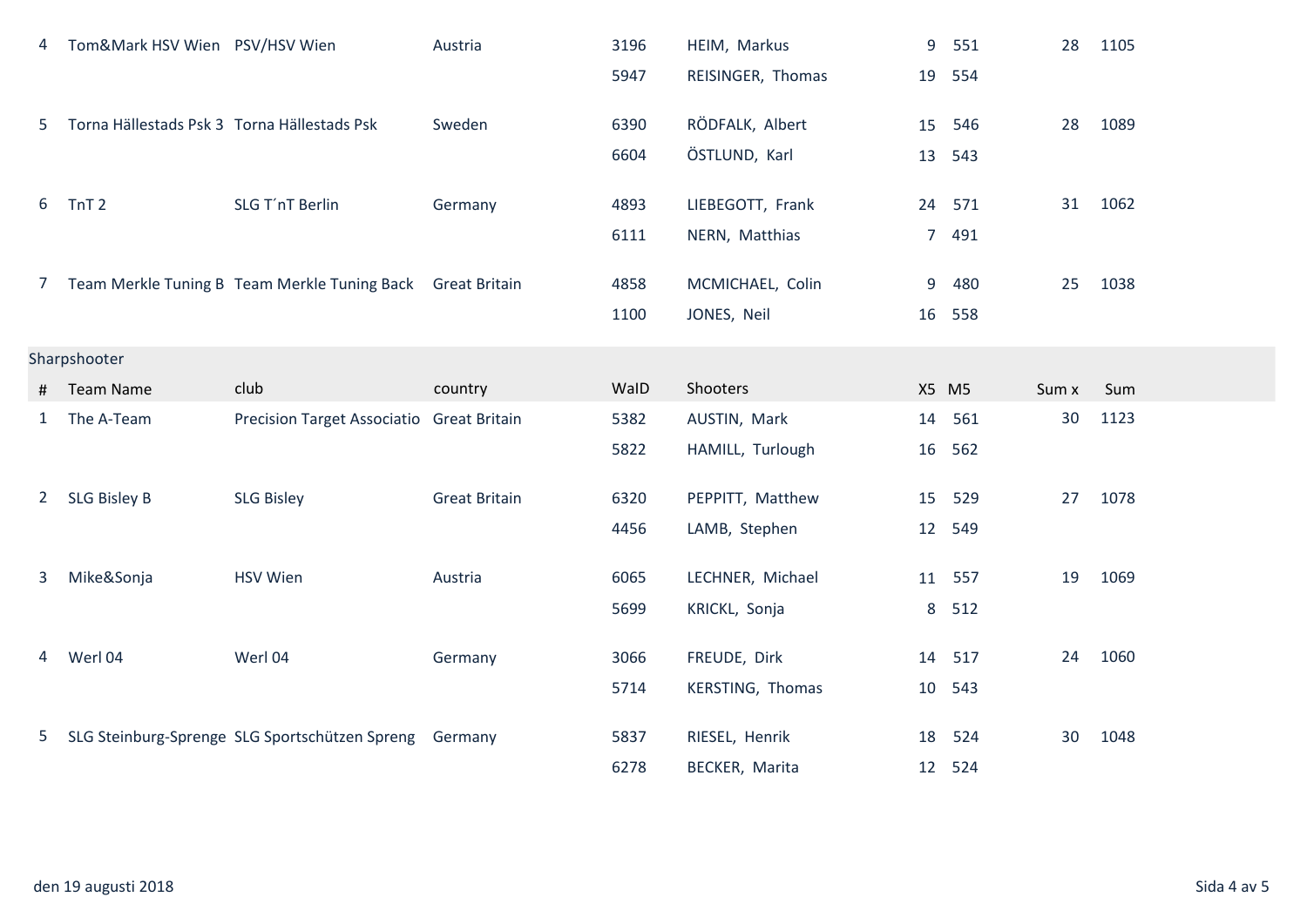| 6                | Österlens Elit PK | Österlens PK      | Sweden               | 6394 | SNÄCKMARK, Anders     | 11    | 510    | 29    | 1017 |  |
|------------------|-------------------|-------------------|----------------------|------|-----------------------|-------|--------|-------|------|--|
|                  |                   |                   |                      | 6385 | STÄDHAMMAR, Jenns     |       | 18 507 |       |      |  |
| $\overline{7}$   | SLG Bisley C      | <b>SLG Bisley</b> | <b>Great Britain</b> | 3795 |                       |       | 487    | 14    | 965  |  |
|                  |                   |                   |                      |      | PAIN, Andrew          | 10    |        |       |      |  |
|                  |                   |                   |                      | 6096 | GREEN, Douglas        |       | 4 478  |       |      |  |
|                  | Marksman          |                   |                      |      |                       |       |        |       |      |  |
|                  | # Team Name       | club              | country              | WalD | Shooters              | X5 M5 |        | Sum x | Sum  |  |
|                  | 1 The Björkmans   | Malmö Skyttegille | Sweden               | 6617 | BJÖRKMAN, Chro        |       | 7 445  | 14    | 890  |  |
|                  |                   |                   |                      | 6607 | BJÖRKMAN, Andrèas     |       | 7 445  |       |      |  |
|                  |                   |                   |                      |      |                       |       |        |       |      |  |
| $2 \overline{ }$ | SLG Bisley A      | <b>SLG Bisley</b> | <b>Great Britain</b> | 3789 | HARRIS, Dave          | 11    | 435    | 18    | 880  |  |
|                  |                   |                   |                      | 6095 | PODEVIN, Alan Charles |       | 7 445  |       |      |  |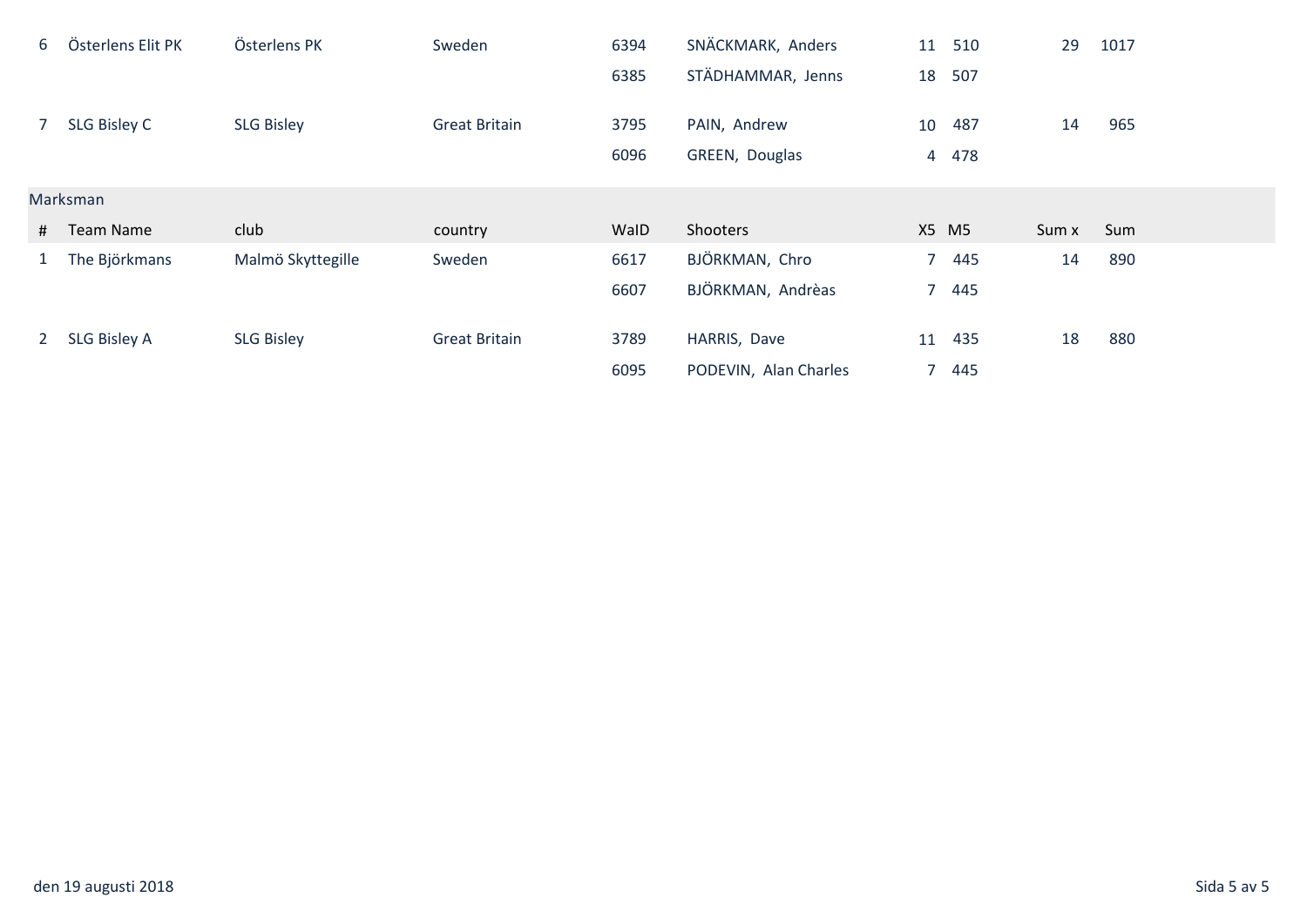|    |                    | <b>Results Open</b>   |                                |                            |                    |          |               |       | 2018-08-19 | 16:11 |
|----|--------------------|-----------------------|--------------------------------|----------------------------|--------------------|----------|---------------|-------|------------|-------|
|    | <b>High Master</b> |                       |                                |                            |                    |          | Match results |       |            |       |
| #  | WalD               | <b>NAME</b>           | <b>CLUB</b>                    | <b>COUNTRY</b>             | <b>RANKING</b>     |          | $1 - 2$ 3-4   | No: X | Total      |       |
| 1  | 1406               | SVENSSON, Thomas      | Linköpings SKF                 | Sweden                     | <b>High Master</b> | Revolver | 300 298       | 48    | 598        |       |
| 2  | 3147               | BRUS, Dean            | Orange                         | Australia                  | <b>High Master</b> | Revolver | 300 298       | 35    | 598        |       |
| 3  | 2695               | HAUBER, Roman         | Feuerschützen Regensburg       | Germany                    | <b>High Master</b> | Revolver | 300 297       | 46    | 597        |       |
| 4  | 2179               | PAUL, Bernhard        | SG Hopfgarten                  | Austria                    | <b>High Master</b> | Revolver | 300 297       | 43    | 597        |       |
| 5  | 4696               | SCHMIDT, Marc         | SLG Big Bore Shooters e.V.     | Germany                    | <b>High Master</b> | Revolver | 300 297       | 42    | 597        |       |
| 6  | 4741               | BANFIELD, Christopher | Van Diemen                     | Australia                  | <b>High Master</b> | Revolver | 300 297       | 39    | 597        |       |
| 7  | 6313               | PLANK, Andrew         | TP&RC                          | Australia                  | <b>High Master</b> | Revolver | 299 297       | 40    | 596        |       |
| 8  | 1280               | RUNDQVIST, Torben     | Vårgårda PSK                   | Sweden                     | <b>High Master</b> | Revolver | 300 294       | 40    | 594        |       |
| 9  | 4254               | AHLBECK, Johan        | Torna Hällestads PSK           | Sweden                     | <b>High Master</b> | Revolver | 300 294       | 36    | 594        |       |
| 10 | 3762               | O'KONOR, Jens         | Atlas Copco PK                 | Sweden                     | <b>High Master</b> | Revolver | 300 294       | 23    | 594        |       |
| 11 | 5539               | ENGDAHL, Magnus       | <b>Skurups PSF</b>             | Sweden                     | <b>High Master</b> | Revolver | 300 293       | 30    | 593        |       |
| 12 | 4217               | MILES, Roland         | Dryden R & P                   | Canada                     | <b>High Master</b> | Revolver | 300 292       | 35    | 592        |       |
| 13 | 376                | GEIKOWSKI, Andreas    | T'nT Berlin                    | Germany                    | <b>High Master</b> | Revolver | 300 292       | 30    | 592        |       |
| 14 | 692                | VANICEK, Ralf         | <b>SLG TnT Berlin</b>          | Germany                    | <b>High Master</b> | Revolver | 300 291       | 39    | 591        |       |
| 15 | 3138               | O'BRIEN, Martin       | Gulgong                        | Australia                  | <b>High Master</b> | Revolver | 299 292       | 38    | 591        |       |
| 16 | 3672               | LUNDBACK, Anders      | <b>Riksten SKF</b>             | Sweden                     | <b>High Master</b> | Revolver | 299 292       | 34    | 591        |       |
| 17 | 2925               | HEGSTAD, Christian    | Team Hamann Waffentech         | Norway                     | <b>High Master</b> | Revolver | 299 292       | 32    | 591        |       |
| 18 | 1452               | PETERS, Helge         | SIG-SAUER Eckernförde          | Germany                    | <b>High Master</b> | Pistol   | 299 292       | 30    | 591        |       |
| 19 | 2349               | STRÖMQVIST, Robert    | Åmåls PK                       | Sweden                     | <b>High Master</b> | Revolver | 299 291       | 38    | 590        |       |
| 20 | 3877               | ERIKSSON, Anders      | Hagfors Uddeholms PK           | Sweden                     | <b>High Master</b> | Revolver | 300 290       | 35    | 590        |       |
| 21 | 3547               | JONES, Marnie         | Gulgong                        | Australia                  | <b>High Master</b> | Revolver | 298 292       | 31    | 590        |       |
| 22 | 3155               | JEKEL, Linda          | Whiteman Park                  | Australia                  | <b>High Master</b> | Revolver | 299 291       | 30    | 590        |       |
| 23 | 2047               | EVERBRINK, Erik       | <b>Hagfors Uddeholms PK</b>    | Sweden                     | <b>High Master</b> | Revolver | 297 293       | 30    | 590        |       |
| 24 | 349                | SCHÜLLER, Günther     | Passauer Land                  | Austria                    | <b>High Master</b> | Revolver | 299 289       | 37    | 588        |       |
| 25 | 2623               | GRANBERG, Andreas     | Piteå PK                       | Sweden                     | <b>High Master</b> | Pistol   | 300 288       | 35    | 588        |       |
| 26 | 2682               | EKSTRÖM, George       | Linköpings SKF                 | Sweden                     | <b>High Master</b> | Revolver | 300 288       | 29    | 588        |       |
| 27 | 3326               | ÖSTLUND, Johan        | Sandvikens PSK                 | Sweden                     | <b>High Master</b> | Pistol   | 300 286       | 38    | 586        |       |
| 28 | 2926               | HEGSTAD, Haakon       | Team Hamann Waffentech         | Norway                     | <b>High Master</b> | Revolver | 298 286       | 28    | 584        |       |
| 29 | 4169               | SELB, Walter          | USG Bludenz-Bürs               | Austria                    | <b>High Master</b> | Pistol   | 300 284       | 26    | 584        |       |
| 30 | 4900               | BRUS, Peter           | Orange                         | Australia                  | <b>High Master</b> | Revolver | 299 284       | 40    | 583        |       |
| 31 | 1100               | JONES, Neil           | <b>Team Merkle Tuning Back</b> | <b>Great Britain</b>       | <b>High Master</b> | Revolver | 298 285       | 29    | 583        |       |
| 32 | 3359               | TROJAN, Rudolf        | SKP Akademia Praha             | Czech Republik High Master |                    | Revolver | 296 284       | 26    | 580        |       |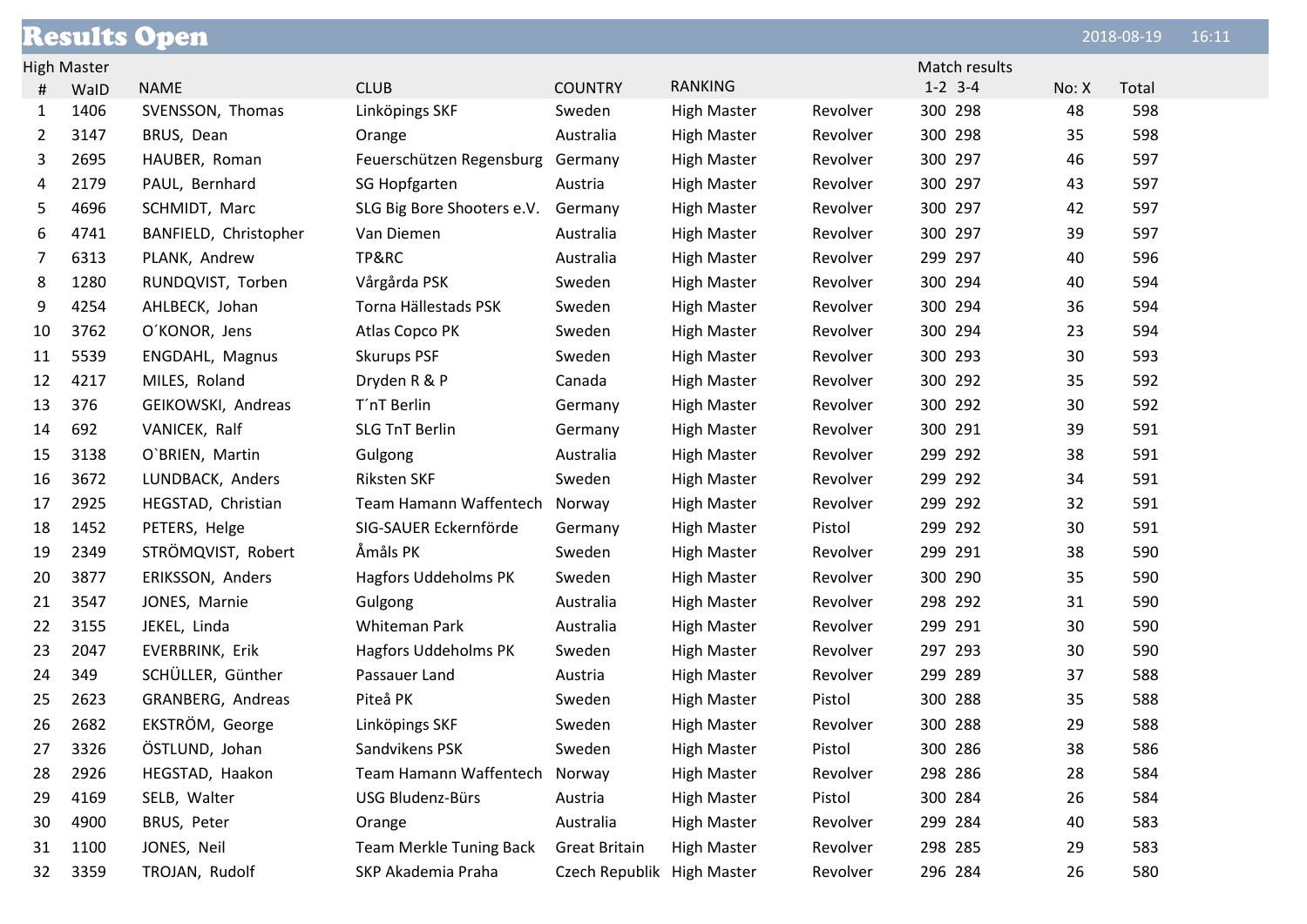|              |                    | <b>Results Open</b>  |                       |                            |                    |          |               |       | 2018-08-19 | 16:11 |
|--------------|--------------------|----------------------|-----------------------|----------------------------|--------------------|----------|---------------|-------|------------|-------|
|              | <b>High Master</b> |                      |                       |                            |                    |          | Match results |       |            |       |
| #            | WalD               | <b>NAME</b>          | <b>CLUB</b>           | <b>COUNTRY</b>             | <b>RANKING</b>     |          | $1-2$ 3-4     | No: X | Total      |       |
| 33           | 2549               | MARTINSSON, Andreas  | Falu SPSK             | Sweden                     | <b>High Master</b> | Revolver | 298 281       | 13    | 579        |       |
| 34           | 525                | FEJER, Emil          | <b>CA PPC 1500</b>    | Czech Republik High Master |                    | Pistol   | 298 280       | 24    | 578        |       |
| Master       |                    |                      |                       |                            |                    |          | Match results |       |            |       |
| #            | WalD               | <b>NAME</b>          | <b>CLUB</b>           | <b>COUNTRY</b>             | <b>RANKING</b>     |          | $1 - 2$ 3-4   | No: X | Total      |       |
| $\mathbf{1}$ | 4697               | EHLERS, Manfred      | Coast Team Quickborn  | Germany                    | Master             | Revolver | 300 294       | 34    | 594        |       |
| $\mathbf{2}$ | 5835               | LARSSON, Peter       | Myresjö PSK           | Sweden                     | Master             | Revolver | 298 294       | 27    | 592        |       |
| 3            | 6008               | BÅÅT, Stefan         | Åmåls PK              | Sweden                     | Master             | Revolver | 299 291       | 32    | 590        |       |
| 4            | 4255               | JOHANNESSON, Conny   | Torna Hällestads PSK  | Sweden                     | Master             | Revolver | 299 290       | 36    | 589        |       |
| 5            | 5300               | CARLSSON, Andreas    | Volvo PK              | Sweden                     | Master             | Revolver | 298 290       | 32    | 588        |       |
| 6            | 5899               | SKOGLUND, Bengt-Eric | Karlstads PSK         | Sweden                     | Master             | Revolver | 298 290       | 27    | 588        |       |
| 7            | 4994               | SANDGREN, Örjan      | Bromma PK             | Sweden                     | Master             | Revolver | 300 287       | 28    | 587        |       |
| 8            | 5656               | LIEN, Arnth          | Åsane PK              | Norway                     | Master             | Revolver | 296 291       | 26    | 587        |       |
| 9            | 2927               | AUTHEN, Sjur         | Oscarsborg PK         | Norway                     | Master             | Revolver | 299 288       | 26    | 587        |       |
| 10           | 4706               | KEMM, Frank          | <b>SLG TnT Berlin</b> | Germany                    | Master             | Revolver | 297 289       | 25    | 586        |       |
| 11           | 4382               | LICHTMESS, Jörg      | Stade-Hagen           | Germany                    | Master             | Revolver | 300 285       | 30    | 585        |       |
| 12           | 3450               | ANDERSSON, Sören     | Bromma PK             | Sweden                     | Master             | Revolver | 298 285       | 31    | 583        |       |
| 13           | 5286               | TORGHELE, Walter     | USG Bludenz-Bürs      | Austria                    | Master             | Pistol   | 299 284       | 23    | 583        |       |
| 14           | 5704               | ZERLAUTH, Guntram    | USG Bludenz-Bürs      | Austria                    | Master             | Pistol   | 298 284       | 22    | 582        |       |
| 15           | 3487               | STODEREGGER, Andreas | USG Bludenz-Bürs      | Austria                    | Master             | Pistol   | 298 283       | 30    | 581        |       |
| 16           | 5464               | OLSSON, Daniel       | Umeå PK               | Sweden                     | Master             | Revolver | 297 284       | 25    | 581        |       |
| 17           | 4893               | LIEBEGOTT, Frank     | SLG T'nT Berlin       | Germany                    | Master             | Revolver | 296 285       | 25    | 581        |       |
| 18           | 3868               | SJÖGREN, Niklas      | Bromma PK             | Sweden                     | Master             | Revolver | 295 285       | 28    | 580        |       |
| 19           | 5232               | JOHANSEN, Morten A.  | Oscarsborg PK         | Norway                     | Master             | Pistol   | 298 282       | 27    | 580        |       |
| 20           | 5423               | GREAVES, Mick        | Cockburn-Fremantle    | Australia                  | Master             | Revolver | 297 283       | 22    | 580        |       |
| 21           | 2184               | ZABLOUDIL, Milan     | <b>BS-Target</b>      | Czech Republik Master      |                    | Revolver | 300 279       | 27    | 579        |       |
| 22           | 4324               | BENGTSSON, Andreas   | Halmstads SSK         | Sweden                     | Master             | Revolver | 295 284       | 26    | 579        |       |
| 23           | 5609               | LUNDBERG, Leif       | Piteå PK              | Sweden                     | Master             | Pistol   | 291 286       | 20    | 577        |       |
| 24           | 4363               | SANDAU, Rene         | Coast Team Quickborn  | Germany                    | Master             | Revolver | 300 276       | 19    | 576        |       |
| 25           | 4576               | TUOMINEN, Tuija      | Bromma PK             | Sweden                     | Master             | Revolver | 296 279       | 17    | 575        |       |
| 26           | 5050               | HELLSTRÖM, Krister   | Lunds PK              | Sweden                     | Master             | Pistol   | 298 276       | 25    | 574        |       |
| 27           | 4931               | KANGAS, Tor          | Ljusdals PK           | Sweden                     | Master             | Pistol   | 292 281       | 25    | 573        |       |
| 28           | 2995               | WÄNGELIN, Jan        | Uppsala SSK           | Sweden                     | Master             | Revolver | 294 279       | 22    | 573        |       |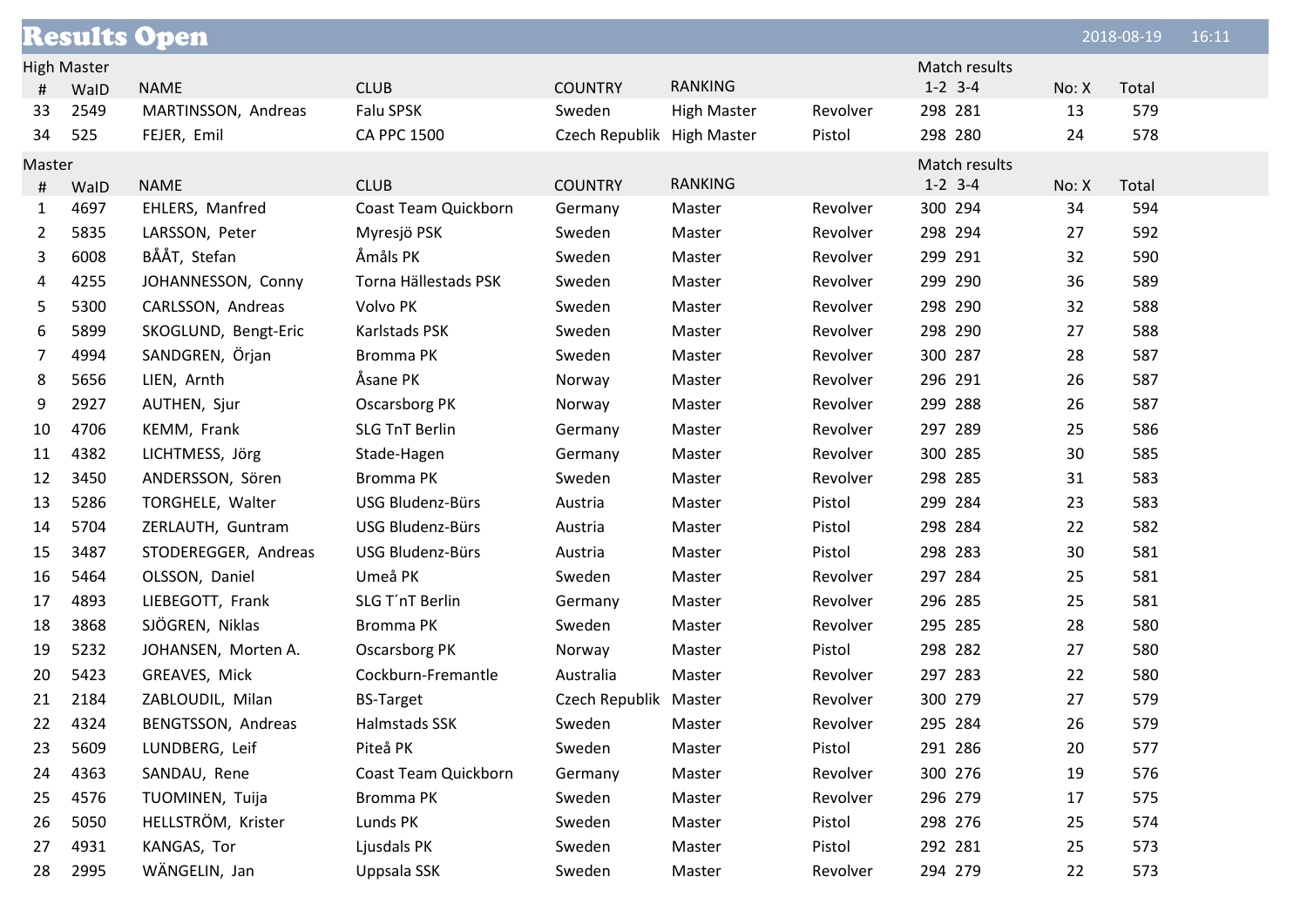|                |      | <b>Results Open</b>      |                                           |                       |                |          |               |       | 2018-08-19 | 16:11 |
|----------------|------|--------------------------|-------------------------------------------|-----------------------|----------------|----------|---------------|-------|------------|-------|
| Master         |      |                          |                                           |                       |                |          | Match results |       |            |       |
| #              | WalD | <b>NAME</b>              | <b>CLUB</b>                               | <b>COUNTRY</b>        | <b>RANKING</b> |          | $1 - 2$ 3-4   | No: X | Total      |       |
| 29             | 5296 | HELLSTRÖM, Ronny         | Atlas Copco PK                            | Sweden                | Master         | Revolver | 294 278       | 20    | 572        |       |
| 30             | 1837 | ROBERTS, Jack            | Sioux Lookout H&R                         | Canada                | Master         | Revolver | 291 280       | 15    | 571        |       |
| 31             | 2851 | LOUKOVA, Jana            | SSK Usti nad Labem                        | Czech Republik Master |                | Pistol   | 293 278       | 15    | 571        |       |
| 32             | 4555 | ARVIDSSON, Fredrik       | Falu SPSK                                 | Sweden                | Master         | Pistol   | 292 277       | 17    | 569        |       |
| 33             | 1731 | ANDERSSON, Lars          | Mölndals SF                               | Sweden                | Master         | Revolver | 295 274       | 15    | 569        |       |
| 34             | 4767 | PRELOG, Albin            | Vårgårda PSK                              | Sweden                | Master         | Pistol   | 297 272       | 11    | 569        |       |
| 35             | 4721 | LINDWALL, Robert         | Grödinge PSK                              | Sweden                | Master         | Revolver | 297 268       | 13    | 565        |       |
| 36             | 2592 | JOHANSSON, Leif          | Torna Hällestads PSK                      | Sweden                | Master         | Revolver | 296 268       | 20    | 564        |       |
| 37             | 4814 | INGVARSSON, Michael      | <b>NAPK</b>                               | Sweden                | Master         | Revolver | 295 267       | 20    | 562        |       |
| 38             | 3196 | HEIM, Markus             | PSV/HSV Wien                              | Austria               | Master         | Revolver | 285 254       | 11    | 539        |       |
| 39             | 6612 | PERSSON, Magnus          | Torna Hällestads Psk                      | Sweden                | Unclassified   | Revolver | 289 248       | 12    | 537        |       |
| 40             | 1730 | SANDAHL, Ulf             | Mölndals SF                               | Sweden                | Master         | Revolver | 259 274       | 18    | 533        |       |
| 41             | 2635 | BENGTSSON, Peter         | Malmö Skyttegille                         | Sweden                | Master         | Pistol   | 294 239       | 15    | 533        |       |
| 42             | 2816 | FORSLUND, Tony           | Volvo Pk                                  | Sweden                | Master         | Revolver | 198 280       | 15    | 478        |       |
| Expert         |      |                          |                                           |                       |                |          | Match results |       |            |       |
| #              | WalD | <b>NAME</b>              | <b>CLUB</b>                               | <b>COUNTRY</b>        | <b>RANKING</b> |          | $1-2$ 3-4     | No: X | Total      |       |
| 1              | 5059 | STENMARK, Peter          | Linköpings SKF                            | Sweden                | Expert         | Pistol   | 297 289       | 27    | 586        |       |
| $\overline{2}$ | 6259 | BAGGEN, Raymond          | SV Schuttersvrienden Maa                  | Netherlands           | Expert         | Pistol   | 296 289       | 20    | 585        |       |
| 3              | 4869 | BJERKE, Linus            | <b>Riksten SKF</b>                        | Sweden                | Expert         | Revolver | 298 285       | 20    | 583        |       |
| 4              | 5612 | STRAND, Claes            | Landskrona PK                             | Sweden                | Expert         | Revolver | 297 285       | 26    | 582        |       |
| 5              | 5822 | HAMILL, Turlough         | <b>NITSA</b>                              | Northern Irela        | Expert         | Revolver | 296 286       | 25    | 582        |       |
| 6              | 4191 | GUSTAFSSON, Rune         | Malmö PK                                  | Sweden                | Expert         | Revolver | 298 284       | 23    | 582        |       |
| 7              | 6380 | HÖRNQVIST, Mikael        | Linköpings SKF                            | Sweden                | Expert         | Pistol   | 297 284       | 26    | 581        |       |
| 8              | 5947 | REISINGER, Thomas        | <b>HSV Wien</b>                           | Austria               | Expert         | Pistol   | 298 279       | 24    | 577        |       |
| 9              | 2681 | DAHLBOM, Kalle           | Karlstads PSK                             | Sweden                | Expert         | Revolver | 296 280       | 21    | 576        |       |
| 10             | 4662 | TROTTER, Rodger          | Precision Target Associatio Great Britain |                       | Expert         | Revolver | 296 279       | 22    | 575        |       |
| 11             | 2536 | LANGE, Frank             | Emsborn                                   | Germany               | Expert         | Revolver | 295 279       | 21    | 574        |       |
| 12             | 1405 | BORG, Björn              | <b>Torups PK</b>                          | Sweden                | Expert         | Revolver | 294 277       | 22    | 571        |       |
| 13             | 4846 | ROHDE, Uwe               | SLG Leinfelden-Echterding                 | Germany               | Expert         | Pistol   | 291 279       | 22    | 570        |       |
| 14             | 6074 | BRUNTVEIT, Jon-Christian | NOP Bergen                                | Norway                | Expert         | Pistol   | 295 275       | 21    | 570        |       |
| 15             | 5043 | HOCHEGGER, Georg         | <b>SG Blumenegg</b>                       | Austria               | Expert         | Revolver | 294 275       | 19    | 569        |       |
| 16             | 6122 | SMONJAK, Marc            | Schützenrunde Hubertus                    | Austria               | Expert         | Revolver | 290 278       | 14    | 568        |       |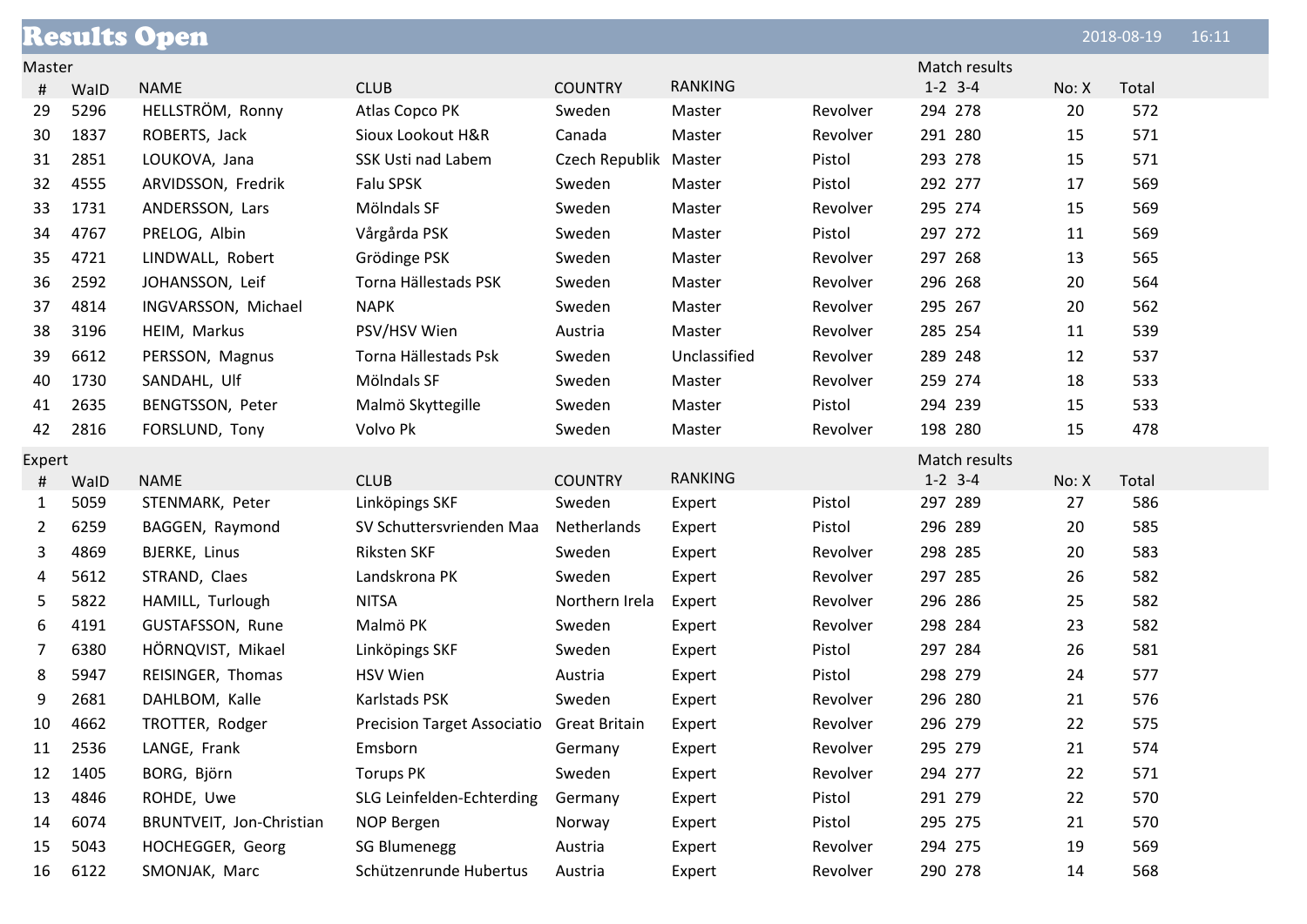|        |              | <b>Results Open</b>     |                                           |                      |                |          |               |       | 2018-08-19 | 16:11 |
|--------|--------------|-------------------------|-------------------------------------------|----------------------|----------------|----------|---------------|-------|------------|-------|
| Expert |              |                         |                                           |                      |                |          | Match results |       |            |       |
| #      | WalD         | <b>NAME</b>             | <b>CLUB</b>                               | <b>COUNTRY</b>       | <b>RANKING</b> |          | $1-2$ 3-4     | No: X | Total      |       |
| 17     | 4983         | JACOBSEN, Kaj           | <b>OKTS</b>                               | Norway               | Expert         | Pistol   | 293 275       | 11    | 568        |       |
| 18     | 5676         | KOTZIAN, Stefan         | SLG Steinburg-Sprenge e.V                 | Germany              | Expert         | Revolver | 295 272       | 26    | 567        |       |
| 19     | 6040         | SIXTEN, Kristoffer      | Halmstads SSK                             | Sweden               | Expert         | Pistol   | 296 271       | 21    | 567        |       |
| 20     | 6111         | NERN, Matthias          | TN T Berlin                               | Germany              | Expert         | Revolver | 294 272       | 17    | 566        |       |
| 21     | 4456         | LAMB, Stephen           | <b>Bisley</b>                             | <b>Great Britain</b> | Expert         | Revolver | 292 272       | 14    | 564        |       |
| 22     | 5852         | NORDVALL, Patrik        | Grödinge PSK                              | Sweden               | Expert         | Revolver | 292 270       | 10    | 562        |       |
| 23     | 6388         | WALLGREN, Jonas         | Lunds Pk                                  | Sweden               | Expert         | Pistol   | 293 267       | 19    | 560        |       |
| 24     | 2597         | AXELL, Michael          | Grödinge PSK                              | Sweden               | Expert         | Revolver | 297 262       | 18    | 559        |       |
| 25     | 5709         | GRANUM, Erik            | Oppegård SL                               | Norway               | Expert         | Revolver | 294 264       | 19    | 558        |       |
| 26     | 4507         | NYBOM, Christer         | Bromma PK                                 | Sweden               | Expert         | Pistol   | 289 268       | 20    | 557        |       |
| 27     | 5313         | GRANERUD, Leif Einar    | Oppegård SL                               | Norway               | Expert         | Pistol   | 288 268       | 17    | 556        |       |
| 28     | 3869         | NEHL, Björn             | Lövsta SKF                                | Sweden               | Expert         | Pistol   | 282 273       | 14    | 555        |       |
| 29     | 6196         | DAMBERGER, Karin        | <b>HSV Stadl-Paura</b>                    | Austria              | Expert         | Pistol   | 287 268       | 9     | 555        |       |
| 30     | 6095         | PODEVIN, Alan Charles   | <b>SLG Bisley</b>                         | <b>Great Britain</b> | Expert         | Revolver | 295 259       | 20    | 554        |       |
| 31     | 5537         | STÅLRING, Rickard       | Österlens PK                              | Sweden               | Expert         | Pistol   | 283 271       | 11    | 554        |       |
| 32     | 5849         | ALBIN, Björn            | <b>Riksten SKF</b>                        | Sweden               | Expert         | Pistol   | 298 254       | 16    | 552        |       |
| 33     | 6337         | HAGAN, Dean             | Precision Target Associatio Great Britain |                      | Expert         | Pistol   | 294 253       | 18    | 547        |       |
| 34     | 3684         | MERKLE, Tim             | Team Merkle Tuning Back                   | Germany              | Expert         | Pistol   | 290 257       | 17    | 547        |       |
| 35     | 4642         | CONNOR, James           | Precision Target Associatio Great Britain |                      | Expert         | Revolver | 291 254       | 18    | 545        |       |
| 36     | 5528         | JAKOBSSON, Daniel       | Halmstads SSK                             | Sweden               | Expert         | Revolver | 279 262       | 9     | 541        |       |
| 37     | 5415         | <b>VERHOEVEN, Frits</b> | SV Schuttersvrienden                      | Netherlands          | Expert         | Revolver | 291 243       | 19    | 534        |       |
| 38     | 3789         | HARRIS, Dave            | <b>Bisley</b>                             | <b>Great Britain</b> | Expert         | Revolver | 294 233       | 17    | 527        |       |
| 39     | 4567         | HEGAN, Jim              | <b>Precision Target Associatio</b>        | <b>Great Britain</b> | Expert         | Revolver | 287 234       | 9     | 521        |       |
| 40     | 6390         | RÖDFALK, Albert         | Torna Hällestads Psk                      | Sweden               | Expert         | Pistol   | 293 216       | 17    | 509        |       |
| 41     | 4575         | JINDRISEK, Vlastimil    | Bromma PK                                 | Sweden               | Expert         | Pistol   | 286 220       | 10    | 506        |       |
| 42     | 2312         | MEIJER, Ronny           | Volvo PK                                  | Sweden               | Expert         | Revolver | 277 227       | 17    | 504        |       |
| 43     | 3875         | DAHLBERG, Anders        | Karlstads PSK                             | Sweden               | Expert         | Revolver | 277 105       | 13    | 382        |       |
|        | Sharpshooter |                         |                                           |                      |                |          | Match results |       |            |       |
| #      | WalD         | <b>NAME</b>             | <b>CLUB</b>                               | <b>COUNTRY</b>       | <b>RANKING</b> |          | $1-2$ 3-4     | No: X | Total      |       |
| 1      | 6492         | SCHALLERT, Bianca       | <b>SG Blumenegg</b>                       | Austria              | Sharpshooter   | Pistol   | 296 276       | 19    | 572        |       |
| 2      | 6320         | PEPPITT, Matthew        | <b>SLG Bisley</b>                         | <b>Great Britain</b> | Sharpshooter   | Revolver | 293 268       | 17    | 561        |       |
| 3      | 5382         | AUSTIN, Mark            | Precision Target Associatio Great Britain |                      | Sharpshooter   | Pistol   | 291 264       | 12    | 555        |       |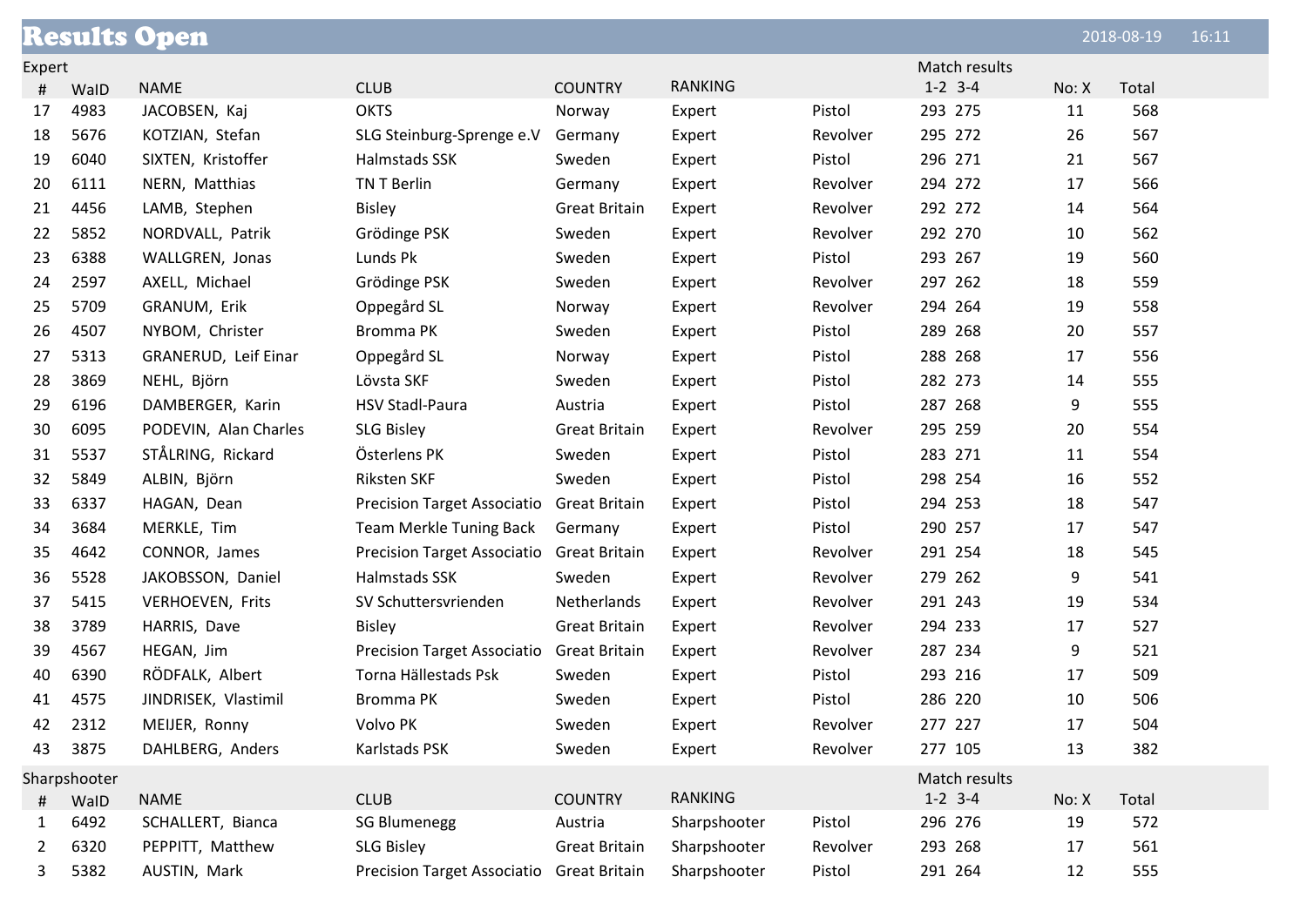|          |              | <b>Results Open</b>   |                                |                      |                |          |                       |                | 2018-08-19       | 16:11     |
|----------|--------------|-----------------------|--------------------------------|----------------------|----------------|----------|-----------------------|----------------|------------------|-----------|
|          | Sharpshooter |                       |                                |                      |                |          | Match results         |                |                  |           |
| #        | WalD         | <b>NAME</b>           | <b>CLUB</b>                    | <b>COUNTRY</b>       | <b>RANKING</b> |          | $1-2$ 3-4             | No: X          | Total            |           |
| 4        | 6448         | ACHLEITNER, Dieter    | <b>SG Hopfgarten</b>           | Austria              | Sharpshooter   | Revolver | 290 264               | 10             | 554              |           |
| 5        | 6094         | KÖHLER, Steffen       | <b>SLG TN T Berlin</b>         | Germany              | Sharpshooter   | Revolver | 288 265               | 13             | 553              |           |
| 6        | 6339         | VOGEL, Antje          | SLG Team Merkle Tuning B       | Germany              | Sharpshooter   | Revolver | 291 259               | 12             | 550              |           |
| 7        | 6065         | LECHNER, Michael      | <b>HSV Wien</b>                | Austria              | Sharpshooter   | Pistol   | 287 263               | 12             | 550              |           |
| 8        | 4875         | VENNEMAN, Theodorus   | SLG Sportschützen Stoaber      | Germany              | Sharpshooter   | Revolver | 290 259               | 9              | 549              |           |
| 9        | 6152         | RIEDHART, Hermann     | SLG Hopfgarten                 | Austria              | Sharpshooter   | Revolver | 290 255               | 15             | 545              |           |
| 10       | 5122         | BRÅTEN, Espen         | Lillestrøm og Omegn PK         | Norway               | Sharpshooter   | Revolver | 292 245               | 17             | 537              |           |
| 11       | 3795         | PAIN, Andrew          | <b>Bisley</b>                  | <b>Great Britain</b> | Sharpshooter   | Revolver | 283 247               | 8              | 530              |           |
| 12       | 6036         | HÖRL, Manfred         | SGi Hopfgarten                 | Austria              | Sharpshooter   | Revolver | 255 263               | 10             | 518              |           |
| 13       | 5714         | KERSTING, Thomas      | SLG Werl 04                    | Germany              | Sharpshooter   | Pistol   | 286 228               | 17             | 514              |           |
| 14       | 5847         | CELAN, Toni           | Halmstads SSK                  | Sweden               | Sharpshooter   | Pistol   | 286 227               | 11             | 513              |           |
| 15       | 6096         | GREEN, Douglas        | <b>SLG Bisley</b>              | <b>Great Britain</b> | Sharpshooter   | Pistol   | 283 224               | 8              | 507              |           |
| 16       | 5485         | TÖRNGREN, Gert        | <b>Riksten SKF</b>             | Sweden               | Sharpshooter   | Pistol   | 280 204               | $\overline{7}$ | 484              |           |
| 17       | 6517         | MAJEWSKI, Kai-Michael | <b>SLG TN T Berlin</b>         | Germany              | Sharpshooter   | Revolver | 285 181               | 5              | 466              |           |
| 18       | 4858         | MCMICHAEL, Colin      | <b>Team Merkle Tuning Back</b> | <b>Great Britain</b> | Sharpshooter   | Pistol   | 267 159               | 5              | 426              |           |
| 19       | 5298         | LUNDGREN, Ove         | Atlas Copco PK                 | Sweden               | Sharpshooter   | Revolver | 0<br>$\boldsymbol{0}$ | 0              | $\boldsymbol{0}$ | <b>DQ</b> |
| Marksman |              |                       |                                |                      |                |          | Match results         |                |                  |           |
| #        | WalD         | <b>NAME</b>           | <b>CLUB</b>                    | <b>COUNTRY</b>       | <b>RANKING</b> |          | $1-2$ 3-4             | No: X          | Total            |           |
| 1        | 5685         | AHLFELD, Marko        | SLG Team Möringen e.V.         | Germany              | Marksman       | Pistol   | 291 271               | 14             | 562              |           |
| 2        | 5517         | INGVARSSON, Pontus    | <b>NAPK</b>                    | Sweden               | Marksman       | Revolver | 284 241               | 15             | 525              |           |
| 3        | 6391         | DEHLIN, Gustav        | Hammenhög PK                   | Sweden               | Marksman       | Pistol   | 286 218               | 12             | 504              |           |
| 4        | 6250         | SMONJAK, Bianca       | PSV Klagenfurt                 | Austria              | Marksman       | Pistol   | 284 218               | 8              | 502              |           |
| 5        | 6625         | BRINK, Linda          | Linköpings SKF                 | Sweden               | Marksman       | Pistol   | 280 201               | 6              | 481              |           |
| 6        | 4961         | MACK, Angelika        | SLG Leinfelden-Echterding      | Germany              | Marksman       | Pistol   | 266 183               | 4              | 449              |           |
| 7        | 5484         | KARLSTRÖM, Fredrik    | <b>Riksten SKF</b>             | Sweden               | Marksman       | Revolver | 258 189               | $\overline{7}$ | 447              |           |
| 8        | 6601         | ÖMAN, Joakim          | <b>Tomelilla PK</b>            | Sweden               | Marksman       | Pistol   | 212 235               | $\overline{7}$ | 447              |           |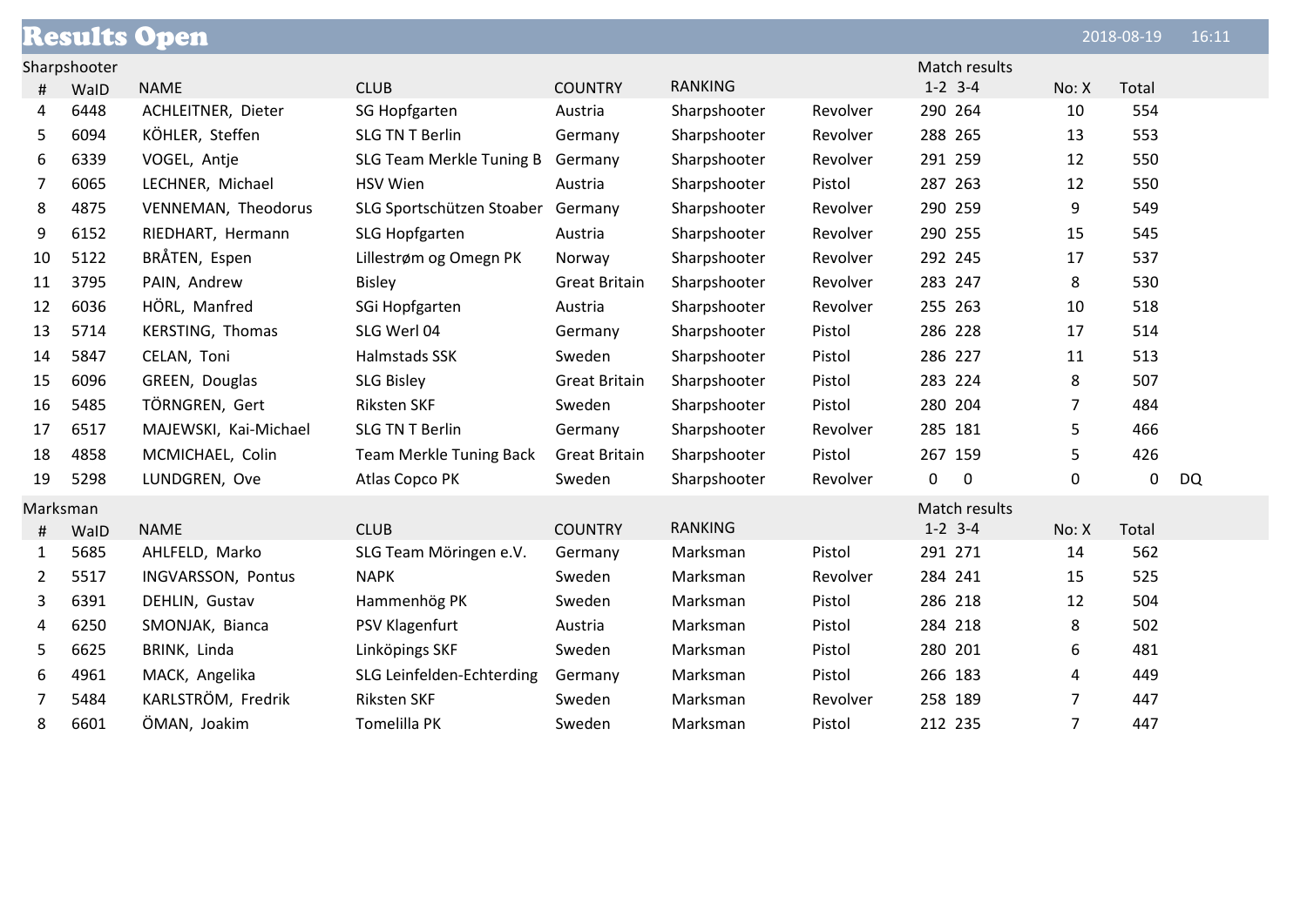|        |                    | <b>Results SR6" (Distinguished revolver)</b> |                             |                            |                    |               | 2018-08-19 |       | 16:11 |
|--------|--------------------|----------------------------------------------|-----------------------------|----------------------------|--------------------|---------------|------------|-------|-------|
|        | <b>High Master</b> |                                              |                             |                            |                    | Match results |            |       |       |
| #      | WalD               | <b>NAME</b>                                  | <b>CLUB</b>                 | <b>COUNTRY</b>             | <b>RANKING</b>     | $1-2$ 3-4     | No: X      | Total |       |
| 1      | 2695               | HAUBER, Roman                                | Feuerschützen Regensburg    | Germany                    | <b>High Master</b> | 300 292       | 24         | 592   |       |
| 2      | 4217               | MILES, Roland                                | Dryden R & P                | Canada                     | <b>High Master</b> | 300 291       | 38         | 591   |       |
| 3      | 2179               | PAUL, Bernhard                               | SG Hopfgarten               | Austria                    | <b>High Master</b> | 300 289       | 30         | 589   |       |
| 4      | 4254               | AHLBECK, Johan                               | Torna Hällestads PSK        | Sweden                     | <b>High Master</b> | 298 290       | 31         | 588   |       |
| 5      | 692                | VANICEK, Ralf                                | <b>SLG TnT Berlin</b>       | Germany                    | <b>High Master</b> | 300 288       | 31         | 588   |       |
| 6      | 2349               | STRÖMQVIST, Robert                           | Åmåls PK                    | Sweden                     | <b>High Master</b> | 299 287       | 24         | 586   |       |
| 7      | 4741               | BANFIELD, Christopher                        | Van Diemen                  | Australia                  | <b>High Master</b> | 299 287       | 24         | 586   |       |
| 8      | 2682               | EKSTRÖM, George                              | Linköpings SKF              | Sweden                     | <b>High Master</b> | 296 289       | 27         | 585   |       |
| 9      | 3762               | O'KONOR, Jens                                | Atlas Copco PK              | Sweden                     | <b>High Master</b> | 299 284       | 29         | 583   |       |
| 10     | 2623               | GRANBERG, Andreas                            | Piteå PK                    | Sweden                     | <b>High Master</b> | 299 284       | 27         | 583   |       |
| 11     | 1280               | RUNDQVIST, Torben                            | Vårgårda PSK                | Sweden                     | <b>High Master</b> | 295 288       | 20         | 583   |       |
| 12     | 6313               | PLANK, Andrew                                | TP&RC                       | Australia                  | <b>High Master</b> | 298 284       | 29         | 582   |       |
| 13     | 1406               | SVENSSON, Thomas                             | Linköpings SKF              | Sweden                     | <b>High Master</b> | 299 283       | 27         | 582   |       |
| 14     | 2838               | BECK, Thomas                                 | Atlas Copco PK              | Sweden                     | <b>High Master</b> | 300 281       | 35         | 581   |       |
| 15     | 349                | SCHÜLLER, Günther                            | Passauer Land               | Austria                    | <b>High Master</b> | 297 283       | 24         | 580   |       |
| 16     | 4696               | SCHMIDT, Marc                                | SLG Big Bore Shooters e.V.  | Germany                    | <b>High Master</b> | 296 282       | 25         | 578   |       |
| 17     | 1452               | PETERS, Helge                                | SIG-SAUER Eckernförde       | Germany                    | <b>High Master</b> | 297 281       | 22         | 578   |       |
| 18     | 3138               | O'BRIEN, Martin                              | Gulgong                     | Australia                  | <b>High Master</b> | 296 282       | 22         | 578   |       |
| 19     | 3155               | JEKEL, Linda                                 | Whiteman Park               | Australia                  | <b>High Master</b> | 298 277       | 18         | 575   |       |
| 20     | 3877               | ERIKSSON, Anders                             | <b>Hagfors Uddeholms PK</b> | Sweden                     | <b>High Master</b> | 298 276       | 27         | 574   |       |
| 21     | 2926               | HEGSTAD, Haakon                              | Team Hamann Waffentech      | Norway                     | <b>High Master</b> | 295 279       | 14         | 574   |       |
| 22     | 4900               | BRUS, Peter                                  | Orange                      | Australia                  | <b>High Master</b> | 292 280       | 27         | 572   |       |
| 23     | 3359               | TROJAN, Rudolf                               | SKP Akademia Praha          | Czech Republik             | <b>High Master</b> | 295 277       | 19         | 572   |       |
| 24     | 3147               | BRUS, Dean                                   | Orange                      | Australia                  | <b>High Master</b> | 292 274       | 16         | 566   |       |
| 25     | 3672               | LUNDBACK, Anders                             | <b>Riksten SKF</b>          | Sweden                     | <b>High Master</b> | 297 268       | 22         | 565   |       |
| 26     | 2925               | HEGSTAD, Christian                           | Team Hamann Waffentech      | Norway                     | <b>High Master</b> | 293 265       | 21         | 558   |       |
| 27     | 2047               | EVERBRINK, Erik                              | Hagfors Uddeholms PK        | Sweden                     | <b>High Master</b> | 289 269       | 19         | 558   |       |
| 28     | 3547               | JONES, Marnie                                | Gulgong                     | Australia                  | <b>High Master</b> | 292 260       | 14         | 552   |       |
| 29     | 525                | FEJER, Emil                                  | <b>CA PPC 1500</b>          | Czech Republik High Master |                    | 264 271       | 12         | 535   |       |
| Master |                    |                                              |                             |                            |                    | Match results |            |       |       |
| #      | WalD               | NAME                                         | <b>CLUB</b>                 | <b>COUNTRY</b>             | <b>RANKING</b>     | $1-2$ 3-4     | No: X      | Total |       |
| 1      | 3487               | STODEREGGER, Andreas                         | USG Bludenz-Bürs            | Austria                    | Master             | 300 287       | 23         | 587   |       |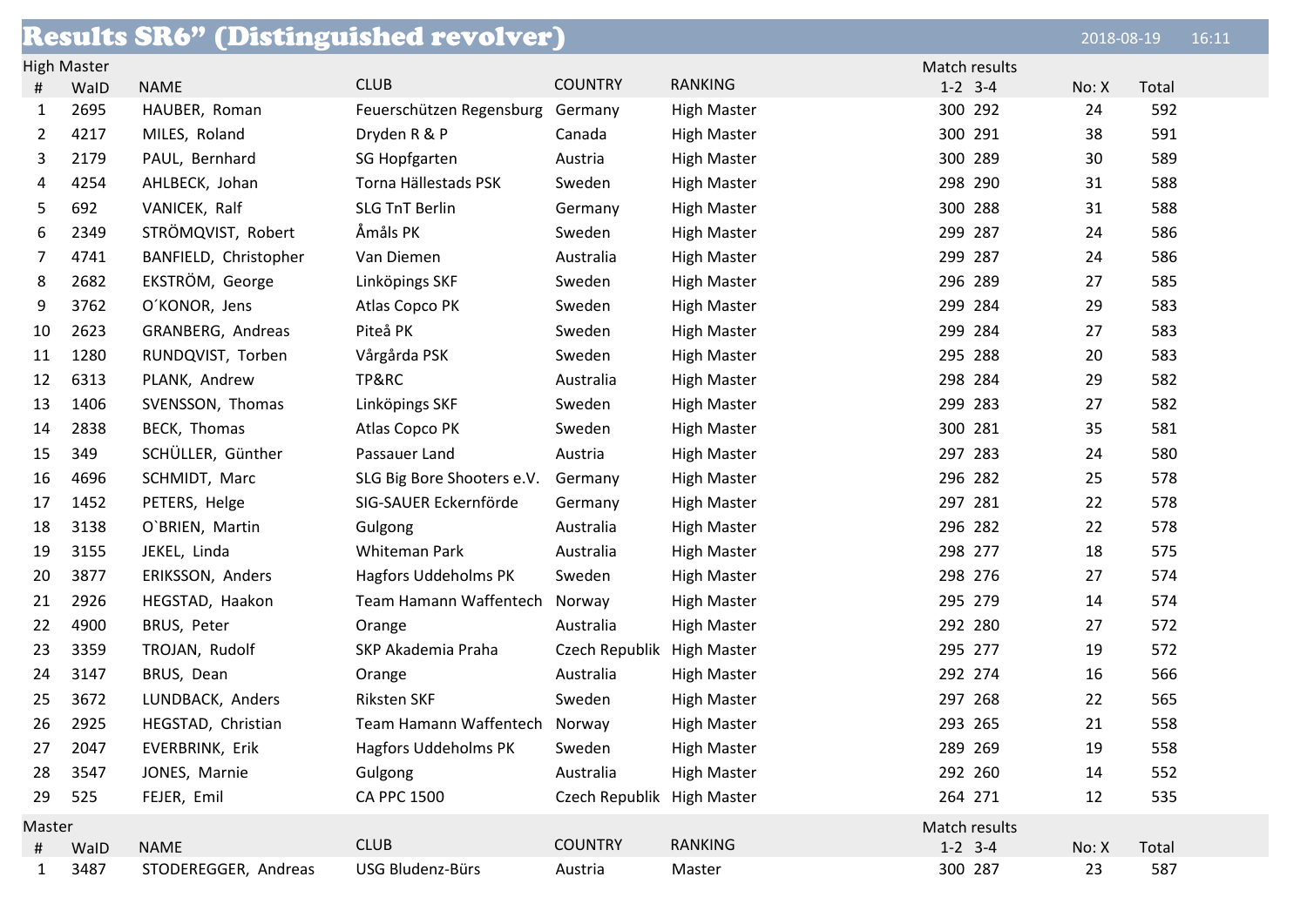| <b>Results SR6" (Distinguished revolver)</b> |      |                     |                                           |                       |                |               | 2018-08-19 |       | 16:11 |
|----------------------------------------------|------|---------------------|-------------------------------------------|-----------------------|----------------|---------------|------------|-------|-------|
| Master                                       |      |                     |                                           |                       |                | Match results |            |       |       |
| $^{\sharp}$                                  | WalD | <b>NAME</b>         | <b>CLUB</b>                               | <b>COUNTRY</b>        | <b>RANKING</b> | $1-2$ 3-4     | No: X      | Total |       |
| 2                                            | 4706 | KEMM, Frank         | <b>SLG TnT Berlin</b>                     | Germany               | Master         | 298 285       | 30         | 583   |       |
| 3                                            | 4169 | SELB, Walter        | USG Bludenz-Bürs                          | Austria               | Master         | 300 281       | 20         | 581   |       |
| 4                                            | 5232 | JOHANSEN, Morten A. | Oscarsborg PK                             | Norway                | Master         | 295 282       | 19         | 577   |       |
| 5                                            | 5050 | HELLSTRÖM, Krister  | Lunds PK                                  | Sweden                | Master         | 294 281       | 29         | 575   |       |
| 6                                            | 5286 | TORGHELE, Walter    | USG Bludenz-Bürs                          | Austria               | Master         | 296 278       | 29         | 574   |       |
| 7                                            | 4721 | LINDWALL, Robert    | Grödinge PSK                              | Sweden                | Master         | 297 275       | 23         | 572   |       |
| 8                                            | 2851 | LOUKOVA, Jana       | SSK Usti nad Labem                        | Czech Republik Master |                | 296 275       | 18         | 571   |       |
| 9                                            | 2184 | ZABLOUDIL, Milan    | <b>BS-Target</b>                          | Czech Republik Master |                | 296 273       | 24         | 569   |       |
| 10                                           | 5947 | REISINGER, Thomas   | <b>HSV Wien</b>                           | Austria               | Master         | 297 271       | 19         | 568   |       |
| 11                                           | 5609 | LUNDBERG, Leif      | Piteå PK                                  | Sweden                | Master         | 293 275       | 14         | 568   |       |
| 12                                           | 4697 | EHLERS, Manfred     | Coast Team Quickborn                      | Germany               | Master         | 298 269       | 25         | 567   |       |
| 13                                           | 4382 | LICHTMESS, Jörg     | Stade-Hagen                               | Germany               | Master         | 299 266       | 26         | 565   |       |
| 14                                           | 2592 | JOHANSSON, Leif     | Torna Hällestads PSK                      | Sweden                | Master         | 295 270       | 23         | 565   |       |
| 15                                           | 5296 | HELLSTRÖM, Ronny    | Atlas Copco PK                            | Sweden                | Master         | 296 267       | 19         | 563   |       |
| 16                                           | 5464 | OLSSON, Daniel      | Umeå PK                                   | Sweden                | Master         | 294 268       | 20         | 562   |       |
| 17                                           | 2995 | WÄNGELIN, Jan       | Uppsala SSK                               | Sweden                | Master         | 288 273       | 14         | 561   |       |
| 18                                           | 3196 | HEIM, Markus        | PSV/HSV Wien                              | Austria               | Master         | 289 268       | 9          | 557   |       |
| 19                                           | 1837 | ROBERTS, Jack       | Sioux Lookout H&R                         | Canada                | Master         | 290 262       | 13         | 552   |       |
| 20                                           | 1731 | ANDERSSON, Lars     | Mölndals SF                               | Sweden                | Master         | 295 256       | 11         | 551   |       |
| 21                                           | 5059 | STENMARK, Peter     | Linköpings SKF                            | Sweden                | Unclassified   | 279 269       | 14         | 548   |       |
| 22                                           | 4363 | SANDAU, Rene        | Coast Team Quickborn                      | Germany               | Master         | 290 251       | 14         | 541   |       |
| 23                                           | 1730 | SANDAHL, Ulf        | Mölndals SF                               | Sweden                | Master         | 282 247       | 14         | 529   |       |
| 24                                           | 5704 | ZERLAUTH, Guntram   | USG Bludenz-Bürs                          | Austria               | Master         | 235 289       | 17         | 524   |       |
| 25                                           | 4255 | JOHANNESSON, Conny  | Torna Hällestads PSK                      | Sweden                | Master         | 298 214       | 17         | 512   |       |
| 26                                           | 6708 | Modin, Per          | Torna Hällestads PSK                      | Sweden                | Unclassified   | 271 216       | 11         | 487   |       |
| Expert                                       |      |                     |                                           |                       |                | Match results |            |       |       |
| #                                            | WalD | <b>NAME</b>         | <b>CLUB</b>                               | <b>COUNTRY</b>        | <b>RANKING</b> | $1-2$ 3-4     | No: X      | Total |       |
| 1                                            | 4764 | PRELOG, Yvonne      | Vårgårda PSK                              | Sweden                | Expert         | 294 284       | 19         | 578   |       |
| 2                                            | 5043 | HOCHEGGER, Georg    | <b>SG Blumenegg</b>                       | Austria               | Expert         | 296 275       | 17         | 571   |       |
| 3                                            | 4767 | PRELOG, Albin       | Vårgårda PSK                              | Sweden                | Expert         | 292 279       | 15         | 571   |       |
| 4                                            | 5822 | HAMILL, Turlough    | <b>NITSA</b>                              | Northern Irela        | Expert         | 294 272       | 15         | 566   |       |
| 5                                            | 4662 | TROTTER, Rodger     | Precision Target Associatio Great Britain |                       | Expert         | 295 269       | 17         | 564   |       |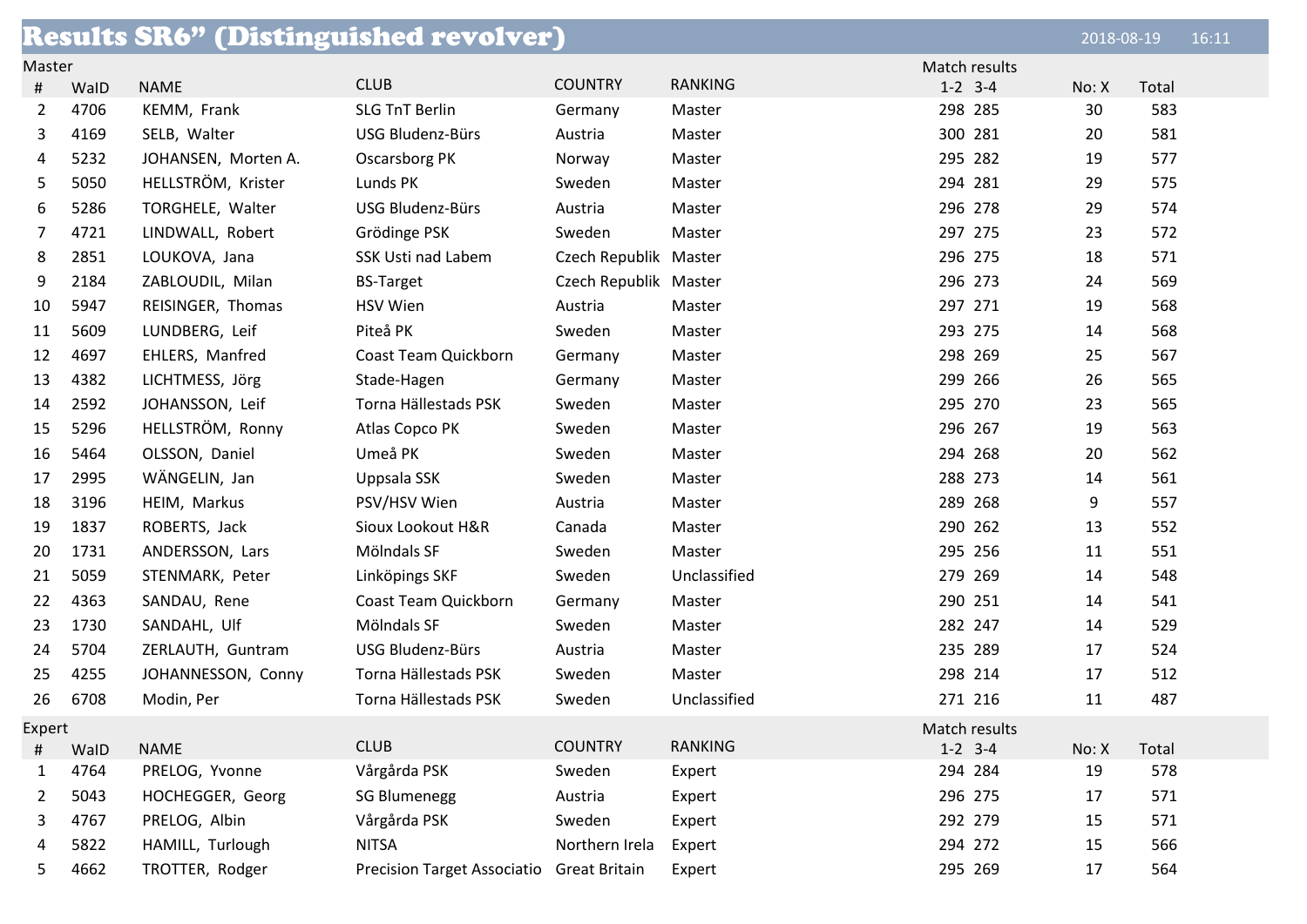|        |              | <b>Results SR6" (Distinguished revolver)</b> |                                    |                      |                |               | 2018-08-19     |       | 16:11 |
|--------|--------------|----------------------------------------------|------------------------------------|----------------------|----------------|---------------|----------------|-------|-------|
| Expert |              |                                              |                                    |                      |                | Match results |                |       |       |
| #      | WalD         | <b>NAME</b>                                  | <b>CLUB</b>                        | <b>COUNTRY</b>       | <b>RANKING</b> | $1-2$ 3-4     | No: X          | Total |       |
| 6      | 3875         | DAHLBERG, Anders                             | Karlstads PSK                      | Sweden               | Expert         | 292 258       | 14             | 550   |       |
| 7      | 6074         | BRUNTVEIT, Jon-Christian                     | <b>NOP Bergen</b>                  | Norway               | Expert         | 287 262       | 11             | 549   |       |
| 8      | 6096         | GREEN, Douglas                               | <b>SLG Bisley</b>                  | <b>Great Britain</b> | Expert         | 290 254       | 11             | 544   |       |
| 9      | 6095         | PODEVIN, Alan Charles                        | <b>SLG Bisley</b>                  | <b>Great Britain</b> | Expert         | 283 261       | 10             | 544   |       |
| 10     | 1405         | BORG, Björn                                  | <b>Torups PK</b>                   | Sweden               | Expert         | 292 239       | 16             | 531   |       |
| 11     | 2681         | DAHLBOM, Kalle                               | Karlstads PSK                      | Sweden               | Expert         | 276 251       | 11             | 527   |       |
| 12     | 4456         | LAMB, Stephen                                | <b>Bisley</b>                      | <b>Great Britain</b> | Expert         | 283 239       | 8              | 522   |       |
| 13     | 4642         | CONNOR, James                                | <b>Precision Target Associatio</b> | <b>Great Britain</b> | Expert         | 291 225       | 18             | 516   |       |
| 14     | 2597         | AXELL, Michael                               | Grödinge PSK                       | Sweden               | Expert         | 286 196       | 9              | 482   |       |
| 15     | 5415         | <b>VERHOEVEN, Frits</b>                      | SV Schuttersvrienden               | Netherlands          | Expert         | 233 240       | 17             | 473   |       |
| 16     | 3789         | HARRIS, Dave                                 | <b>Bisley</b>                      | <b>Great Britain</b> | Expert         | 273 168       | $\overline{2}$ | 441   |       |
|        | Sharpshooter |                                              |                                    |                      |                | Match results |                |       |       |
| #      | WalD         | <b>NAME</b>                                  | <b>CLUB</b>                        | <b>COUNTRY</b>       | <b>RANKING</b> | $1 - 2$ 3-4   | No: X          | Total |       |
| 1      | 6259         | BAGGEN, Raymond                              | SV Schuttersvrienden Maa           | Netherlands          | Sharpshooter   | 293 267       | 25             | 560   |       |
| 2      | 6388         | WALLGREN, Jonas                              | Lunds Pk                           | Sweden               | Sharpshooter   | 288 268       | 12             | 556   |       |
| 3      | 6448         | ACHLEITNER, Dieter                           | SG Hopfgarten                      | Austria              | Sharpshooter   | 293 258       | 19             | 551   |       |
| 4      | 6036         | HÖRL, Manfred                                | SGi Hopfgarten                     | Austria              | Sharpshooter   | 291 260       | 17             | 551   |       |
| 5      | 6503         | GÖRTZ, Jörgen                                | Lövsta SKF                         | Sweden               | Sharpshooter   | 292 257       | 12             | 549   |       |
| 6      | 6196         | DAMBERGER, Karin                             | <b>HSV Stadl-Paura</b>             | Austria              | Sharpshooter   | 286 260       | 11             | 546   |       |
| 7      | 6065         | LECHNER, Michael                             | <b>HSV Wien</b>                    | Austria              | Sharpshooter   | 282 244       | 10             | 526   |       |
| 8      | 6320         | PEPPITT, Matthew                             | <b>SLG Bisley</b>                  | <b>Great Britain</b> | Sharpshooter   | 283 220       | 8              | 503   |       |
| 9      | 5382         | AUSTIN, Mark                                 | <b>Precision Target Associatio</b> | <b>Great Britain</b> | Sharpshooter   | 287 214       | 14             | 501   |       |
| 10     | 3795         | PAIN, Andrew                                 | <b>Bisley</b>                      | <b>Great Britain</b> | Sharpshooter   | 272 205       | 4              | 477   |       |
| 11     | 4875         | VENNEMAN, Theodorus                          | SLG Sportschützen Stoaber          | Germany              | Sharpshooter   | 223 242       | $\overline{7}$ | 465   |       |
| 12     | 4858         | MCMICHAEL, Colin                             | Team Merkle Tuning Back            | <b>Great Britain</b> | Sharpshooter   | 275 172       | $\overline{7}$ | 447   |       |
| 13     | 5298         | LUNDGREN, Ove                                | Atlas Copco PK                     | Sweden               | Sharpshooter   | 239 206       | 6              | 445   |       |
| 14     | 6152         | RIEDHART, Hermann                            | SLG Hopfgarten                     | Austria              | Sharpshooter   | 276 155       | 9              | 431   |       |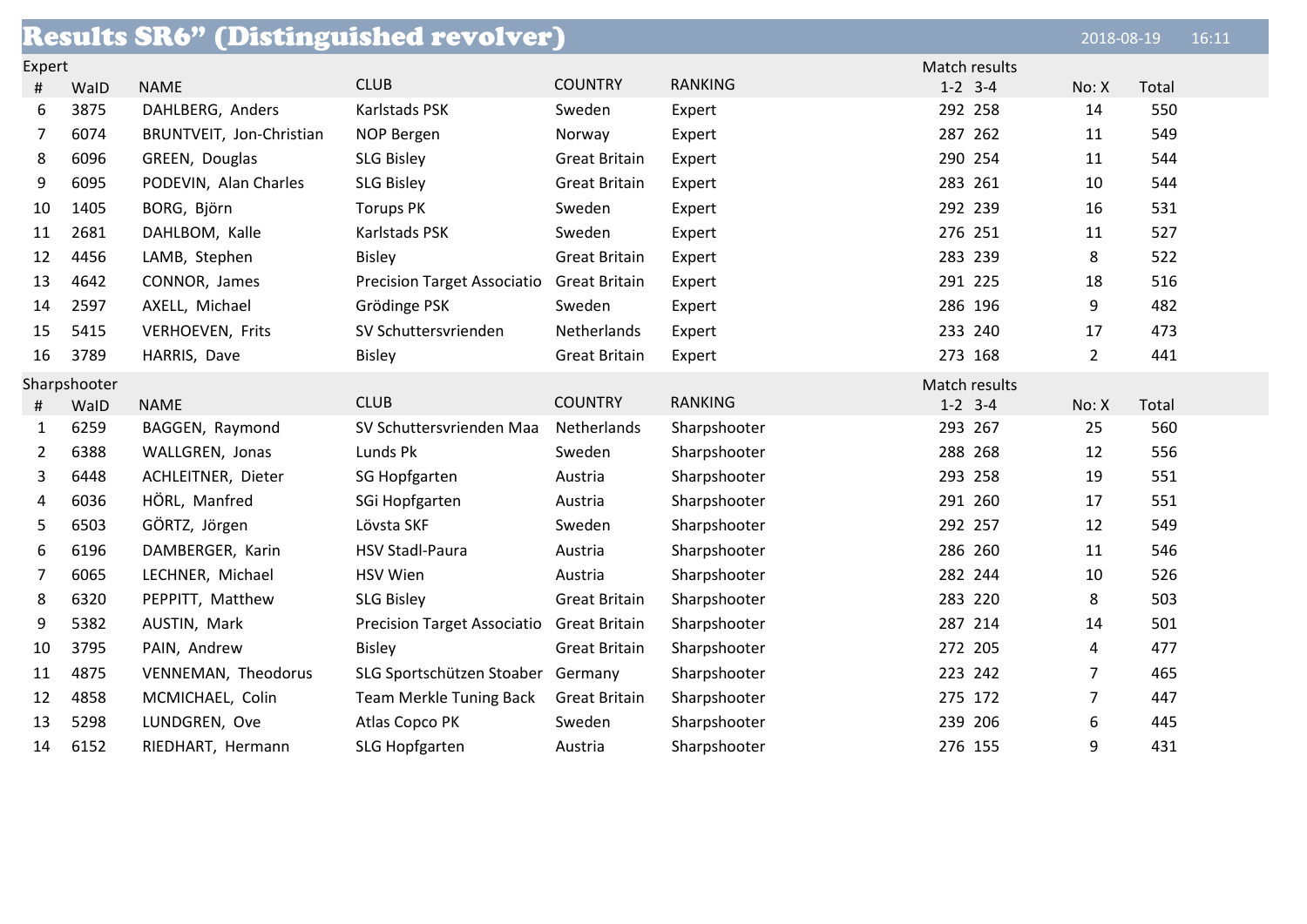|        |                    | <b>Results SP5" (Distinguished pistol)</b> |                            |                            |                    |               |       | 2018-08-19 | 16:11 |
|--------|--------------------|--------------------------------------------|----------------------------|----------------------------|--------------------|---------------|-------|------------|-------|
|        | <b>High Master</b> |                                            |                            |                            |                    | Match results |       |            |       |
| #      | WalD               | <b>NAMN</b>                                | <b>CLUB</b>                | <b>COUNTRY</b>             | <b>RANKING</b>     | $1-2$ 3-4     | No: X | Total      |       |
| 1      | 2695               | HAUBER, Roman                              | Feuerschützen Regensburg   | Germany                    | <b>High Master</b> | 300 294       | 38    | 594        |       |
| 2      | 4254               | AHLBECK, Johan                             | Torna Hällestads PSK       | Sweden                     | <b>High Master</b> | 300 294       | 37    | 594        |       |
| 3      | 3762               | O'KONOR, Jens                              | Atlas Copco PK             | Sweden                     | <b>High Master</b> | 300 294       | 37    | 594        |       |
| 4      | 4169               | SELB, Walter                               | USG Bludenz-Bürs           | Austria                    | <b>High Master</b> | 300 291       | 30    | 591        |       |
| 5      | 2179               | PAUL, Bernhard                             | SG Hopfgarten              | Austria                    | <b>High Master</b> | 298 291       | 29    | 589        |       |
| 6      | 2623               | GRANBERG, Andreas                          | Piteå PK                   | Sweden                     | <b>High Master</b> | 299 289       | 29    | 588        |       |
| 7      | 4741               | BANFIELD, Christopher                      | Van Diemen                 | Australia                  | <b>High Master</b> | 299 288       | 34    | 587        |       |
| 8      | 692                | VANICEK, Ralf                              | <b>SLG TnT Berlin</b>      | Germany                    | <b>High Master</b> | 298 289       | 28    | 587        |       |
| 9      | 3672               | LUNDBACK, Anders                           | Riksten SKF                | Sweden                     | <b>High Master</b> | 299 287       | 30    | 586        |       |
| 10     | 4900               | BRUS, Peter                                | Orange                     | Australia                  | <b>High Master</b> | 298 287       | 33    | 585        |       |
| 11     | 4217               | MILES, Roland                              | Dryden R & P               | Canada                     | <b>High Master</b> | 299 286       | 28    | 585        |       |
| 12     | 3147               | BRUS, Dean                                 | Orange                     | Australia                  | <b>High Master</b> | 299 286       | 26    | 585        |       |
| 13     | 1452               | PETERS, Helge                              | SIG-SAUER Eckernförde      | Germany                    | <b>High Master</b> | 300 283       | 32    | 583        |       |
| 14     | 2838               | BECK, Thomas                               | Atlas Copco PK             | Sweden                     | <b>High Master</b> | 299 283       | 34    | 582        |       |
| 15     | 3359               | TROJAN, Rudolf                             | SKP Akademia Praha         | Czech Republik High Master |                    | 299 280       | 23    | 579        |       |
| 16     | 2925               | HEGSTAD, Christian                         | Team Hamann Waffentech     | Norway                     | <b>High Master</b> | 293 285       | 21    | 578        |       |
| 17     | 349                | SCHÜLLER, Günther                          | Passauer Land              | Austria                    | <b>High Master</b> | 295 281       | 23    | 576        |       |
| 18     | 1280               | RUNDQVIST, Torben                          | Vårgårda PSK               | Sweden                     | <b>High Master</b> | 295 277       | 24    | 572        |       |
| 19     | 525                | FEJER, Emil                                | <b>CA PPC 1500</b>         | Czech Republik High Master |                    | 296 275       | 25    | 571        |       |
| 20     | 2926               | HEGSTAD, Haakon                            | Team Hamann Waffentech     | Norway                     | <b>High Master</b> | 299 231       | 21    | 530        |       |
| 21     | 1406               | SVENSSON, Thomas                           | Linköpings SKF             | Sweden                     | <b>High Master</b> | 300 167       | 26    | 467        |       |
| Master |                    |                                            |                            |                            |                    | Match results |       |            |       |
| #      | WalD               | <b>NAMN</b>                                | <b>CLUB</b>                | <b>COUNTRY</b>             | <b>RANKING</b>     | $1 - 2$ 3-4   | No: X | Total      |       |
| 1      | 4696               | SCHMIDT, Marc                              | SLG Big Bore Shooters e.V. | Germany                    | Master             | 299 288       | 26    | 587        |       |
| 2      | 4994               | SANDGREN, Örjan                            | <b>Bromma PK</b>           | Sweden                     | Master             | 296 291       | 24    | 587        |       |
| 3      | 4706               | KEMM, Frank                                | <b>SLG TnT Berlin</b>      | Germany                    | Master             | 298 289       | 23    | 587        |       |
| 4      | 6313               | PLANK, Andrew                              | TP&RC                      | Australia                  | Master             | 298 288       | 27    | 586        |       |
| 5      | 6008               | BÅÅT, Stefan                               | Åmåls PK                   | Sweden                     | Master             | 294 287       | 30    | 581        |       |
| 6      | 2349               | STRÖMQVIST, Robert                         | Åmåls PK                   | Sweden                     | Master             | 298 283       | 23    | 581        |       |
| 7      | 3487               | STODEREGGER, Andreas                       | USG Bludenz-Bürs           | Austria                    | Master             | 298 282       | 29    | 580        |       |
| 8      | 4931               | KANGAS, Tor                                | Ljusdals PK                | Sweden                     | Master             | 295 284       | 20    | 579        |       |
| 9      | 5529               | WEG, Roy                                   | Lunds PK                   | Sweden                     | Master             | 296 282       | 25    | 578        |       |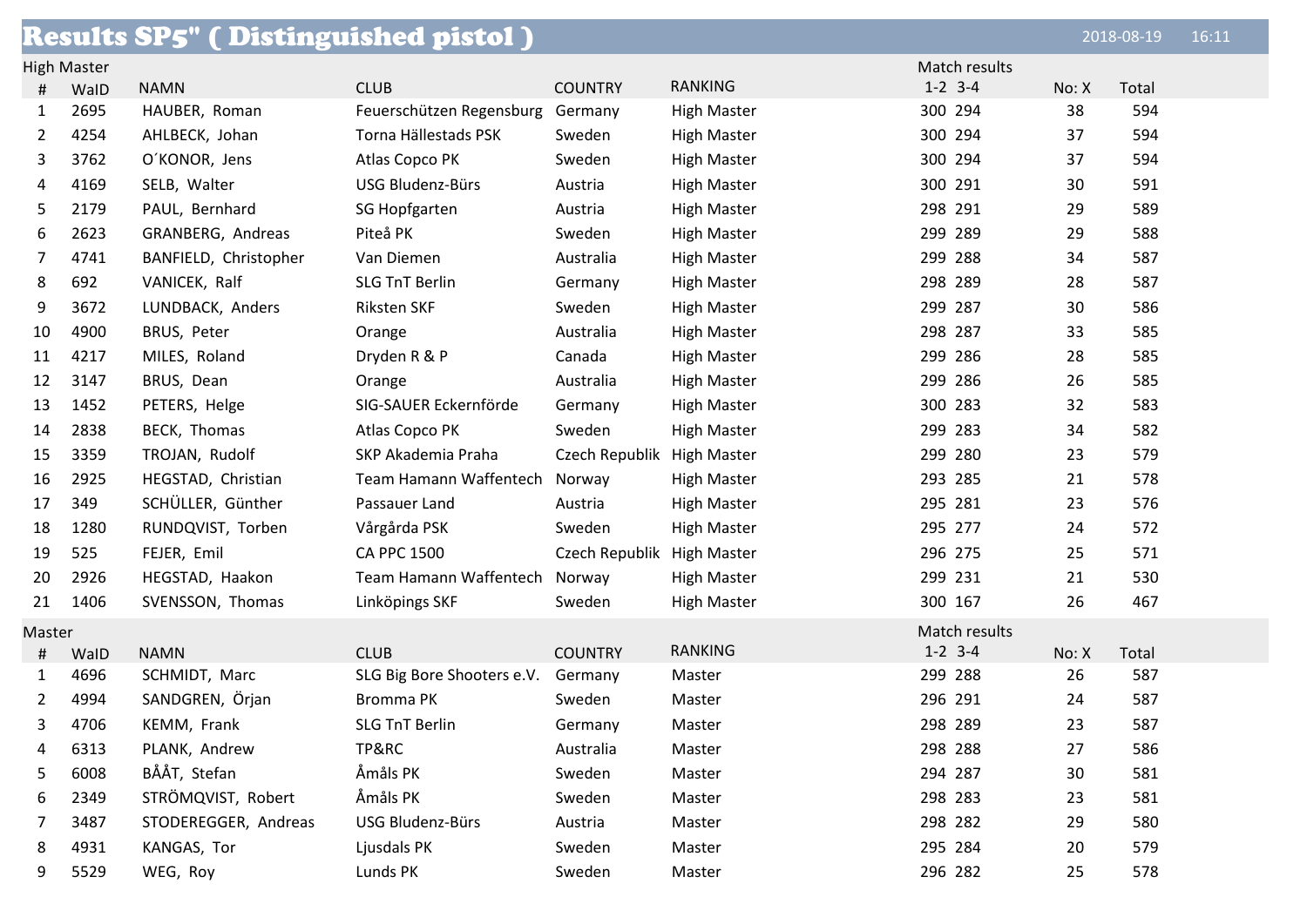|        |      | <b>Results SP5" ( Distinguished pistol )</b> |                         |                       |                |               |                | 2018-08-19 | 16:11 |
|--------|------|----------------------------------------------|-------------------------|-----------------------|----------------|---------------|----------------|------------|-------|
| Master |      |                                              |                         |                       |                | Match results |                |            |       |
| #      | WalD | <b>NAMN</b>                                  | <b>CLUB</b>             | <b>COUNTRY</b>        | <b>RANKING</b> | $1-2$ 3-4     | No: X          | Total      |       |
| 10     | 5286 | TORGHELE, Walter                             | USG Bludenz-Bürs        | Austria               | Master         | 300 278       | 21             | 578        |       |
| 11     | 2816 | FORSLUND, Tony                               | Volvo Pk                | Sweden                | Master         | 296 281       | 29             | 577        |       |
| 12     | 4191 | GUSTAFSSON, Rune                             | Malmö PK                | Sweden                | Master         | 295 281       | 26             | 576        |       |
| 13     | 5232 | JOHANSEN, Morten A.                          | Oscarsborg PK           | Norway                | Master         | 298 278       | 22             | 576        |       |
| 14     | 5704 | ZERLAUTH, Guntram                            | USG Bludenz-Bürs        | Austria               | Master         | 296 279       | 14             | 575        |       |
| 15     | 5052 | JOHANSSON, Anders                            | Halmstads SSK           | Sweden                | Master         | 294 279       | 18             | 573        |       |
| 16     | 3138 | O'BRIEN, Martin                              | Gulgong                 | Australia             | Master         | 295 277       | 23             | 572        |       |
| 17     | 3450 | ANDERSSON, Sören                             | Bromma PK               | Sweden                | Master         | 296 275       | 23             | 571        |       |
| 18     | 4382 | LICHTMESS, Jörg                              | Stade-Hagen             | Germany               | Master         | 298 271       | 23             | 569        |       |
| 19     | 1731 | ANDERSSON, Lars                              | Mölndals SF             | Sweden                | Master         | 293 275       | 19             | 568        |       |
| 20     | 6582 | GUTIU, Sebastian                             | <b>CTS Tunari</b>       | Romania               | Master         | 293 273       | 20             | 566        |       |
| 21     | 4697 | EHLERS, Manfred                              | Coast Team Quickborn    | Germany               | Master         | 298 268       | 17             | 566        |       |
| 22     | 5656 | LIEN, Arnth                                  | Åsane PK                | Norway                | Master         | 293 271       | 22             | 564        |       |
| 23     | 5609 | LUNDBERG, Leif                               | Piteå PK                | Sweden                | Master         | 292 272       | 17             | 564        |       |
| 24     | 2851 | LOUKOVA, Jana                                | SSK Usti nad Labem      | Czech Republik        | Master         | 294 269       | 17             | 563        |       |
| 25     | 6707 | JAUNSPROGIS, Uldis                           | Walters                 | Latvia                | Unclassified   | 295 264       | 23             | 559        |       |
| 26     | 1837 | ROBERTS, Jack                                | Sioux Lookout H&R       | Canada                | Master         | 286 272       | 20             | 558        |       |
| 27     | 2047 | EVERBRINK, Erik                              | Hagfors Uddeholms PK    | Sweden                | Master         | 293 265       | 19             | 558        |       |
| 28     | 3868 | SJÖGREN, Niklas                              | Bromma PK               | Sweden                | Master         | 292 266       | 17             | 558        |       |
| 29     | 6706 | SISLOV, Arkadijs                             | Walters                 | Latvia                | Unclassified   | 291 266       | 18             | 557        |       |
| 30     | 4764 | PRELOG, Yvonne                               | Vårgårda PSK            | Sweden                | Master         | 288 263       | 12             | 551        |       |
| 31     | 4555 | ARVIDSSON, Fredrik                           | Falu SPSK               | Sweden                | Master         | 290 260       | $\overline{7}$ | 550        |       |
| 32     | 1100 | JONES, Neil                                  | Team Merkle Tuning Back | <b>Great Britain</b>  | Master         | 288 256       | 9              | 544        |       |
| 33     | 2184 | ZABLOUDIL, Milan                             | <b>BS-Target</b>        | Czech Republik Master |                | 291 251       | 20             | 542        |       |
| 34     | 4286 | GUSTAVSSON, Leif                             | Malmö PK                | Sweden                | Unclassified   | 289 246       | 10             | 535        |       |
| 35     | 5050 | HELLSTRÖM, Krister                           | Lunds PK                | Sweden                | Master         | 269 247       | 17             | 516        |       |
| 36     | 5899 | SKOGLUND, Bengt-Eric                         | Karlstads PSK           | Sweden                | Master         | 280 228       | 15             | 508        |       |
| 37     | 3547 | JONES, Marnie                                | Gulgong                 | Australia             | Master         | 284 222       | 9              | 506        |       |
| 38     | 5391 | GRANERUD, Thomas K.                          | Oppegård SL             | Norway                | Master         | 228 230       | $\overline{7}$ | 458        |       |
| Expert |      |                                              |                         |                       |                | Match results |                |            |       |
| #      | WalD | <b>NAMN</b>                                  | <b>CLUB</b>             | <b>COUNTRY</b>        | RANKING        | $1-2$ 3-4     | No: X          | Total      |       |
| 1      | 6678 | <b>BRATUSKINS, Arturs</b>                    | <b>Bratuskins</b>       | Latvia                | Expert         | 295 278       | 19             | 573        |       |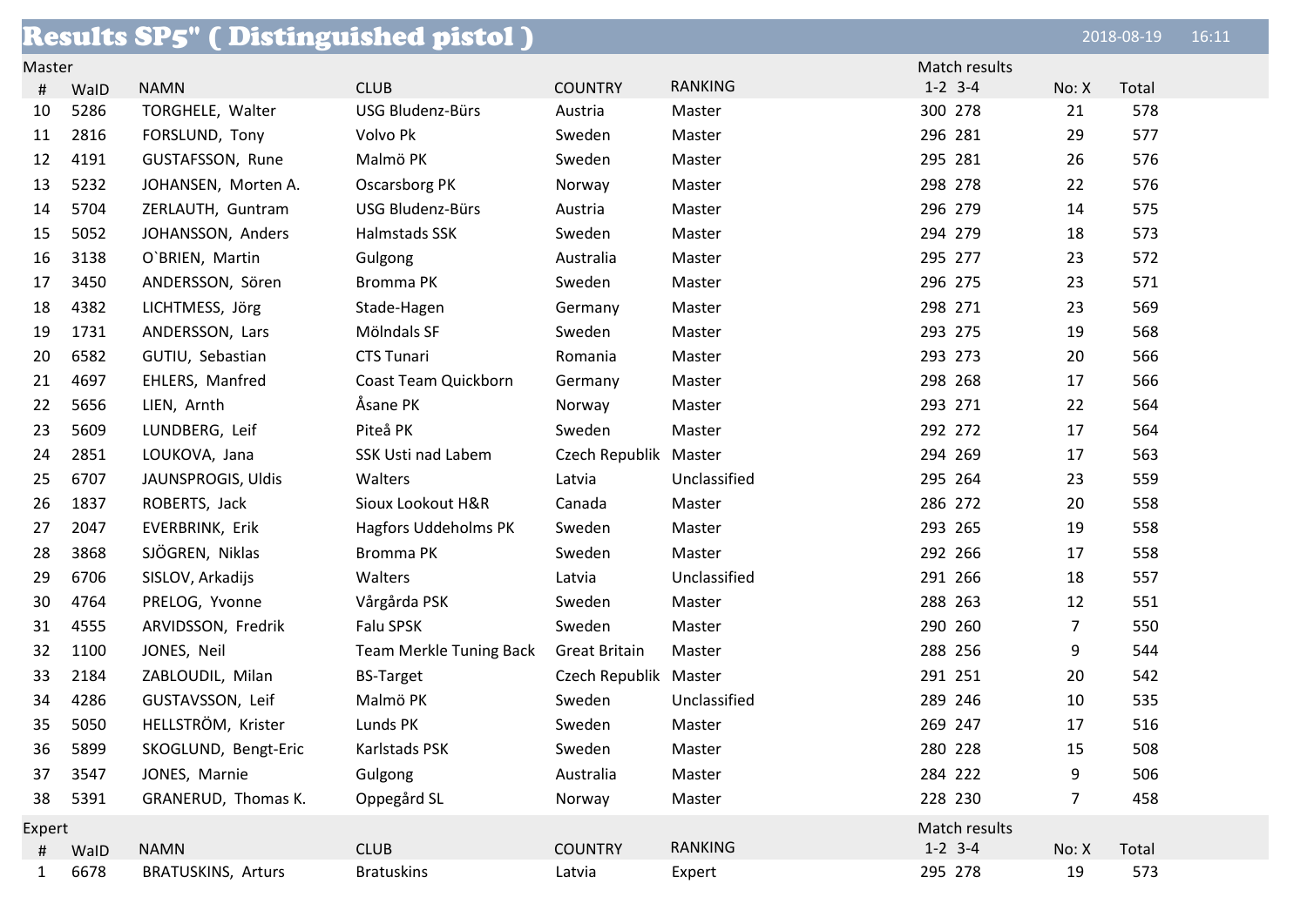|        |      | <b>Results SP5" (Distinguished pistol )</b> |                                           |                      |                |               |       | 2018-08-19 | 16:11 |
|--------|------|---------------------------------------------|-------------------------------------------|----------------------|----------------|---------------|-------|------------|-------|
| Expert |      |                                             |                                           |                      |                | Match results |       |            |       |
| #      | WalD | <b>NAMN</b>                                 | <b>CLUB</b>                               | <b>COUNTRY</b>       | <b>RANKING</b> | $1-2$ 3-4     | No: X | Total      |       |
| 2      | 5059 | STENMARK, Peter                             | Linköpings SKF                            | Sweden               | Expert         | 292 275       | 19    | 567        |       |
| 3      | 6196 | DAMBERGER, Karin                            | <b>HSV Stadl-Paura</b>                    | Austria              | Expert         | 294 271       | 13    | 565        |       |
| 4      | 6259 | BAGGEN, Raymond                             | SV Schuttersvrienden Maa                  | Netherlands          | Expert         | 292 272       | 14    | 564        |       |
| 5      | 6040 | SIXTEN, Kristoffer                          | Halmstads SSK                             | Sweden               | Expert         | 297 266       | 21    | 563        |       |
| 6      | 6337 | HAGAN, Dean                                 | <b>Precision Target Associatio</b>        | <b>Great Britain</b> | Expert         | 291 269       | 9     | 560        |       |
| 7      | 5528 | JAKOBSSON, Daniel                           | Halmstads SSK                             | Sweden               | Expert         | 292 267       | 22    | 559        |       |
| 8      | 4326 | ISAKSSON, Mattias                           | Halmstads SSK                             | Sweden               | Expert         | 285 273       | 13    | 558        |       |
| 9      | 5043 | HOCHEGGER, Georg                            | <b>SG Blumenegg</b>                       | Austria              | Expert         | 296 261       | 13    | 557        |       |
| 10     | 4363 | SANDAU, Rene                                | Coast Team Quickborn                      | Germany              | Expert         | 284 271       | 8     | 555        |       |
| 11     | 6388 | WALLGREN, Jonas                             | Lunds Pk                                  | Sweden               | Expert         | 287 265       | 17    | 552        |       |
| 12     | 4569 | LANGENBACH, Jürgen                          | Åmåls PK                                  | Sweden               | Expert         | 286 266       | 16    | 552        |       |
| 13     | 6593 | DANIELSSON, Erik                            | Linköpings SKF                            | Sweden               | Expert         | 297 255       | 12    | 552        |       |
| 14     | 2597 | AXELL, Michael                              | Grödinge PSK                              | Sweden               | Expert         | 289 261       | 15    | 550        |       |
| 15     | 6380 | HÖRNQVIST, Mikael                           | Linköpings SKF                            | Sweden               | Expert         | 293 257       | 13    | 550        |       |
| 16     | 2995 | WÄNGELIN, Jan                               | Uppsala SSK                               | Sweden               | Expert         | 297 252       | 15    | 549        |       |
| 17     | 2592 | JOHANSSON, Leif                             | Torna Hällestads PSK                      | Sweden               | Expert         | 286 261       | 13    | 547        |       |
| 18     | 6122 | SMONJAK, Marc                               | Schützenrunde Hubertus                    | Austria              | Expert         | 289 257       | 19    | 546        |       |
| 19     | 4662 | TROTTER, Rodger                             | <b>Precision Target Associatio</b>        | <b>Great Britain</b> | Expert         | 287 259       | 13    | 546        |       |
| 20     | 5947 | REISINGER, Thomas                           | <b>HSV Wien</b>                           | Austria              | Expert         | 294 250       | 18    | 544        |       |
| 21     | 1730 | SANDAHL, Ulf                                | Mölndals SF                               | Sweden               | Expert         | 284 257       | 14    | 541        |       |
| 22     | 4893 | LIEBEGOTT, Frank                            | SLG T'nT Berlin                           | Germany              | Expert         | 286 252       | 17    | 538        |       |
| 23     | 4869 | BJERKE, Linus                               | Riksten SKF                               | Sweden               | Expert         | 285 252       | 15    | 537        |       |
| 24     | 3196 | HEIM, Markus                                | PSV/HSV Wien                              | Austria              | Expert         | 286 248       | 11    | 534        |       |
| 25     | 3875 | DAHLBERG, Anders                            | Karlstads PSK                             | Sweden               | Expert         | 287 245       | 9     | 532        |       |
| 26     | 4507 | NYBOM, Christer                             | Bromma PK                                 | Sweden               | Expert         | 292 230       | 12    | 522        |       |
| 27     | 5558 | HOVANG, Dan                                 | Torna Hällestads PSK                      | Sweden               | Expert         | 285 236       | 11    | 521        |       |
| 28     | 2824 | JENNERHOLM, Jesper                          | P4 IF                                     | Sweden               | Expert         | 284 233       | 14    | 517        |       |
| 29     | 5537 | STÅLRING, Rickard                           | Österlens PK                              | Sweden               | Expert         | 285 224       | 15    | 509        |       |
| 30     | 6237 | PAGELS, Håkan                               | Eslövs PK                                 | Sweden               | Expert         | 277 225       | 14    | 502        |       |
| 31     | 4510 | ANDERSSON, Jörgen                           | Lunds PK                                  | Sweden               | Expert         | 258 243       | 9     | 501        |       |
| 32     | 3869 | NEHL, Björn                                 | Lövsta SKF                                | Sweden               | Expert         | 242 259       | 6     | 501        |       |
| 33     | 4642 | CONNOR, James                               | Precision Target Associatio Great Britain |                      | Expert         | 270 180       | 11    | 450        |       |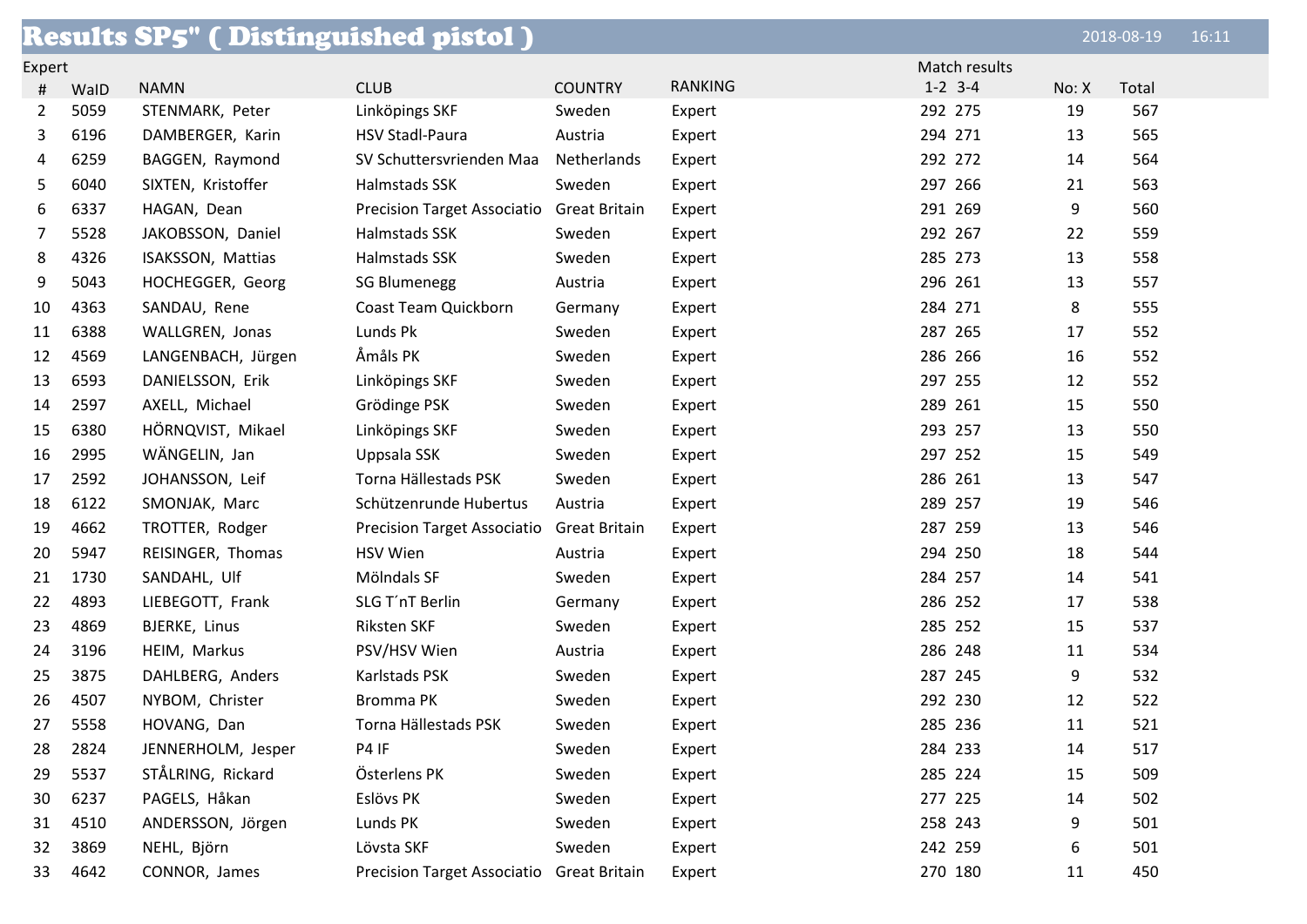|                |              | <b>Results SP5" (Distinguished pistol)</b> |                                    |                      |                |                       |              | 2018-08-19 | 16:11     |
|----------------|--------------|--------------------------------------------|------------------------------------|----------------------|----------------|-----------------------|--------------|------------|-----------|
| Expert         |              |                                            |                                    |                      |                | Match results         |              |            |           |
| #              | WalD         | <b>NAMN</b>                                | <b>CLUB</b>                        | <b>COUNTRY</b>       | <b>RANKING</b> | $1 - 2$ 3-4           | No: X        | Total      |           |
| 34             | 4575         | JINDRISEK, Vlastimil                       | Bromma PK                          | Sweden               | Expert         | $\boldsymbol{0}$<br>0 | 0            | 0          | <b>BR</b> |
|                | Sharpshooter |                                            |                                    |                      |                | Match results         |              |            |           |
| #              | WalD         | <b>NAMN</b>                                | <b>CLUB</b>                        | <b>COUNTRY</b>       | <b>RANKING</b> | $1-2$ 3-4             | No: X        | Total      |           |
| 1              | 4192         | KASPRZYK, Martin                           | SJ PK Malmö                        | Sweden               | Sharpshooter   | 289 260               | 16           | 549        |           |
| 2              | 5382         | AUSTIN, Mark                               | <b>Precision Target Associatio</b> | <b>Great Britain</b> | Sharpshooter   | 288 261               | 12           | 549        |           |
| 3              | 6096         | GREEN, Douglas                             | <b>SLG Bisley</b>                  | <b>Great Britain</b> | Sharpshooter   | 283 265               | 9            | 548        |           |
| 4              | 5822         | HAMILL, Turlough                           | <b>NITSA</b>                       | Northern Irela       | Sharpshooter   | 283 262               | 14           | 545        |           |
| 5              | 6385         | STÄDHAMMAR, Jenns                          | Österlens PK                       | Sweden               | Sharpshooter   | 288 254               | 16           | 542        |           |
| 6              | 5296         | HELLSTRÖM, Ronny                           | Atlas Copco PK                     | Sweden               | Sharpshooter   | 285 251               | 9            | 536        |           |
| $\overline{7}$ | 4585         | HOLMSTRÖM, Fredrik                         | Torna Hällestads PSK               | Sweden               | Sharpshooter   | 280 249               | 17           | 529        |           |
| 8              | 2312         | MEIJER, Ronny                              | Volvo PK                           | Sweden               | Sharpshooter   | 283 220               | 14           | 503        |           |
| 9              | 5847         | CELAN, Toni                                | Halmstads SSK                      | Sweden               | Sharpshooter   | 290 204               | 9            | 494        |           |
| 10             | 6036         | HÖRL, Manfred                              | SGi Hopfgarten                     | Austria              | Sharpshooter   | 288 204               | 18           | 492        |           |
| 11             | 4875         | VENNEMAN, Theodorus                        | SLG Sportschützen Stoaber          | Germany              | Sharpshooter   | 289 196               | 11           | 485        |           |
| 12             | 6503         | GÖRTZ, Jörgen                              | Lövsta SKF                         | Sweden               | Sharpshooter   | 292 158               | 7            | 450        |           |
| 13             | 6604         | ÖSTLUND, Karl                              | Torna Hällestads Psk               | Sweden               | Sharpshooter   | 285 155               | 6            | 440        |           |
| 14             | 4858         | MCMICHAEL, Colin                           | <b>Team Merkle Tuning Back</b>     | <b>Great Britain</b> | Sharpshooter   | 254 178               | 8            | 432        |           |
| 15             | 6492         | SCHALLERT, Bianca                          | <b>SG Blumenegg</b>                | Austria              | Sharpshooter   | 234 177               | $\mathbf{1}$ | 411        |           |
| 16             | 6065         | LECHNER, Michael                           | <b>HSV Wien</b>                    | Austria              | Sharpshooter   | 264 133               | 9            | 397        |           |
| 17             | 3795         | PAIN, Andrew                               | <b>Bisley</b>                      | <b>Great Britain</b> | Sharpshooter   | 244 144               | 3            | 388        |           |
| 18             | 4456         | LAMB, Stephen                              | <b>Bisley</b>                      | <b>Great Britain</b> | Sharpshooter   | 253 14                | 13           | 267        |           |
| Marksman       |              |                                            |                                    |                      |                | Match results         |              |            |           |
| #              | WalD         | <b>NAMN</b>                                | <b>CLUB</b>                        | <b>COUNTRY</b>       | <b>RANKING</b> | $1-2$ 3-4             | No: X        | Total      |           |
| 1              | 5685         | AHLFELD, Marko                             | SLG Team Möringen e.V.             | Germany              | Marksman       | 286 276               | 9            | 562        |           |
| 2              | 6612         | PERSSON, Magnus                            | Torna Hällestads Psk               | Sweden               | Marksman       | 288 244               | 9            | 532        |           |
| 3              | 6625         | BRINK, Linda                               | Linköpings SKF                     | Sweden               | Marksman       | 276 249               | 10           | 525        |           |
| 4              | 6394         | SNÄCKMARK, Anders                          | Österlens PK                       | Sweden               | Marksman       | 288 236               | 11           | 524        |           |
| 5              | 6250         | SMONJAK, Bianca                            | PSV Klagenfurt                     | Austria              | Marksman       | 282 231               | 10           | 513        |           |
| 6              | 6320         | PEPPITT, Matthew                           | <b>SLG Bisley</b>                  | <b>Great Britain</b> | Marksman       | 282 222               | 6            | 504        |           |
| 7              | 6391         | DEHLIN, Gustav                             | Hammenhög PK                       | Sweden               | Marksman       | 264 227               | 14           | 491        |           |
| 8              | 6152         | RIEDHART, Hermann                          | SLG Hopfgarten                     | Austria              | Marksman       | 260 215               | 7            | 475        |           |
| 9              | 5484         | KARLSTRÖM, Fredrik                         | Riksten SKF                        | Sweden               | Marksman       | 272 182               | 7            | 454        |           |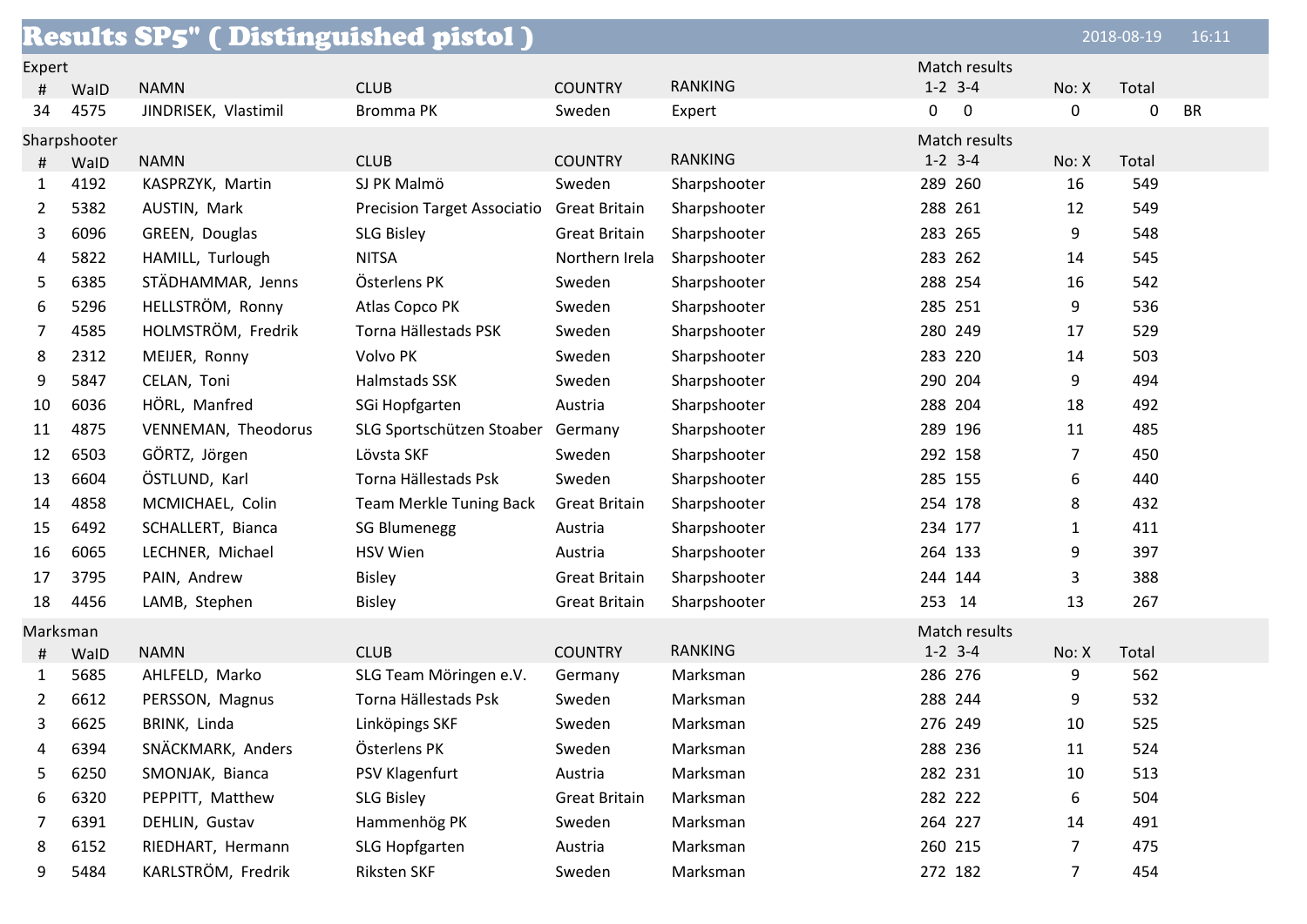|    | <b>Results SP5" (Distinguished pistol)</b> |                       |                   |                      |          |               |       |       |  |
|----|--------------------------------------------|-----------------------|-------------------|----------------------|----------|---------------|-------|-------|--|
|    | Marksman                                   |                       |                   |                      |          | Match results |       |       |  |
| #  | WalD                                       | <b>NAMN</b>           | <b>CLUB</b>       | <b>COUNTRY</b>       | RANKING  | $1 - 2$ 3-4   | No: X | Total |  |
| 10 | 5517                                       | INGVARSSON, Pontus    | <b>NAPK</b>       | Sweden               | Marksman | 277 145       |       | 422   |  |
| 11 | 6095                                       | PODEVIN, Alan Charles | <b>SLG Bisley</b> | <b>Great Britain</b> | Marksman | 246 140       | 8     | 386   |  |
| 12 | 3789                                       | HARRIS, Dave          | <b>Bisley</b>     | <b>Great Britain</b> | Marksman | 238 142       | 9     | 380   |  |
| 13 | 4814                                       | INGVARSSON, Michael   | <b>NAPK</b>       | Sweden               | Marksman | 264 102       | 14    | 366   |  |
| 14 | 5699                                       | KRICKL, Sonja         | <b>HSV</b> Wien   | Austria              | Marksman | 209 137       |       | 346   |  |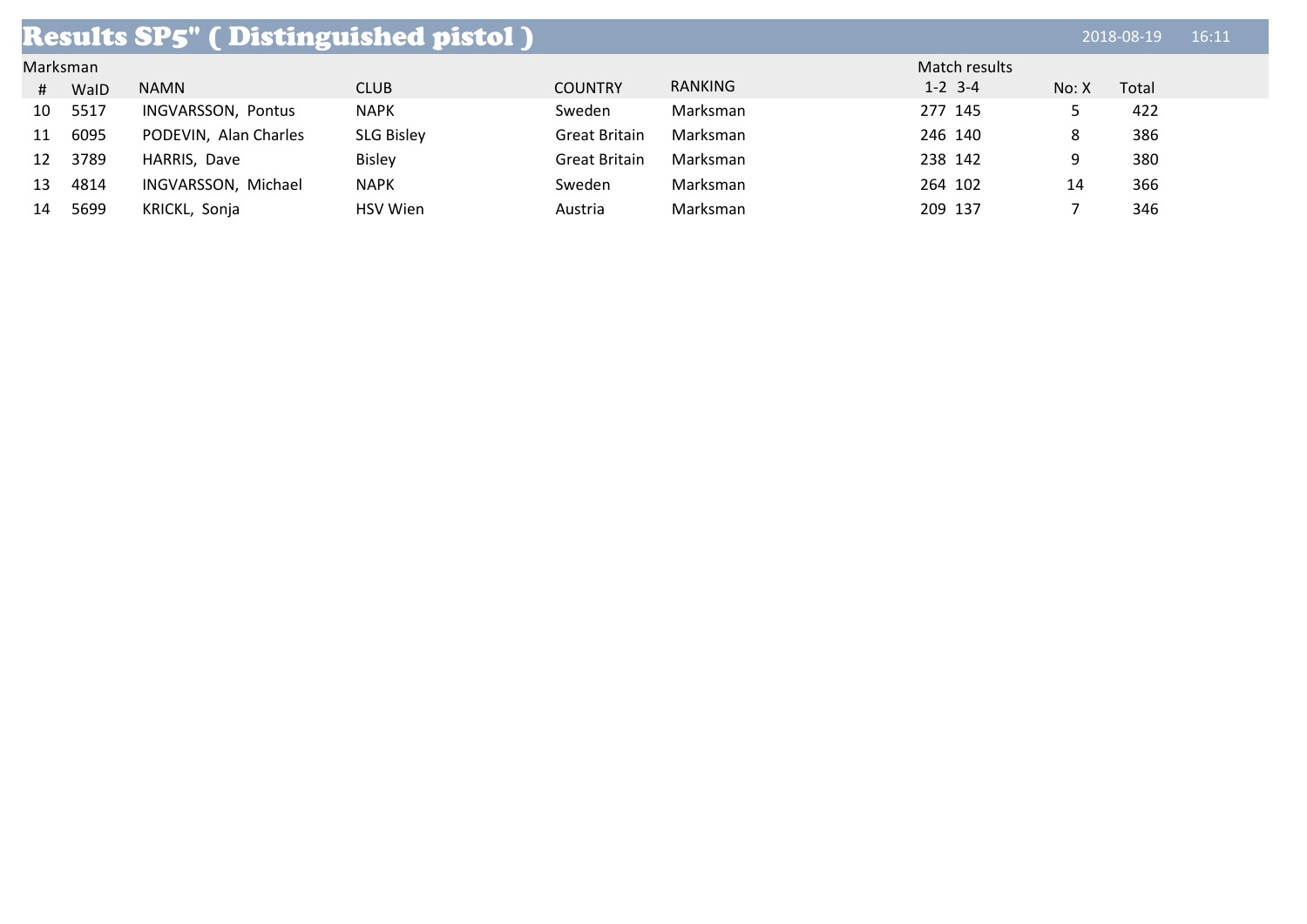|        |                    | <b>Results SR4" (Service revolver)</b> |                                |                            |                    |               |       | 2018-08-19 | 16:11 |
|--------|--------------------|----------------------------------------|--------------------------------|----------------------------|--------------------|---------------|-------|------------|-------|
|        | <b>High Master</b> |                                        |                                |                            |                    | Match results |       |            |       |
| #      | WalD               | <b>NAME</b>                            | <b>CLUB</b>                    | <b>COUNTRY</b>             | <b>RANKING</b>     | $1-2$ 3-4     | No: X | Total      |       |
| 1      | 2623               | GRANBERG, Andreas                      | Piteå PK                       | Sweden                     | <b>High Master</b> | 180 300       | 42    | 480        |       |
| 2      | 1406               | SVENSSON, Thomas                       | Linköpings SKF                 | Sweden                     | <b>High Master</b> | 180 299       | 39    | 479        |       |
| 3      | 4217               | MILES, Roland                          | Dryden R & P                   | Canada                     | <b>High Master</b> | 180 299       | 38    | 479        |       |
| 4      | 692                | VANICEK, Ralf                          | <b>SLG TnT Berlin</b>          | Germany                    | <b>High Master</b> | 180 299       | 38    | 479        |       |
| 5      | 1280               | RUNDQVIST, Torben                      | Vårgårda PSK                   | Sweden                     | <b>High Master</b> | 180 299       | 35    | 479        |       |
| 6      | 2695               | HAUBER, Roman                          | Feuerschützen Regensburg       | Germany                    | <b>High Master</b> | 180 299       | 34    | 479        |       |
| 7      | 4254               | AHLBECK, Johan                         | Torna Hällestads PSK           | Sweden                     | <b>High Master</b> | 180 298       | 34    | 478        |       |
| 8      | 4900               | BRUS, Peter                            | Orange                         | Australia                  | <b>High Master</b> | 180 298       | 33    | 478        |       |
| 9      | 1100               | JONES, Neil                            | <b>Team Merkle Tuning Back</b> | <b>Great Britain</b>       | <b>High Master</b> | 180 298       | 31    | 478        |       |
| 10     | 3359               | TROJAN, Rudolf                         | SKP Akademia Praha             | Czech Republik High Master |                    | 180 298       | 22    | 478        |       |
| 11     | 2349               | STRÖMQVIST, Robert                     | Åmåls PK                       | Sweden                     | <b>High Master</b> | 180 297       | 38    | 477        |       |
| 12     | 4696               | SCHMIDT, Marc                          | SLG Big Bore Shooters e.V.     | Germany                    | <b>High Master</b> | 180 297       | 36    | 477        |       |
| 13     | 3672               | LUNDBACK, Anders                       | <b>Riksten SKF</b>             | Sweden                     | <b>High Master</b> | 180 297       | 33    | 477        |       |
| 14     | 2560               | JOHANSSON, Håkan                       | Halmstads SSK                  | Sweden                     | <b>High Master</b> | 180 297       | 33    | 477        |       |
| 15     | 3147               | BRUS, Dean                             | Orange                         | Australia                  | <b>High Master</b> | 180 297       | 31    | 477        |       |
| 16     | 2838               | BECK, Thomas                           | Atlas Copco PK                 | Sweden                     | <b>High Master</b> | 180 297       | 29    | 477        |       |
| 17     | 1452               | PETERS, Helge                          | SIG-SAUER Eckernförde          | Germany                    | <b>High Master</b> | 180 297       | 27    | 477        |       |
| 18     | 3326               | ÖSTLUND, Johan                         | Sandvikens PSK                 | Sweden                     | <b>High Master</b> | 180 297       | 27    | 477        |       |
| 19     | 3762               | O'KONOR, Jens                          | Atlas Copco PK                 | Sweden                     | <b>High Master</b> | 180 296       | 32    | 476        |       |
| 20     | 2047               | EVERBRINK, Erik                        | Hagfors Uddeholms PK           | Sweden                     | <b>High Master</b> | 180 294       | 29    | 474        |       |
| 21     | 525                | FEJER, Emil                            | <b>CA PPC 1500</b>             | Czech Republik High Master |                    | 180 293       | 31    | 473        |       |
| 22     | 2669               | JANSSON, Jan-Ola                       | <b>Falu SPSK</b>               | Sweden                     | <b>High Master</b> | 180 293       | 25    | 473        |       |
| 23     | 3155               | JEKEL, Linda                           | Whiteman Park                  | Australia                  | <b>High Master</b> | 180 293       | 19    | 473        |       |
| 24     | 2179               | PAUL, Bernhard                         | SG Hopfgarten                  | Austria                    | <b>High Master</b> | 179 292       | 32    | 471        |       |
| 25     | 349                | SCHÜLLER, Günther                      | Passauer Land                  | Austria                    | <b>High Master</b> | 177 294       | 22    | 471        |       |
| 26     | 4741               | BANFIELD, Christopher                  | Van Diemen                     | Australia                  | <b>High Master</b> | 179 291       | 19    | 470        |       |
| 27     | 6313               | PLANK, Andrew                          | TP&RC                          | Australia                  | <b>High Master</b> | 180 286       | 23    | 466        |       |
| 28     | 3547               | JONES, Marnie                          | Gulgong                        | Australia                  | <b>High Master</b> | 180 284       | 17    | 464        |       |
| 29     | 3138               | O'BRIEN, Martin                        | Gulgong                        | Australia                  | <b>High Master</b> | 169 294       | 20    | 463        |       |
| 30     | 2682               | EKSTRÖM, George                        | Linköpings SKF                 | Sweden                     | <b>High Master</b> | 180 278       | 33    | 458        |       |
| Master |                    |                                        |                                |                            |                    | Match results |       |            |       |
| #      | WalD               | <b>NAME</b>                            | <b>CLUB</b>                    | <b>COUNTRY</b>             | <b>RANKING</b>     | $1-2$ 3-4     | No: X | Total      |       |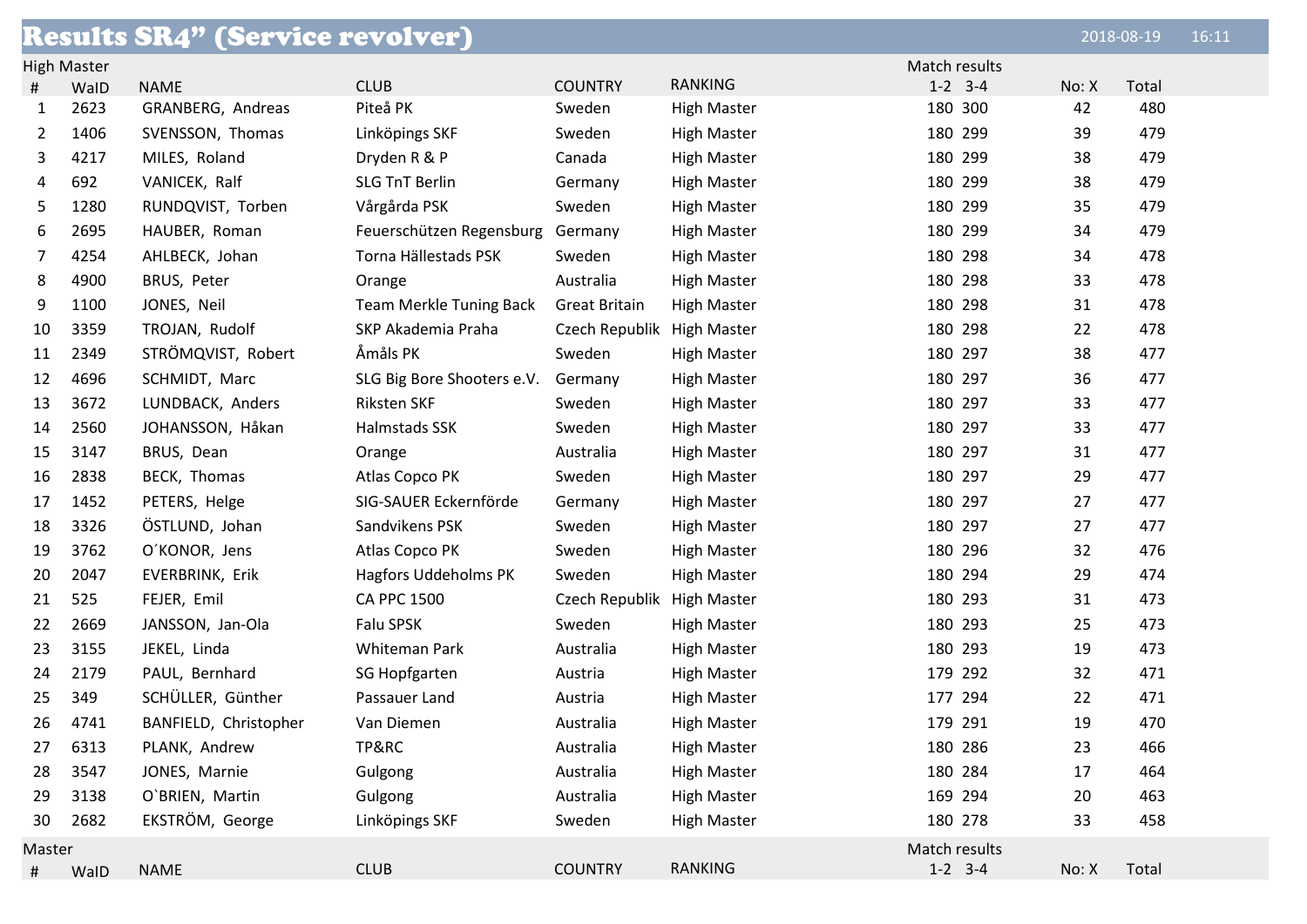|                         |      | <b>Results SR4" (Service revolver)</b> |                       |                       |                |           |       | 2018-08-19 | 16:11 |
|-------------------------|------|----------------------------------------|-----------------------|-----------------------|----------------|-----------|-------|------------|-------|
| Match results<br>Master |      |                                        |                       |                       |                |           |       |            |       |
| #                       | WalD | <b>NAME</b>                            | <b>CLUB</b>           | <b>COUNTRY</b>        | <b>RANKING</b> | $1-2$ 3-4 | No: X | Total      |       |
| 1                       | 4706 | KEMM, Frank                            | <b>SLG TnT Berlin</b> | Germany               | Master         | 180 297   | 33    | 477        |       |
| 2                       | 3487 | STODEREGGER, Andreas                   | USG Bludenz-Bürs      | Austria               | Master         | 180 296   | 34    | 476        |       |
| 3                       | 2927 | AUTHEN, Sjur                           | Oscarsborg PK         | Norway                | Master         | 180 296   | 22    | 476        |       |
| 4                       | 3493 | DANNBERG, Markus                       | Piteå PK              | Sweden                | Unclassified   | 180 294   | 31    | 474        |       |
| 5                       | 5232 | JOHANSEN, Morten A.                    | Oscarsborg PK         | Norway                | Master         | 180 293   | 33    | 473        |       |
| 6                       | 5050 | HELLSTRÖM, Krister                     | Lunds PK              | Sweden                | Master         | 180 293   | 27    | 473        |       |
| 7                       | 3450 | ANDERSSON, Sören                       | Bromma PK             | Sweden                | Master         | 179 294   | 24    | 473        |       |
| 8                       | 4324 | BENGTSSON, Andreas                     | Halmstads SSK         | Sweden                | Master         | 180 293   | 22    | 473        |       |
| 9                       | 4169 | SELB, Walter                           | USG Bludenz-Bürs      | Austria               | Master         | 179 293   | 21    | 472        |       |
| 10                      | 4255 | JOHANNESSON, Conny                     | Torna Hällestads PSK  | Sweden                | Master         | 180 292   | 17    | 472        |       |
| 11                      | 2184 | ZABLOUDIL, Milan                       | <b>BS-Target</b>      | Czech Republik Master |                | 180 290   | 25    | 470        |       |
| 12                      | 4326 | ISAKSSON, Mattias                      | Halmstads SSK         | Sweden                | Master         | 179 291   | 19    | 470        |       |
| 13                      | 4382 | LICHTMESS, Jörg                        | Stade-Hagen           | Germany               | Master         | 180 289   | 29    | 469        |       |
| 14                      | 4931 | KANGAS, Tor                            | Ljusdals PK           | Sweden                | Master         | 180 289   | 24    | 469        |       |
| 15                      | 2851 | LOUKOVA, Jana                          | SSK Usti nad Labem    | Czech Republik Master |                | 178 291   | 20    | 469        |       |
| 16                      | 5609 | LUNDBERG, Leif                         | Piteå PK              | Sweden                | Master         | 179 289   | 24    | 468        |       |
| 17                      | 5286 | TORGHELE, Walter                       | USG Bludenz-Bürs      | Austria               | Master         | 169 298   | 19    | 467        |       |
| 18                      | 5899 | SKOGLUND, Bengt-Eric                   | Karlstads PSK         | Sweden                | Master         | 179 288   | 16    | 467        |       |
| 19                      | 2592 | JOHANSSON, Leif                        | Torna Hällestads PSK  | Sweden                | Master         | 179 287   | 22    | 466        |       |
| 20                      | 5947 | REISINGER, Thomas                      | <b>HSV Wien</b>       | Austria               | Master         | 180 286   | 18    | 466        |       |
| 21                      | 5464 | OLSSON, Daniel                         | Umeå PK               | Sweden                | Master         | 180 285   | 26    | 465        |       |
| 22                      | 5423 | GREAVES, Mick                          | Cockburn-Fremantle    | Australia             | Master         | 169 295   | 30    | 464        |       |
| 23                      | 2995 | WÄNGELIN, Jan                          | Uppsala SSK           | Sweden                | Master         | 177 284   | 22    | 461        |       |
| 24                      | 2816 | FORSLUND, Tony                         | Volvo Pk              | Sweden                | Master         | 180 281   | 19    | 461        |       |
| 25                      | 4576 | TUOMINEN, Tuija                        | Bromma PK             | Sweden                | Master         | 179 282   | 15    | 461        |       |
| 26                      | 5296 | HELLSTRÖM, Ronny                       | Atlas Copco PK        | Sweden                | Master         | 179 282   | 15    | 461        |       |
| 27                      | 4363 | SANDAU, Rene                           | Coast Team Quickborn  | Germany               | Master         | 179 281   | 14    | 460        |       |
| 28                      | 4697 | EHLERS, Manfred                        | Coast Team Quickborn  | Germany               | Master         | 180 280   | 13    | 460        |       |
| 29                      | 1730 | SANDAHL, Ulf                           | Mölndals SF           | Sweden                | Master         | 176 283   | 17    | 459        |       |
| 30                      | 4721 | LINDWALL, Robert                       | Grödinge PSK          | Sweden                | Master         | 179 280   | 15    | 459        |       |
| 31                      | 5704 | ZERLAUTH, Guntram                      | USG Bludenz-Bürs      | Austria               | Master         | 178 281   | 15    | 459        |       |
| 32                      | 5059 | STENMARK, Peter                        | Linköpings SKF        | Sweden                | Unclassified   | 174 284   | 19    | 458        |       |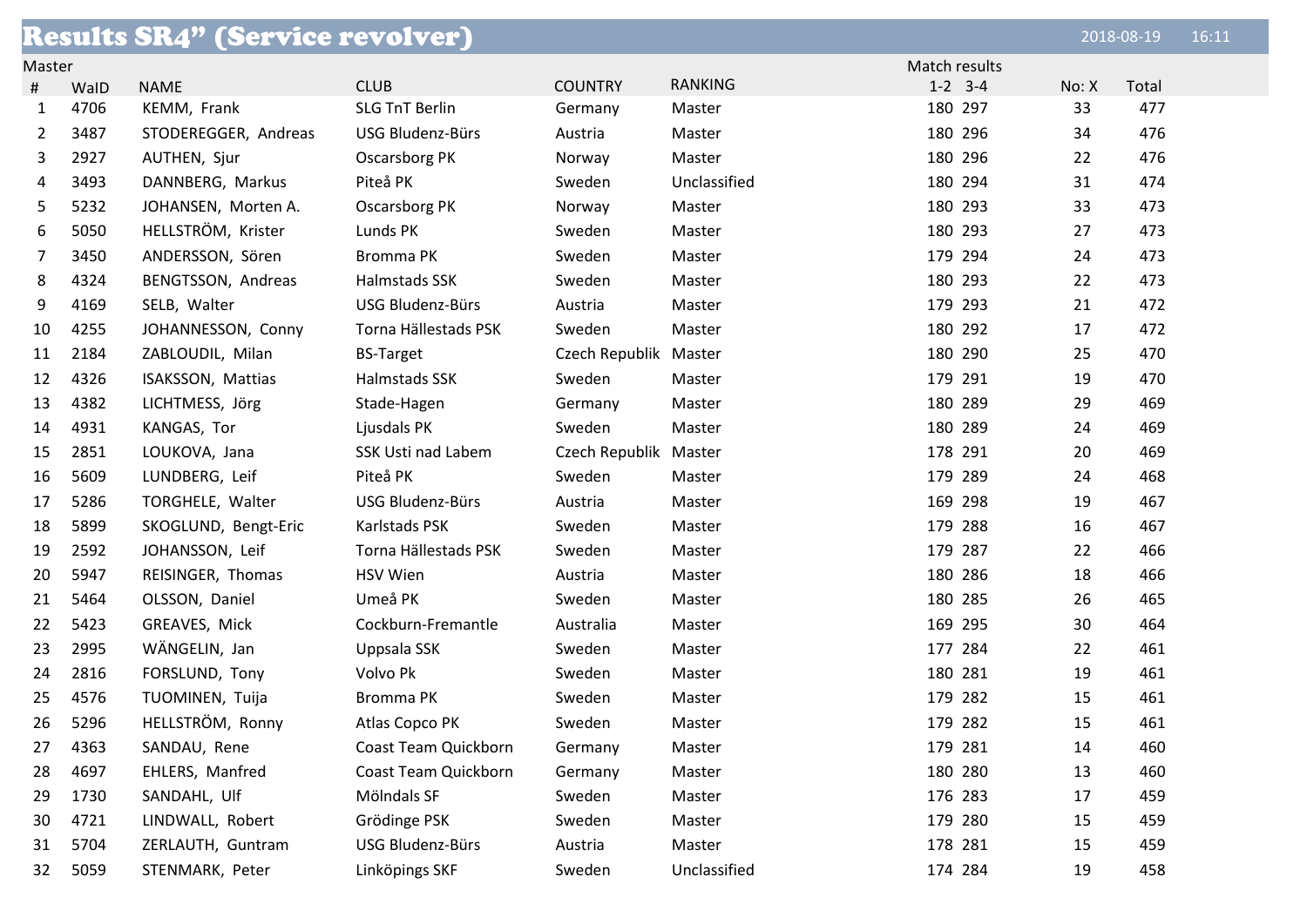|                         |      | <b>Results SR4" (Service revolver)</b> |                                    |                      |                |               |       | 2018-08-19 | 16:11 |
|-------------------------|------|----------------------------------------|------------------------------------|----------------------|----------------|---------------|-------|------------|-------|
| Match results<br>Master |      |                                        |                                    |                      |                |               |       |            |       |
| #                       | WalD | <b>NAME</b>                            | <b>CLUB</b>                        | <b>COUNTRY</b>       | <b>RANKING</b> | $1-2$ 3-4     | No: X | Total      |       |
| 33                      | 1837 | ROBERTS, Jack                          | Sioux Lookout H&R                  | Canada               | Master         | 180 275       | 14    | 455        |       |
| 34                      | 4510 | ANDERSSON, Jörgen                      | Lunds PK                           | Sweden               | Unclassified   | 180 274       | 15    | 454        |       |
| 35                      | 2824 | JENNERHOLM, Jesper                     | P4 IF                              | Sweden               | Unclassified   | 176 276       | 13    | 452        |       |
| 36                      | 5558 | HOVANG, Dan                            | Torna Hällestads PSK               | Sweden               | Unclassified   | 177 270       | 13    | 447        |       |
| 37                      | 3196 | HEIM, Markus                           | PSV/HSV Wien                       | Austria              | Master         | 176 267       | 10    | 443        |       |
| 38                      | 6612 | PERSSON, Magnus                        | Torna Hällestads Psk               | Sweden               | Unclassified   | 178 260       | 14    | 438        |       |
| Expert                  |      |                                        |                                    |                      |                | Match results |       |            |       |
| #                       | WalD | <b>NAME</b>                            | <b>CLUB</b>                        | <b>COUNTRY</b>       | <b>RANKING</b> | $1-2$ 3-4     | No: X | Total      |       |
| $\mathbf{1}$            | 5052 | JOHANSSON, Anders                      | Halmstads SSK                      | Sweden               | Expert         | 180 292       | 28    | 472        |       |
| 2                       | 4869 | BJERKE, Linus                          | Riksten SKF                        | Sweden               | Expert         | 180 291       | 26    | 471        |       |
| 3                       | 5822 | HAMILL, Turlough                       | <b>NITSA</b>                       | Northern Irela       | Expert         | 179 292       | 24    | 471        |       |
| 4                       | 2681 | DAHLBOM, Kalle                         | Karlstads PSK                      | Sweden               | Expert         | 180 291       | 19    | 471        |       |
| 5                       | 4567 | HEGAN, Jim                             | <b>Precision Target Associatio</b> | <b>Great Britain</b> | Expert         | 180 290       | 25    | 470        |       |
| 6                       | 5415 | VERHOEVEN, Frits                       | SV Schuttersvrienden               | Netherlands          | Expert         | 180 290       | 24    | 470        |       |
| 7                       | 4764 | PRELOG, Yvonne                         | Vårgårda PSK                       | Sweden               | Expert         | 180 289       | 19    | 469        |       |
| 8                       | 4767 | PRELOG, Albin                          | Vårgårda PSK                       | Sweden               | Expert         | 180 288       | 20    | 468        |       |
| 9                       | 5709 | GRANUM, Erik                           | Oppegård SL                        | Norway               | Expert         | 179 289       | 18    | 468        |       |
| 10                      | 4507 | NYBOM, Christer                        | Bromma PK                          | Sweden               | Expert         | 179 289       | 13    | 468        |       |
| 11                      | 4191 | GUSTAFSSON, Rune                       | Malmö PK                           | Sweden               | Expert         | 180 285       | 21    | 465        |       |
| 12                      | 4642 | CONNOR, James                          | <b>Precision Target Associatio</b> | <b>Great Britain</b> | Expert         | 180 284       | 17    | 464        |       |
| 13                      | 1405 | BORG, Björn                            | <b>Torups PK</b>                   | Sweden               | Expert         | 180 283       | 21    | 463        |       |
| 14                      | 3875 | DAHLBERG, Anders                       | Karlstads PSK                      | Sweden               | Expert         | 180 283       | 17    | 463        |       |
| 15                      | 2312 | MEIJER, Ronny                          | Volvo PK                           | Sweden               | Expert         | 179 283       | 21    | 462        |       |
| 16                      | 4286 | GUSTAVSSON, Leif                       | Malmö PK                           | Sweden               | Expert         | 177 285       | 17    | 462        |       |
| 17                      | 6096 | GREEN, Douglas                         | <b>SLG Bisley</b>                  | <b>Great Britain</b> | Expert         | 180 281       | 17    | 461        |       |
| 18                      | 4585 | HOLMSTRÖM, Fredrik                     | Torna Hällestads PSK               | Sweden               | Expert         | 179 279       | 24    | 458        |       |
| 19                      | 2536 | LANGE, Frank                           | Emsborn                            | Germany              | Expert         | 177 277       | 17    | 454        |       |
| 20                      | 6095 | PODEVIN, Alan Charles                  | <b>SLG Bisley</b>                  | <b>Great Britain</b> | Expert         | 176 275       | 11    | 451        |       |
| 21                      | 3789 | HARRIS, Dave                           | <b>Bisley</b>                      | <b>Great Britain</b> | Expert         | 179 264       | 14    | 443        |       |
| 22                      | 2597 | AXELL, Michael                         | Grödinge PSK                       | Sweden               | Expert         | 179 259       | 19    | 438        |       |
| 23                      | 5537 | STÅLRING, Rickard                      | Österlens PK                       | Sweden               | Expert         | 179 255       | 12    | 434        |       |
| 24                      | 477  | STORRER, Friedrich                     | SLG Team Merkle Tuning B Germany   |                      | Expert         | 179 230       | 11    | 409        |       |